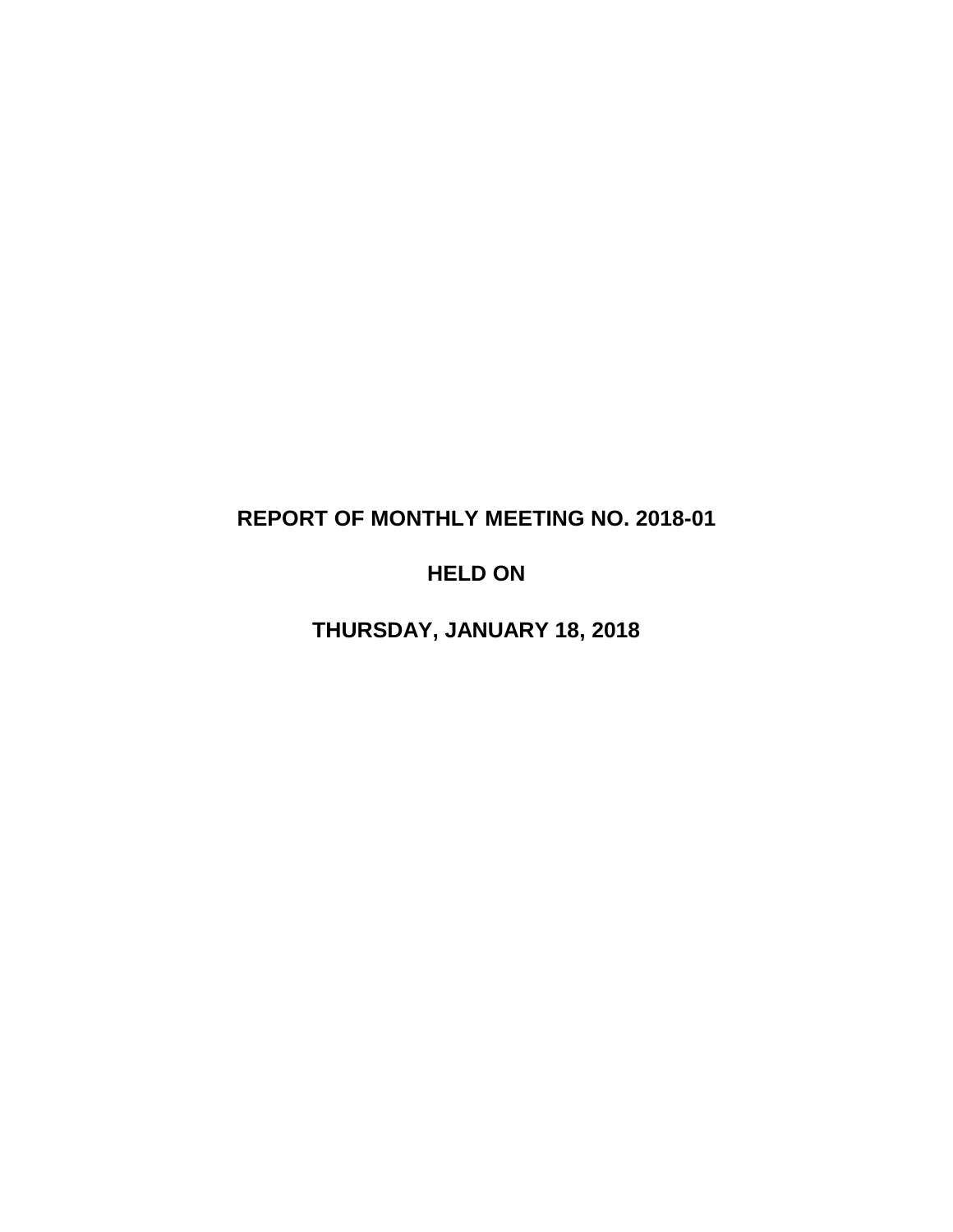Report of Monthly Meeting No. 2018-01 held on Thursday, January 18, 2018

| <b>ITEMS</b>                                                    | <b>CLASSIFICATION</b>                                                                                                                                                                                                                                                                                                                                                                                                     |                                                                                 | <b>PAGES</b> |  |  |
|-----------------------------------------------------------------|---------------------------------------------------------------------------------------------------------------------------------------------------------------------------------------------------------------------------------------------------------------------------------------------------------------------------------------------------------------------------------------------------------------------------|---------------------------------------------------------------------------------|--------------|--|--|
| <b>Call to Order</b><br><b>Roll Call</b>                        |                                                                                                                                                                                                                                                                                                                                                                                                                           |                                                                                 |              |  |  |
| <b>Secretary's Report</b>                                       |                                                                                                                                                                                                                                                                                                                                                                                                                           |                                                                                 |              |  |  |
| <b>Refunds</b>                                                  | Recording Secretary presents minutes of previous meetings for approval.<br>Errors in deduction and non-members<br>Full refunds to employees due to separation from service<br>Refund in accordance with Section 8-170 of the law governing the Fund<br>Refund Reissued to New Payee<br>Refund elections in lieu of annuity<br>Refund of Spousal Contributions<br>1/2% refunds to new annuitants<br><b>Adjusted Refund</b> |                                                                                 |              |  |  |
| <b>Invoices</b>                                                 | Administrative and Investment Fees                                                                                                                                                                                                                                                                                                                                                                                        |                                                                                 | $11 - 13$    |  |  |
| <b>Annuities</b>                                                | Annuities for Employees<br>Annuities for Widows, Widowers and Minor Children, Reversionary Annuities<br><b>Adjusted Annuities</b>                                                                                                                                                                                                                                                                                         |                                                                                 |              |  |  |
| <b>Disability</b>                                               | Applications for Duty and Ordinary Disability benefits<br>Applications for Extensions of Duty and Ordinary Disability benefits<br>Adjusted Duty and Ordinary Disability benefits                                                                                                                                                                                                                                          |                                                                                 |              |  |  |
| <b>Membership</b>                                               | Applications<br>Change in Dates of Birth<br><b>Administrative Review</b>                                                                                                                                                                                                                                                                                                                                                  |                                                                                 |              |  |  |
| <b>Treasurer's Report</b>                                       | City Treasurer's Statement of Account As of 12/31/2017                                                                                                                                                                                                                                                                                                                                                                    |                                                                                 | 30           |  |  |
| <b>MISCELLANEOUS</b>                                            |                                                                                                                                                                                                                                                                                                                                                                                                                           |                                                                                 | $31 - 34$    |  |  |
|                                                                 |                                                                                                                                                                                                                                                                                                                                                                                                                           | Other                                                                           |              |  |  |
| <b>Public Comment</b>                                           |                                                                                                                                                                                                                                                                                                                                                                                                                           | - Treasurer's Proxy<br>- MEABF Sexual Harassment Policy                         |              |  |  |
| Hearings                                                        |                                                                                                                                                                                                                                                                                                                                                                                                                           | - Annual Trustee Ethics Certification                                           |              |  |  |
|                                                                 | - The Matter of Joseph Notaro (Annuity Calculation)                                                                                                                                                                                                                                                                                                                                                                       | - Certification of Trustee Training per PA 96-0006<br>- Audit Engagement Letter |              |  |  |
| Legislation                                                     |                                                                                                                                                                                                                                                                                                                                                                                                                           | - Actuarial Engagement Letter                                                   |              |  |  |
|                                                                 |                                                                                                                                                                                                                                                                                                                                                                                                                           | - Actuarial Assumption Discussion                                               |              |  |  |
| Investments                                                     |                                                                                                                                                                                                                                                                                                                                                                                                                           | - Calculation of Norman Cost - PA 100-0023                                      |              |  |  |
| - Market Environment                                            |                                                                                                                                                                                                                                                                                                                                                                                                                           | - Investment Consultant RFP                                                     |              |  |  |
| - Monthly Performance Report<br>- MEABF Staff Investment Report |                                                                                                                                                                                                                                                                                                                                                                                                                           | - FOIA Update<br>- Legal Update                                                 |              |  |  |
|                                                                 | - WMDBE Utilization Report                                                                                                                                                                                                                                                                                                                                                                                                |                                                                                 |              |  |  |

- Liquidity Needs
- MEABF Investment Policy Statement
- Less than 60 years of age **Reversionary** Calculated upon death of Employee CX Credit Expires Death Duty Disability Discharged EID Errors in Deduction Returned to Work Less than 10 years of Service Specialist Doctor Visit Term Annuity Withdraw/Waiting to apply Workmens' Compensation Married @ Resignation, Not Married @ Effective Date A B C D DU DIS Female: No Post 9/74 Spouse Contributions RW S SPE T W WC X MED Updated Medical Records Maximum Medical Update See Notes in File NTE Note for Mercy Works Update Ordinary Disability Reciprocal Annuity Resigned RESF MMI N OR R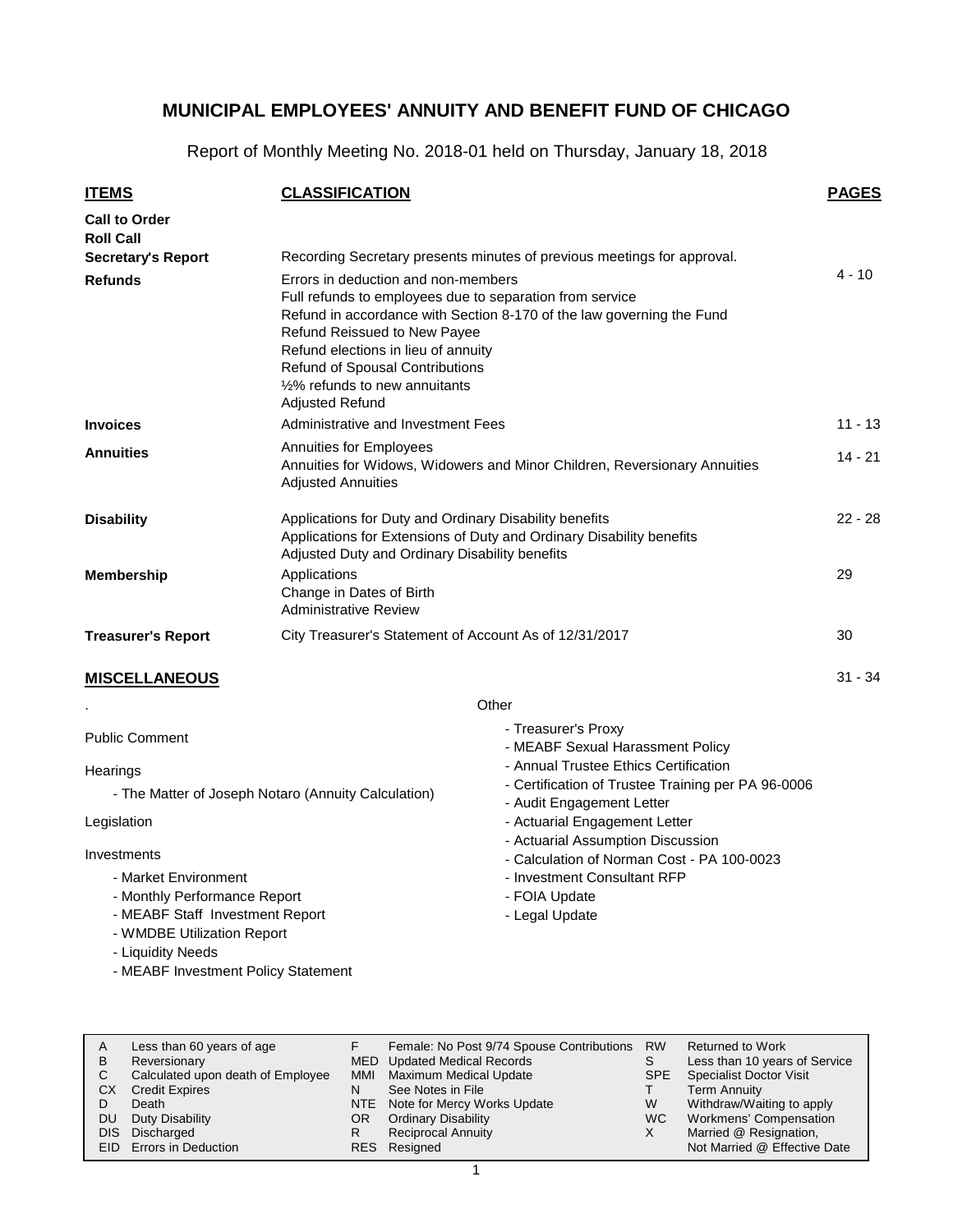Report of Monthly Meeting No. 2018-01 held on Thursday, January 18, 2018

The Monthly Meeting of the Retirement Board was called to order by the President, Jeffrey J. Johnson, at 9:06 a.m. in the offices of the Fund, 321 N Clark Street, Suite 700, on Thursday, January 18, 2018.

#### The following were present:

| President                     |
|-------------------------------|
| Vice President                |
| Treasurer - Arrived 9:22 a.m. |
| <b>Recording Secretary</b>    |
| Trustee - Arrived 9:24 a.m.   |
|                               |

#### Also Present:

| James E. Mohler        | <b>Executive Director</b>              |
|------------------------|----------------------------------------|
| Mary Patricia Burns    | Attorney at Law                        |
| Vince Pinelli          | Burke, Burns & Pinelli                 |
| Steve Yoon             | <b>Investment Manager</b>              |
| Sandra Shelby          | Comptroller                            |
| Kimberly Carroll       | <b>Benefits Manager</b>                |
| Stacey Ruffolo         | <b>Project Coordinator</b>             |
| Jabari Porter          | Deputy CIO - (Proxy for the Treasurer) |
| Kelly Flannery         | Deputy Comptroller (Proxy for the VP)  |
| Terence P. Sullivan    | M.D.                                   |
| Brian Wrubel           | <b>Marquette Associates</b>            |
| Jamie Wesner           | Marquette Associates                   |
| Neil Capps             | <b>Marquette Associates</b>            |
| Donna Hansen           | <b>Supervisor of Support Services</b>  |
| Nikki Rials            | Supervisor of Refunds                  |
| John Geoghegan         | Local 134                              |
| Angela Myers           | Loop Capital                           |
| Samantha Grant         | <b>Marquette Associates</b>            |
| <b>Brenton Siverly</b> | City of Chicago - OBM                  |
| Xihng Zhang            | City of Chicago - OBM                  |
| Harold Irving          | Teamsters Local 700                    |
| Joe Notaro             | <b>IBEW Local 9</b>                    |
| George Liscomb         | Attorney                               |
| Annette Moriarty       | <b>Court Reporter</b>                  |

#### Absent:

None

#### **SECRETARY'S REPORT**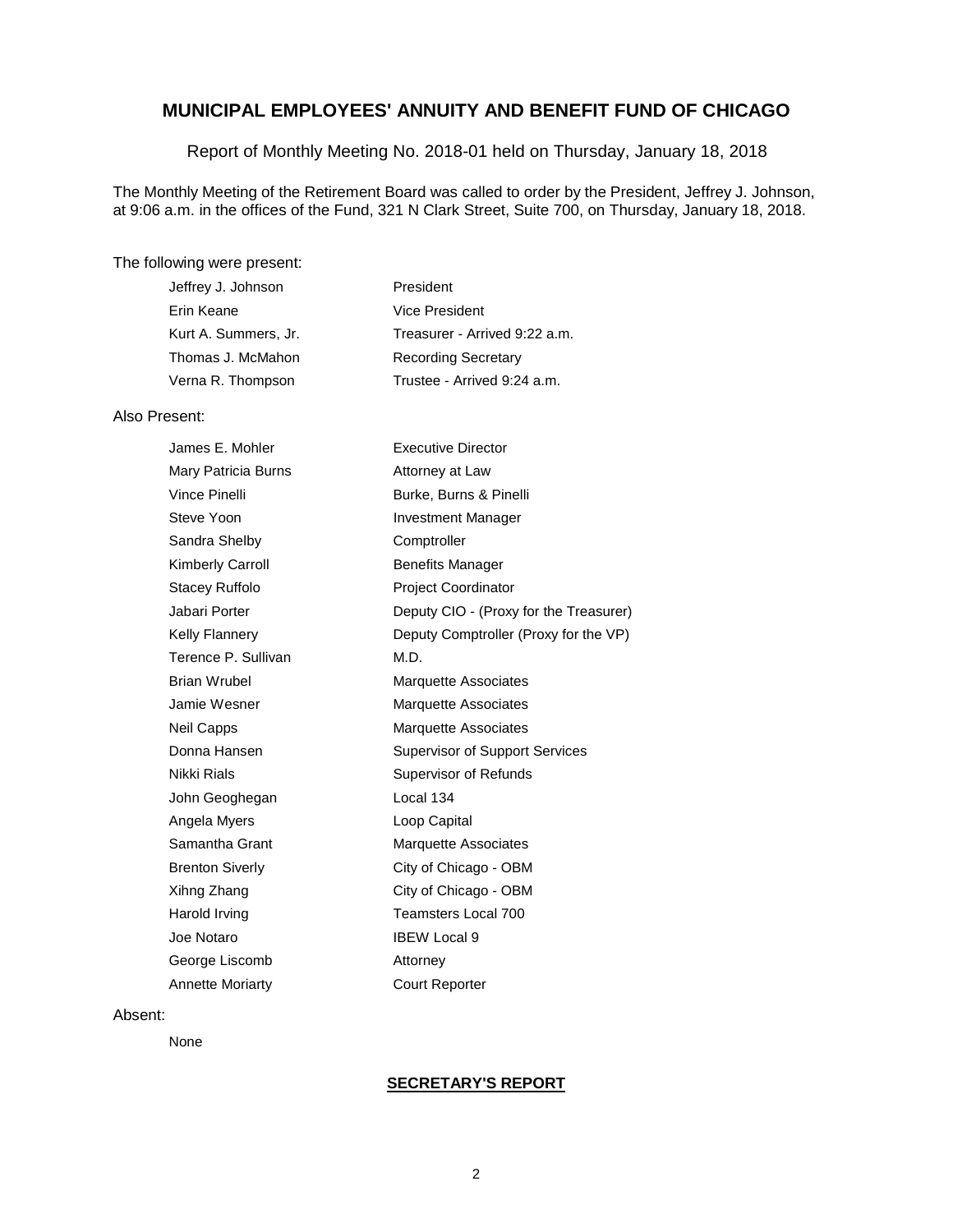Report of Monthly Meeting No. 2018-01 held on Thursday, January 18, 2018

Trustee McMahon motioned that the Minutes of Meetings 2017-12-01, 2017-12-02 be approved as submitted. Seconded Trustee Keane. Carried: Ayes- Trustee Johnson, Trustee Keane and Trustee McMahon. Nays-None.

Trustee McMahon motioned that the Executive Session Minutes of Meeting(s) No. 2012-12-01 (1), 2012-12- 02 (1) be approved as submitted. Seconded Trustee Keane. Carried: Ayes- Trustee Johnson, Trustee Keane and Trustee McMahon. Nays-None.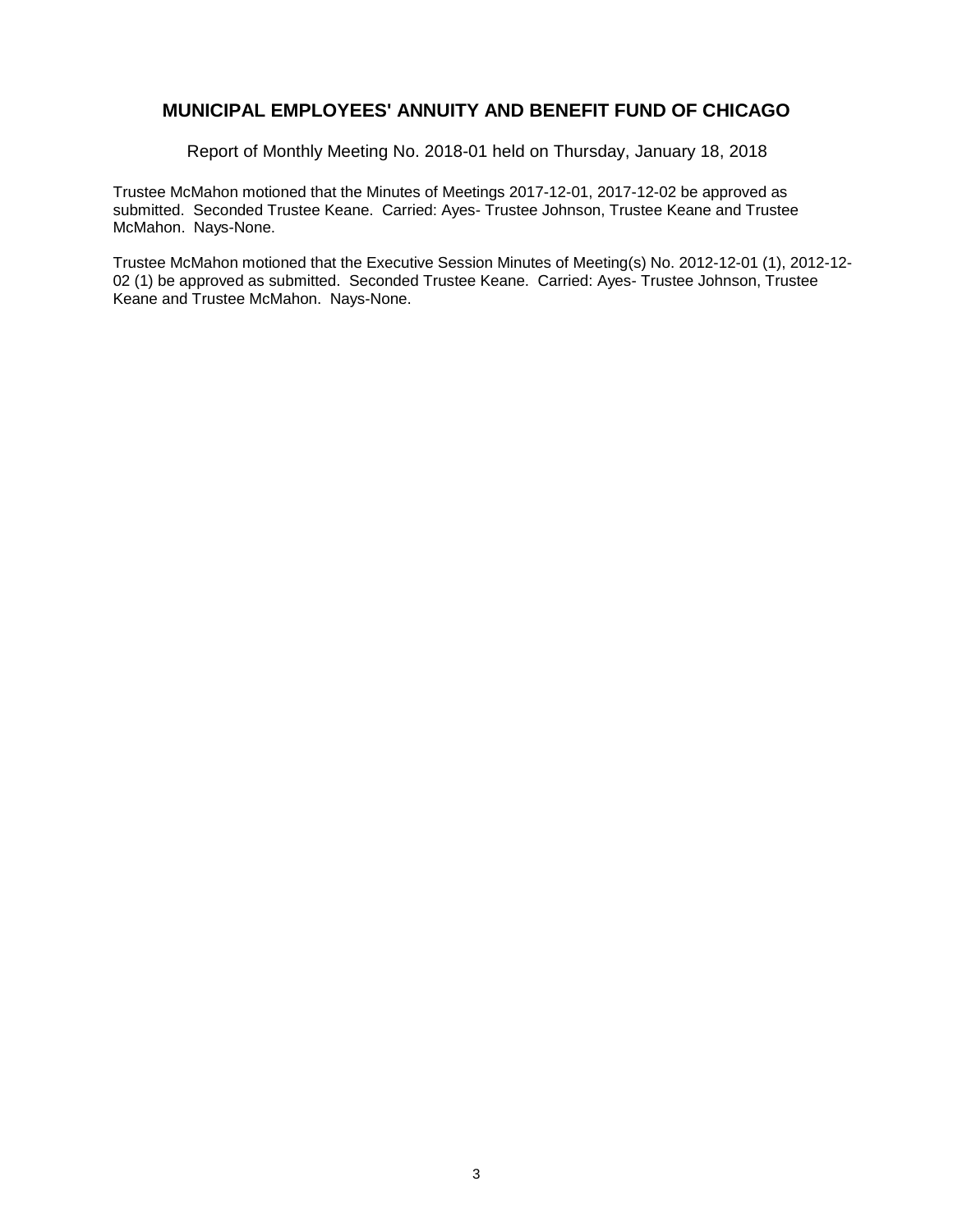Report of Monthly Meeting No. 2018-01 held on Thursday, January 18, 2018

#### **REFUND DUE TO ERRORS IN DEDUCTION AND NON-MEMBERS**

#### **Refund a/c errors in deduction**

| <b>Name</b>                                                                                                          | <u>Dept</u>                                                                                                                           | <u>Reason</u>                             | <b>Amount</b>                                                                                                                                                                  |
|----------------------------------------------------------------------------------------------------------------------|---------------------------------------------------------------------------------------------------------------------------------------|-------------------------------------------|--------------------------------------------------------------------------------------------------------------------------------------------------------------------------------|
| AMRAEN, DAVID J                                                                                                      | <b>FLEET</b>                                                                                                                          | <b>NEW ANNUITANT</b>                      | \$130.91                                                                                                                                                                       |
| ARNTZEN, GUENTHER K                                                                                                  | <b>OEMC</b>                                                                                                                           | <b>NEW ANNUITANT</b>                      | \$1,119.53                                                                                                                                                                     |
| BURKE-O'BRIEN, DIANE B                                                                                               | <b>BE</b>                                                                                                                             | NEW ANNUITANT                             | \$8.33                                                                                                                                                                         |
| CARLSON, CLIFFORD D                                                                                                  | <b>AVIATION</b>                                                                                                                       | <b>NEW ANNUITANT</b>                      | \$506.18                                                                                                                                                                       |
| CENTANO, TRACY A                                                                                                     | <b>TRANS</b>                                                                                                                          | <b>NEW ANNUITANT</b>                      | \$2,468.29                                                                                                                                                                     |
| CHANEY, HAL O                                                                                                        | <b>AVIATION</b>                                                                                                                       | NEW ANNUITANT                             | \$133.30                                                                                                                                                                       |
| ESCAMILLA, MARIA                                                                                                     | <b>WATER</b>                                                                                                                          | <b>NEW ANNUITANT</b>                      | \$29.06                                                                                                                                                                        |
| <b>FARRIS, FRANK E</b>                                                                                               | <b>AVIATION</b>                                                                                                                       | <b>NEW ANNUITANT</b>                      | \$262.14                                                                                                                                                                       |
| FRONTCZAK, RAYMOND M                                                                                                 | <b>FINANCE</b>                                                                                                                        | NEW ANNUITANT                             | \$82.62                                                                                                                                                                        |
| <b>GANTA, WILLIAM J</b>                                                                                              | <b>TRANS</b>                                                                                                                          | NEW ANNUITANT                             | \$12.99                                                                                                                                                                        |
| <b>GARCIA, NATIVIDAD N</b>                                                                                           | <b>FLEET</b>                                                                                                                          | NEW ANNUITANT                             | \$100.31                                                                                                                                                                       |
| <b>GOTTMANN, JAMES H</b>                                                                                             | <b>AVIATION</b>                                                                                                                       | NEW ANNUITANT                             | \$1,955.97                                                                                                                                                                     |
| <b>GREEN, GILBERT</b>                                                                                                | <b>FLEET</b>                                                                                                                          | NEW ANNUITANT                             | \$65.23                                                                                                                                                                        |
| <b>HOLMES, MARGARET M</b>                                                                                            | <b>FAMILY &amp; SUP</b>                                                                                                               | NEW ANNUITANT                             | \$79.89                                                                                                                                                                        |
| KANE, PATRICK J                                                                                                      | <b>AVIATION</b>                                                                                                                       | <b>NEW ANNUITANT</b>                      | \$25.60                                                                                                                                                                        |
| KISLER, KRISTY J                                                                                                     | <b>CPL</b>                                                                                                                            | <b>NEW ANNUITANT</b>                      | \$187.50                                                                                                                                                                       |
| KRUGER, EDWARD C                                                                                                     | <b>AVIATION</b>                                                                                                                       | <b>NEW ANNUITANT</b>                      | \$35.49                                                                                                                                                                        |
| LOVE, EYVONNE                                                                                                        | STS & SAN                                                                                                                             | <b>NEW ANNUITANT</b>                      | \$66.42                                                                                                                                                                        |
| PAYNE, BILLIE D                                                                                                      | <b>AVIATION</b>                                                                                                                       | NEW ANNUITANT                             | \$467.30                                                                                                                                                                       |
| POPELAS, EDWARD J                                                                                                    | <b>FIRE</b>                                                                                                                           | NEW ANNUITANT                             | \$10.33                                                                                                                                                                        |
| REINSCHREIBER, ROBERT J                                                                                              | STS & SAN                                                                                                                             | NEW ANNUITANT                             | \$323.69                                                                                                                                                                       |
| RIVERA, JANICE M                                                                                                     | <b>CPL</b>                                                                                                                            | <b>NEW ANNUITANT</b>                      | \$85.81                                                                                                                                                                        |
| SOTO, DESIDERIO                                                                                                      | <b>BUS AFFAIRS</b>                                                                                                                    | NEW ANNUITANT                             | \$35.03                                                                                                                                                                        |
| THOMAS, BERTHA                                                                                                       | <b>CPL</b>                                                                                                                            | NEW ANNUITANT                             | \$340.53                                                                                                                                                                       |
| TOMKOWIAK, IWONA B                                                                                                   | <b>BE</b>                                                                                                                             | NEW ANNUITANT                             | \$9.62                                                                                                                                                                         |
| TOVAR, ROBERT A                                                                                                      | STS & SAN                                                                                                                             | <b>NEW ANNUITANT</b>                      | \$133.21                                                                                                                                                                       |
| <b>TURNER, VIRGIL</b>                                                                                                | <b>TRANS</b>                                                                                                                          | <b>NEW ANNUITANT</b>                      | \$81.97                                                                                                                                                                        |
| <b>VOLINI, MICHAEL A</b>                                                                                             | <b>TRANS</b>                                                                                                                          | NEW ANNUITANT                             | \$215.74                                                                                                                                                                       |
| WISNAR, CLARENCE A                                                                                                   | WATER                                                                                                                                 | NEW ANNUITANT                             | \$12.14                                                                                                                                                                        |
| Total Refund a/c errors in deduction                                                                                 |                                                                                                                                       | 29 Case(s)                                | \$8,985.13                                                                                                                                                                     |
|                                                                                                                      |                                                                                                                                       |                                           |                                                                                                                                                                                |
| <b>Refund of TA</b>                                                                                                  |                                                                                                                                       |                                           |                                                                                                                                                                                |
| <b>Name</b>                                                                                                          | <b>Dept</b>                                                                                                                           | Reason                                    | <b>Amount</b>                                                                                                                                                                  |
| <b>BAUTISTA, DAVID</b>                                                                                               | <b>FIRE</b>                                                                                                                           | <b>RECIPROCAL</b>                         | \$16,014.03                                                                                                                                                                    |
| BRYAR, KAREN                                                                                                         | BЕ                                                                                                                                    | <b>RECIPROCAL</b>                         | \$6,006.99                                                                                                                                                                     |
| <b>Total Refund of TA</b>                                                                                            |                                                                                                                                       | 2 Case(s)                                 | \$22,021.02                                                                                                                                                                    |
| Less than 60 years of age<br>Reversionary<br>Calculated upon death of Employee MMI<br><b>Credit Expires</b><br>Death | F.<br>MED<br><b>Updated Medical Records</b><br>Maximum Medical Update<br>See Notes in File<br>N<br>NTE<br>Note for Mercy Works Update | Female: No Post 9/74 Spouse Contributions | <b>REL</b> Released to Return to Work<br>RW<br><b>Returned to Work</b><br>S<br>Less than 10 years of Service<br><b>SPE</b> Specialist Doctor Visit<br>т<br><b>Term Annuity</b> |

- Note for Mercy Works Update NTE OR
	- Ordinary Disability Reciprocal Annuity

R

DIS Discharged EID Errors in Deduction

Duty Disability

A B  $\mathbf C$ CX D DU

Resigned RES

- WC Workmens' Compensation
- Married @ Res, Not Married @ Eff Date X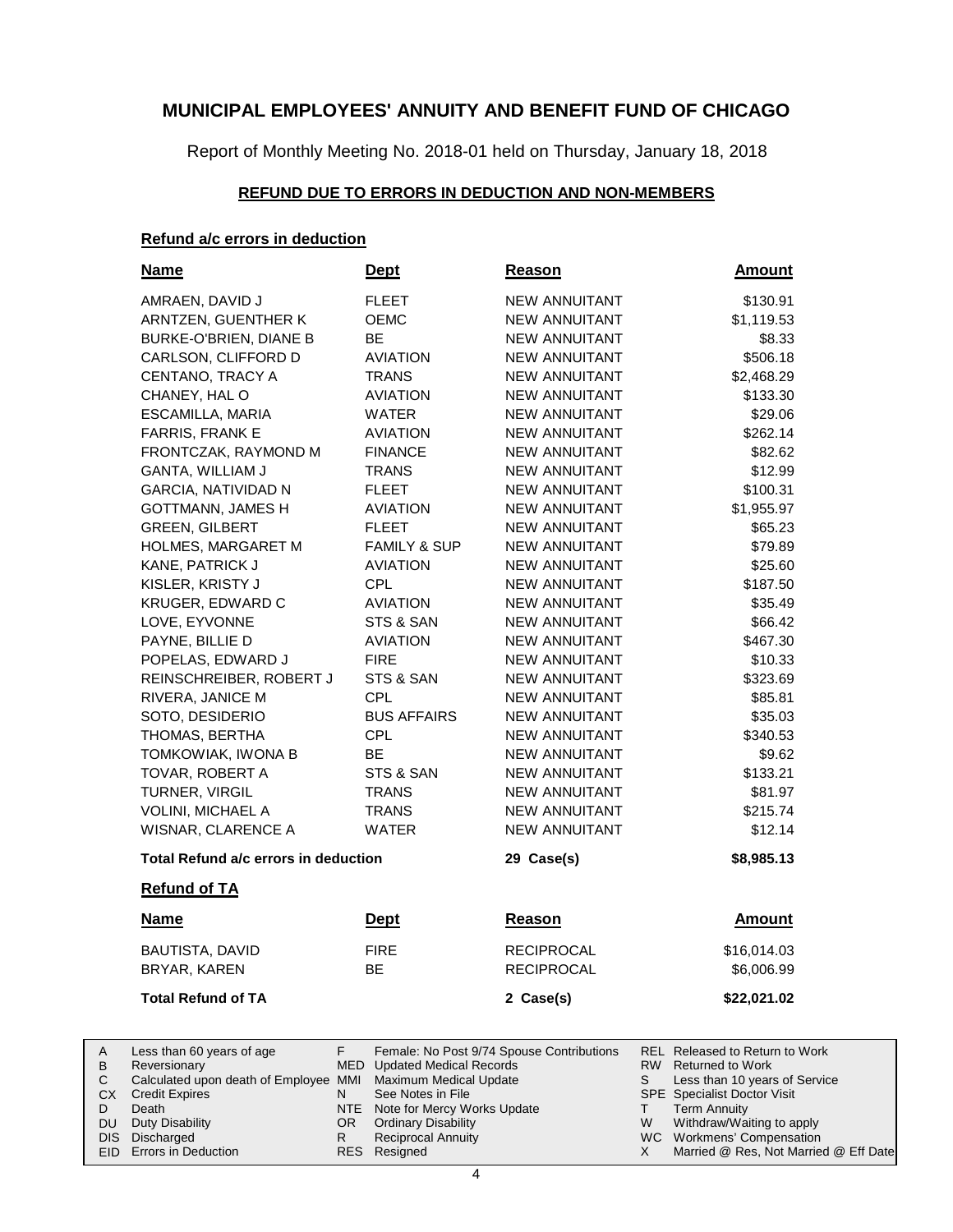Report of Monthly Meeting No. 2018-01 held on Thursday, January 18, 2018

## **REFUND DUE TO ERRORS IN DEDUCTION AND NON-MEMBERS**

**31 Case(s) \$31,006.15 TOTAL REFUND DUE TO ERRORS IN DEDUCTION AND NON-MEMBERS**

| A   | Less than 60 years of age                                    |     | Female: No Post 9/74 Spouse Contributions |   | REL Released to Return to Work        |
|-----|--------------------------------------------------------------|-----|-------------------------------------------|---|---------------------------------------|
| B   | Reversionary                                                 |     | MED Updated Medical Records               |   | RW Returned to Work                   |
| C   | Calculated upon death of Employee MMI Maximum Medical Update |     |                                           | S | Less than 10 years of Service         |
| СX  | <b>Credit Expires</b>                                        | N   | See Notes in File                         |   | <b>SPE</b> Specialist Doctor Visit    |
|     | Death                                                        |     | NTE Note for Mercy Works Update           |   | <b>Term Annuity</b>                   |
| DU. | Duty Disability                                              | OR. | <b>Ordinary Disability</b>                | W | Withdraw/Waiting to apply             |
|     | DIS Discharged                                               | R   | Reciprocal Annuity                        |   | WC Workmens' Compensation             |
|     | EID Errors in Deduction                                      |     | RES Resigned                              |   | Married @ Res, Not Married @ Eff Date |
|     |                                                              |     |                                           |   |                                       |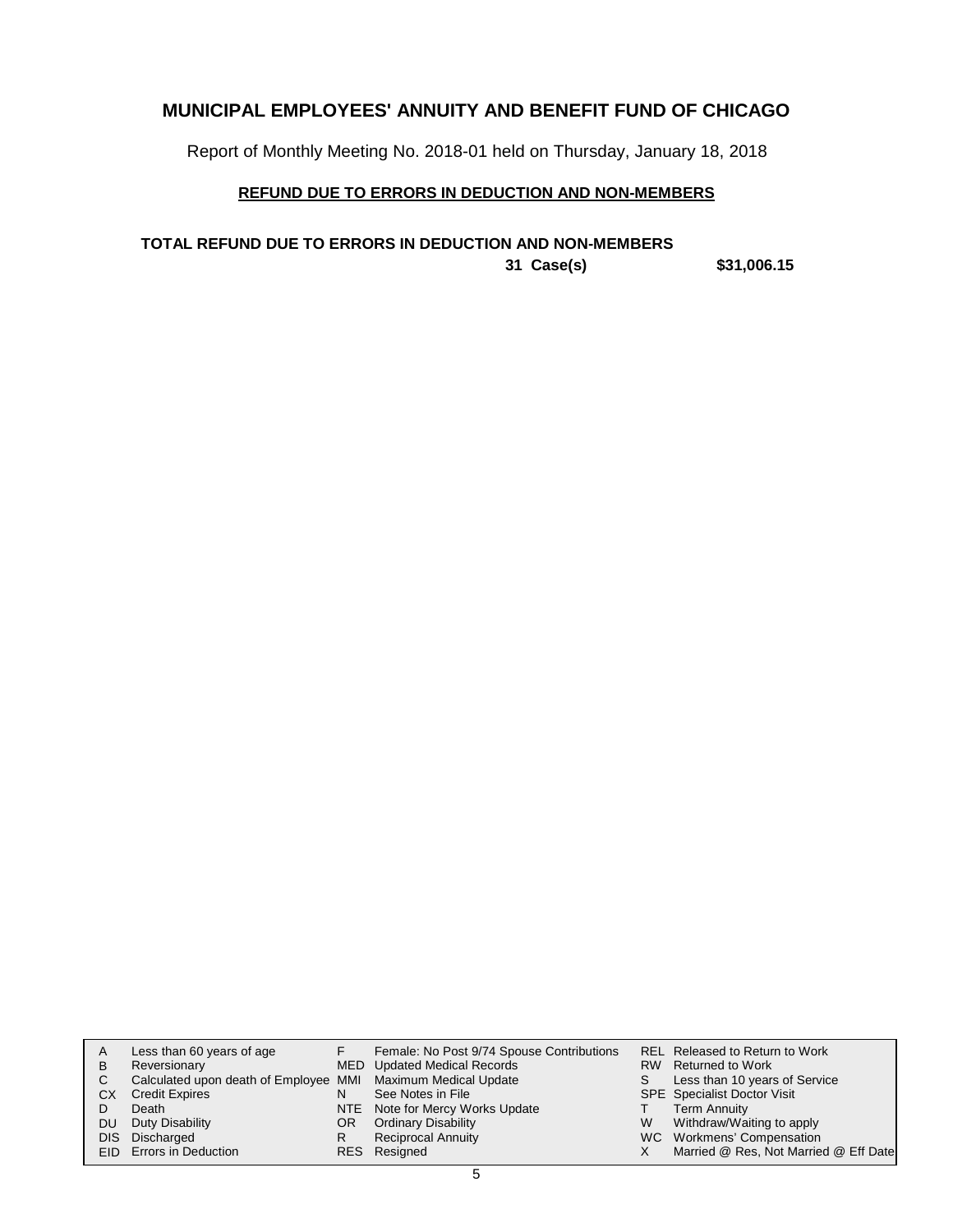Report of Monthly Meeting No. 2018-01 held on Thursday, January 18, 2018

#### **REFUND TO EMPLOYEES DUE TO SEPARATION FROM SERVICE**

| <u>Name</u>                                           | <u>Dept</u>                                                     | <b>Resignation Date</b>                   | <b>Amount</b>                                                        | <b>Note</b>  |
|-------------------------------------------------------|-----------------------------------------------------------------|-------------------------------------------|----------------------------------------------------------------------|--------------|
| ADAMS, GLENN W                                        | BE                                                              | 12/08/2017                                | \$6,316.50                                                           |              |
| ALLEYNE, NICOLE M                                     | <b>BE</b>                                                       | 12/05/2017                                | \$12,489.48                                                          |              |
| ANDERSON, VERONICA M                                  | <b>POLICE</b>                                                   | 12/05/2017                                | \$20,611.46                                                          |              |
| BHATIA, RAMONA                                        | <b>HEALTH</b>                                                   | 07/14/2017                                | \$28,199.11                                                          |              |
| <b>BRADY, CHERRENELLE</b>                             | BE                                                              | 09/25/2017                                | \$1,460.85                                                           |              |
| <b>BRASWELL, PATRICIA</b>                             | BE                                                              | 11/22/2017                                | \$8,998.03                                                           |              |
| <b>BROWN, REGINA P</b>                                | <b>POLICE</b>                                                   | 05/28/2017                                | \$2,447.49                                                           |              |
| BROWN, SHAKIRA J                                      | <b>POLICE</b>                                                   | 10/31/2017                                | \$329.03                                                             |              |
| <b>BURNS, SHANNON T</b>                               | BE                                                              | 11/11/2017                                | \$85,791.62                                                          | A:39, S:17.5 |
| CARTER, GWEN M                                        | BE                                                              | 05/08/2015                                | \$47,234.74                                                          |              |
| CARTER, JOYCE M                                       | BE                                                              | 10/13/2017                                | \$9,448.50                                                           |              |
| COCHRAN, GAIL                                         | <b>BE</b>                                                       | 05/19/2012                                | \$28,176.98                                                          |              |
| CORTEZ, ABRAHAM P                                     | <b>POLICE</b>                                                   | 11/11/2017                                | \$5,162.84                                                           |              |
| ECHOLS, CELEASE                                       | BE                                                              | 11/27/2017                                | \$21,013.78                                                          |              |
| FRANKLIN, TASHAWNA M                                  | ВE                                                              | 10/17/2015                                | \$23,309.07                                                          |              |
| FREEMAN, RODNEY E                                     | CPL                                                             | 12/15/2017                                | \$28,368.01                                                          |              |
| <b>GREEN, LEONARD C</b>                               | OEMC                                                            | 08/24/2017                                | \$158,562.91                                                         | A:52, S:26   |
| <b>GUERRERO, ELSA R</b>                               | BE                                                              | 12/08/2017                                | \$76,307.43                                                          | A:49, S:26.5 |
| GUERRERO, ROCIO                                       | BE                                                              | 09/30/2010                                | \$1,745.10                                                           |              |
| HESTER, ELLA R                                        | BE                                                              | 02/08/1999                                | \$1,695.13                                                           |              |
| HOUSTON, CHIQUITA                                     | BE                                                              | 11/30/2017                                | \$369.93                                                             |              |
| HUDSON, TOYA D                                        | <b>BE</b>                                                       | 03/08/1995                                | \$605.56                                                             |              |
| HUNGER, ERIC K                                        | <b>POLICE</b>                                                   | 10/15/2017                                | \$4,875.20                                                           |              |
| JOINTER, TIYA L                                       | BE                                                              | 08/22/2017                                | \$2,630.03                                                           |              |
| JONES, LILLIE F                                       | <b>BE</b>                                                       | 08/30/2017                                | \$34,253.34                                                          |              |
| <b>KEYS, ANDRE</b>                                    | <b>OEMC</b>                                                     | 11/21/2017                                | \$82.38                                                              |              |
| KREMBS, JOHN B                                        | BE                                                              | 09/23/2017                                | \$40,285.67                                                          |              |
| LOPEZ JR, JUAN                                        | <b>RB</b>                                                       | 05/19/2017                                | \$22,529.68                                                          |              |
| MANNING, SHIRLEY M                                    | BE                                                              | 11/14/2017                                | \$7,804.45                                                           |              |
| MAYS, ROBERT T                                        | BE                                                              | 10/26/2017                                | \$7,435.35                                                           |              |
| MCKINNEY, CLAUDE A                                    | BE                                                              | 11/24/2017                                | \$6,639.78                                                           |              |
| MEDINA, ADRIAN                                        | BE                                                              | 10/18/2012                                | \$25,451.88                                                          |              |
| MORRIS, JASON                                         | BE                                                              | 11/21/2017                                | \$1,863.24                                                           |              |
| NIVAR, RAFAEL                                         | BE                                                              | 10/03/2017                                | \$29,999.34                                                          |              |
| NOWORYTA, THERESE R                                   | BE                                                              | 08/27/2012                                | \$5,044.01                                                           |              |
| OCHOA, MIGUEL                                         | ВE                                                              | 07/01/2017                                | \$53,961.09                                                          | A:34, S:7    |
| PATTANANUPHAB, NARUEMON                               | BE                                                              | 11/12/2017                                | \$12,805.69                                                          |              |
| PLONSKY, MARK D                                       | BE                                                              | 08/08/2017                                | \$973.51                                                             |              |
| POSLEY, QUINTON D                                     | BЕ                                                              | 12/01/2017                                | \$3,412.62                                                           |              |
| RAIGOSA, SALVADOR                                     | BЕ                                                              | 09/17/2015                                | \$8,035.90                                                           |              |
| RAMIREZ, PORFIRIO S                                   | BE                                                              | 06/24/2017                                | \$35,581.47                                                          |              |
| Less than 60 years of age                             | F.                                                              | Female: No Post 9/74 Spouse Contributions | REL Released to Return to Work                                       |              |
| Reversionary<br>Calculated upon death of Employee MMI | MED<br><b>Updated Medical Records</b><br>Maximum Medical Update |                                           | RW.<br><b>Returned to Work</b><br>S<br>Less than 10 years of Service |              |
| <b>Credit Expires</b>                                 | See Notes in File<br>N                                          |                                           | <b>SPE</b> Specialist Doctor Visit                                   |              |
| Death                                                 | NTE.                                                            | Note for Mercy Works Update               | <b>Term Annuity</b><br>Τ                                             |              |
| <b>Duty Disability</b>                                | <b>Ordinary Disability</b><br>OR.                               |                                           | W<br>Withdraw/Waiting to apply                                       |              |

- Ordinary Disability
- Reciprocal Annuity

Resigned RES

R

DIS Discharged EID Errors in Deduction

A B  $\mathbf C$ CX D DU

WC Workmens' Compensation

X

Married @ Res, Not Married @ Eff Date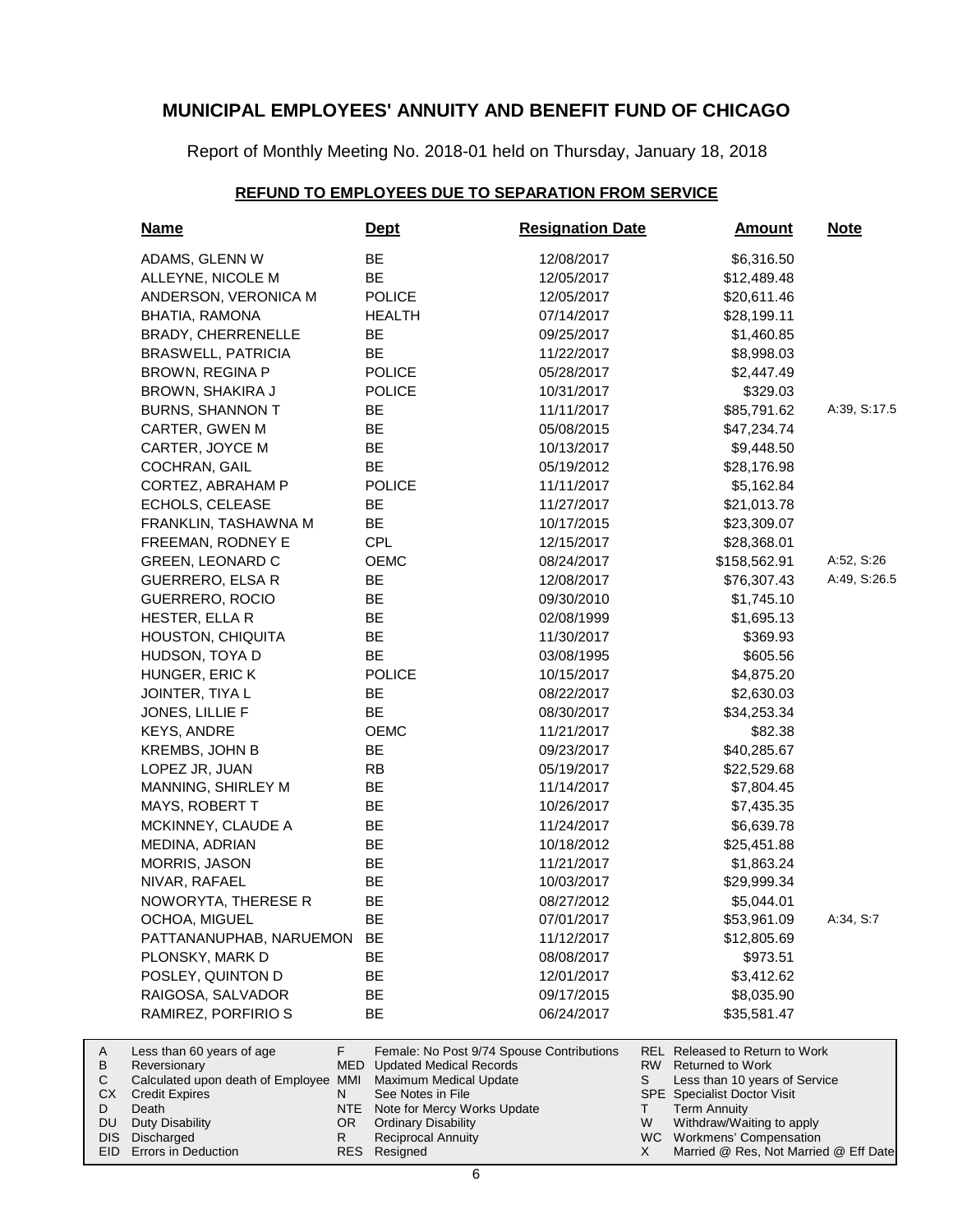Report of Monthly Meeting No. 2018-01 held on Thursday, January 18, 2018

### **REFUND TO EMPLOYEES DUE TO SEPARATION FROM SERVICE**

| <b>Name</b>                                                  | <b>Dept</b>           | <b>Resignation Date</b> | <b>Amount</b> | <b>Note</b> |
|--------------------------------------------------------------|-----------------------|-------------------------|---------------|-------------|
| ROBINSON, ANDRENA L                                          | BE.                   | 09/29/2017              | \$3,092.75    |             |
| SAECHAO, MUANG S                                             | BE.                   | 06/22/2010              | \$12,902.93   |             |
| SEIFER, ARNELL B                                             | BE.                   | 08/14/2017              | \$34,734.10   |             |
| SERRANO, JONATHAN                                            | BE.                   | 08/18/2017              | \$37.702.38   |             |
| SHIELDS, DONALD E                                            | STS & SAN             | 11/19/2017              | \$1,278.70    |             |
| STROMDAHL JR. KENNETH W                                      | <b>MAYOR'S OFFICE</b> | 09/12/2017              | \$14,351.83   |             |
| TAYLOR, CHACHANA                                             | BE.                   | 06/16/2017              | \$2,853.35    |             |
| TAYLOR, DEONNA                                               | BE.                   | 07/12/2017              | \$2,584.86    |             |
| <b>WALKER, CHARNELLE</b>                                     | BE.                   | 08/27/2017              | \$9,011.67    |             |
| WILLIAMS, BEVERLY A                                          | BE.                   | 10/27/2017              | \$1,137.93    |             |
| <b>WRIGHT, CORREY J</b>                                      | <b>OEMC</b>           | 11/17/2017              | \$39,805.66   |             |
| <b>WRIGHT, MICHELLE</b>                                      | <b>SENIOR SVCS</b>    | 11/06/2017              | \$5,510.36    |             |
| TATIL BEFLIND TA FIJBI AVEFA BLIF TA AFBIBITIAN FBAN AFBVIAF |                       |                         |               |             |

#### **TOTAL REFUND TO EMPLOYEES DUE TO SEPARATION FROM SERVICE**

| 53 Case(s) | \$1,037,274.70 |
|------------|----------------|
|------------|----------------|

| A  | Less than 60 years of age                                    |    | Female: No Post 9/74 Spouse Contributions |   | REL Released to Return to Work        |
|----|--------------------------------------------------------------|----|-------------------------------------------|---|---------------------------------------|
| B  | Reversionary                                                 |    | MED Updated Medical Records               |   | RW Returned to Work                   |
|    | Calculated upon death of Employee MMI Maximum Medical Update |    |                                           | S | Less than 10 years of Service         |
| СX | <b>Credit Expires</b>                                        | N  | See Notes in File                         |   | <b>SPE</b> Specialist Doctor Visit    |
|    | Death                                                        |    | NTE Note for Mercy Works Update           |   | <b>Term Annuity</b>                   |
| DU | Duty Disability                                              | OR | <b>Ordinary Disability</b>                | W | Withdraw/Waiting to apply             |
|    | DIS Discharged                                               | R  | <b>Reciprocal Annuity</b>                 |   | WC Workmens' Compensation             |
|    | EID Errors in Deduction                                      |    | RES Resigned                              |   | Married @ Res, Not Married @ Eff Date |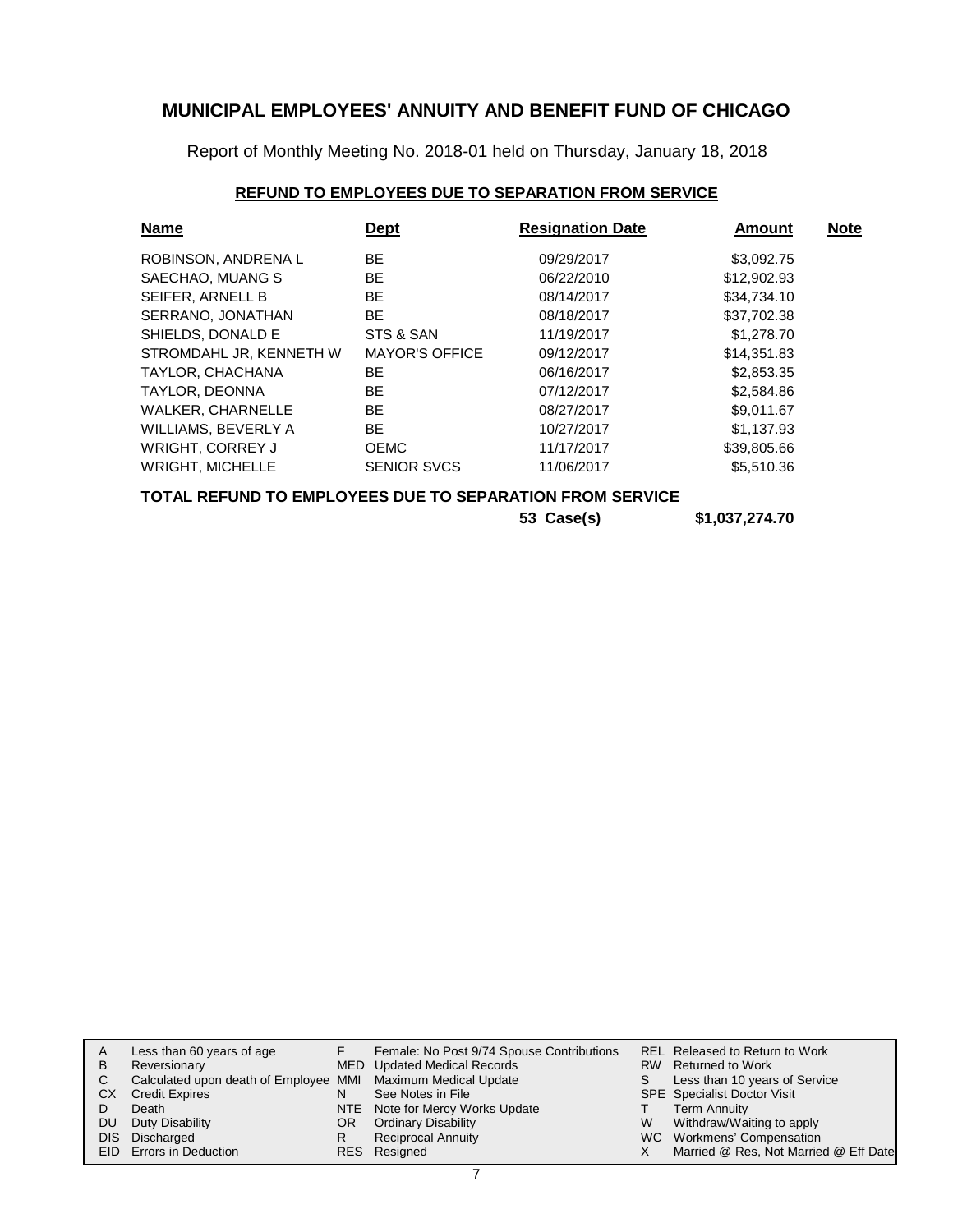Report of Monthly Meeting No. 2018-01 held on Thursday, January 18, 2018

#### **REFUND IN ACCORDANCE WITH SECTION 8-170 OF THE LAW GOVERNING THIS FUND**

| <b>Name</b>                                                                            | <b>Dept</b>      | Date of Death Pay to |                | Amount       |
|----------------------------------------------------------------------------------------|------------------|----------------------|----------------|--------------|
| COATS, LARRY V                                                                         | <b>BUILDINGS</b> | 10/02/2017           | DesBen $(1/3)$ | \$37,007.09  |
| CRAWFORD, LINDA A                                                                      | BE.              | 11/16/2017           | Child (1/3)    | \$15,356.32  |
| JONES, SABRINA A                                                                       | BE.              | 09/25/2017           | DesBen $(3/3)$ | \$63,463.65  |
| <b>Total REFUND IN ACCORDANCE WITH SECTION 8-170 OF</b><br>THE LAW GOVERNING THIS FUND |                  |                      | 3 Case(s)      | \$115,827.06 |

#### **REFUND ELECTIONS IN LIEU OF EMPLOYEE ANNUITY 40 ILCS 5/8-171**

| <u>Name</u>                                               | <b>Dept</b> | <b>Resignation Date</b> |           | Amount   |
|-----------------------------------------------------------|-------------|-------------------------|-----------|----------|
| RIGSBY, MARY L                                            | BE.         | 09/07/2010              |           | \$483.51 |
| <b>Total REFUND ELECTIONS IN LIEU OF EMPLOYEE ANNUITY</b> |             |                         | 1 Case(s) | \$483.51 |

### **REFUND OF SPOUSAL CONTRIBUTIONS (To New Annuitants with No Spouse at the Time of Retirement)**

| <u>Name</u>              | <u>Dept</u>     | <b>Effective Date</b> | <b>Amount</b> |
|--------------------------|-----------------|-----------------------|---------------|
| ALCANTARA, JOVITA L      | <b>OEMC</b>     | 12/01/2017            | \$2,780.40    |
| ARNTZEN, GUENTHER K      | <b>OEMC</b>     | 09/12/2017            | \$49,150.73   |
| <b>BULLOCK, BERTHA A</b> | <b>HEALTH</b>   | 09/01/2017            | \$14,232.88   |
| BURKE-O'BRIEN, DIANE B   | BE.             | 12/01/2017            | \$20,085.41   |
| CALLUM, YOLANDA A        | BE.             | 12/29/2017            | \$8,986.04    |
| CARLSON, CLIFFORD D      | <b>AVIATION</b> | 12/01/2017            | \$33,983.88   |
| CENTANO, TRACY A         | <b>TRANS</b>    | 12/01/2017            | \$38,096.23   |
| CULBERSON, GLORIA J      | BE              | 12/06/2017            | \$8,558.13    |
| DOTSON, RAECHEIL D       | <b>OEMC</b>     | 12/01/2017            | \$4,353.03    |
| <b>EVANS, ROSEMARY</b>   | <b>BE</b>       | 12/01/2017            | \$12,660.59   |
| FRONTCZAK, RAYMOND M     | <b>FINANCE</b>  | 12/01/2017            | \$44,672.03   |
| GEORGE, RITA M           | <b>WATER</b>    | 12/01/2017            | \$46,098.55   |
| <b>GOTTMANN, JAMES H</b> | <b>AVIATION</b> | 12/01/2017            | \$47,277.33   |
| HARRIS, LYNETTE          | CPL.            | 12/01/2017            | \$12,447.66   |
| HAWKES, SANDRA J         | <b>BE</b>       | 12/01/2017            | \$6,827.11    |
| HENDRIX, JOANNE          | <b>BE</b>       | 11/30/2017            | \$7,091.37    |
| JOHNSON, ROSALIND R      | LAW             | 12/01/2017            | \$27,551.66   |
| KING, DEBORAH A          | <b>BE</b>       | 11/30/2017            | \$9,933.62    |
| KISLER, KRISTY J         | CPL             | 11/01/2017            | \$39,408.35   |
| KRUGER, EDWARD C         | <b>AVIATION</b> | 12/01/2017            | \$31,696.62   |
| LOVE, EYVONNE            | STS & SAN       | 12/01/2017            | \$39,102.20   |
| MARTIN, NETTIE           | <b>HEALTH</b>   | 12/01/2017            | \$14,910.79   |
| MCDONALD, SUSAN          | BE.             | 12/01/2017            | \$9,883.54    |
| MILLER, JANICE A         | <b>BE</b>       | 11/30/2017            | \$11,388.59   |
|                          |                 |                       |               |

| A   | Less than 60 years of age                                    |     | Female: No Post 9/74 Spouse Contributions |   | REL Released to Return to Work        |
|-----|--------------------------------------------------------------|-----|-------------------------------------------|---|---------------------------------------|
| B.  | Reversionary                                                 |     | MED Updated Medical Records               |   | RW Returned to Work                   |
|     | Calculated upon death of Employee MMI Maximum Medical Update |     |                                           |   | Less than 10 years of Service         |
| CX. | <b>Credit Expires</b>                                        |     | See Notes in File                         |   | <b>SPE</b> Specialist Doctor Visit    |
|     | Death                                                        |     | NTE Note for Mercy Works Update           |   | <b>Term Annuity</b>                   |
| DU. | Duty Disability                                              | OR. | <b>Ordinary Disability</b>                | W | Withdraw/Waiting to apply             |
|     | DIS Discharged                                               |     | <b>Reciprocal Annuity</b>                 |   | WC Workmens' Compensation             |
|     | <b>EID</b> Errors in Deduction                               |     | RES Resigned                              |   | Married @ Res, Not Married @ Eff Date |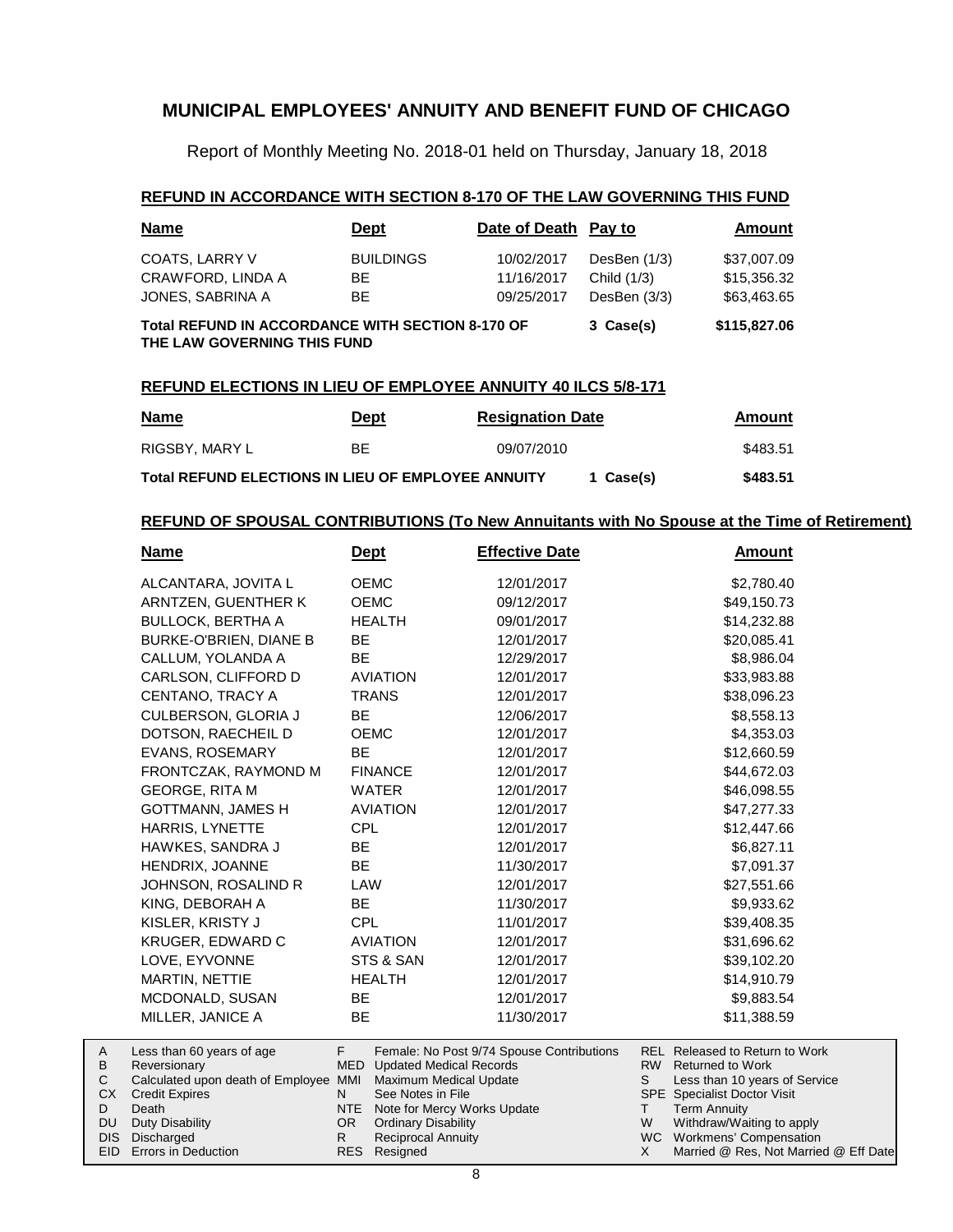Report of Monthly Meeting No. 2018-01 held on Thursday, January 18, 2018

## **REFUND OF SPOUSAL CONTRIBUTIONS (To New Annuitants with No Spouse at the Time of Retirement)**

| <b>Name</b>                                  | <b>Dept</b>              | <b>Effective Date</b> |            | <b>Amount</b> |
|----------------------------------------------|--------------------------|-----------------------|------------|---------------|
| MOTLEY, HARRIETT A                           | <b>HUMAN RELATIO</b>     | 12/01/2017            |            | \$21,816.19   |
| NIEVES, ROSE M                               | BE.                      | 10/11/2017            |            | \$17,124.35   |
| NUTE, JOSEPH E                               | <b>BE</b>                | 12/10/2017            |            | \$20,101.54   |
| PEREZ, ANGELO M                              | <b>BD OF ELECTION</b>    | 11/02/2017            |            | \$9,914.20    |
| RAMELIZE, AZIM W                             | <b>FAMILY &amp; SUPP</b> | 11/22/2017            |            | \$17,461.46   |
| REDMOND, DWERILYNN                           | <b>OEMC</b>              | 12/01/2017            |            | \$2,099.49    |
| RIVERA, JANICE M                             | CPL                      | 12/01/2017            |            | \$18,646.17   |
| RUSSELL, ANGELA M                            | <b>FIRE</b>              | 12/01/2017            |            | \$37,554.51   |
| SANCHEZ, MARIA L                             | <b>FINANCE</b>           | 12/01/2017            |            | \$22,361.31   |
| SHELTON, KAY F                               | BE.                      | 11/16/2017            |            | \$3,282.20    |
| SMITH, PAMELA M                              | <b>ADMIN HEARING</b>     | 12/01/2017            |            | \$31,673.67   |
| SPRUILL, GWENDOLYN M                         | <b>BE</b>                | 09/13/2017            |            | \$15,101.72   |
| STEVENS, THOMAS M                            | <b>FINANCE</b>           | 12/01/2017            |            | \$38,398.70   |
| THOMAS, BERTHA                               | CPL                      | 11/21/2017            |            | \$8,430.60    |
| TONEY, PATRICIA A                            | <b>FLEET</b>             | 12/01/2017            |            | \$29,008.42   |
| TOVAR, ROBERT A                              | STS & SAN                | 12/01/2017            |            | \$31,177.07   |
| WILLIAMS, SHERRY J                           | <b>CITY COUNCIL</b>      | 12/01/2017            |            | \$19,463.96   |
| YOUNG, DIANE                                 | <b>HEALTH</b>            | 12/01/2017            |            | \$31,236.50   |
| <b>Total REFUND OF SPOUSAL CONTRIBUTIONS</b> |                          |                       | 42 Case(s) | \$916,028.80  |

### **TOTAL REFUNDS \$2,100,620.22**

| A         | Less than 60 years of age                                    |    | Female: No Post 9/74 Spouse Contributions |   | REL Released to Return to Work        |
|-----------|--------------------------------------------------------------|----|-------------------------------------------|---|---------------------------------------|
| B         | Reversionary                                                 |    | MED Updated Medical Records               |   | RW Returned to Work                   |
|           | Calculated upon death of Employee MMI Maximum Medical Update |    |                                           | S | Less than 10 years of Service         |
| <b>CX</b> | <b>Credit Expires</b>                                        | N  | See Notes in File                         |   | <b>SPE</b> Specialist Doctor Visit    |
|           | Death                                                        |    | NTE Note for Mercy Works Update           |   | <b>Term Annuity</b>                   |
| DU        | Duty Disability                                              | OR | <b>Ordinary Disability</b>                | W | Withdraw/Waiting to apply             |
|           | DIS Discharged                                               |    | <b>Reciprocal Annuity</b>                 |   | WC Workmens' Compensation             |
|           | <b>EID</b> Errors in Deduction                               |    | RES Resigned                              |   | Married @ Res, Not Married @ Eff Date |
|           |                                                              |    |                                           |   |                                       |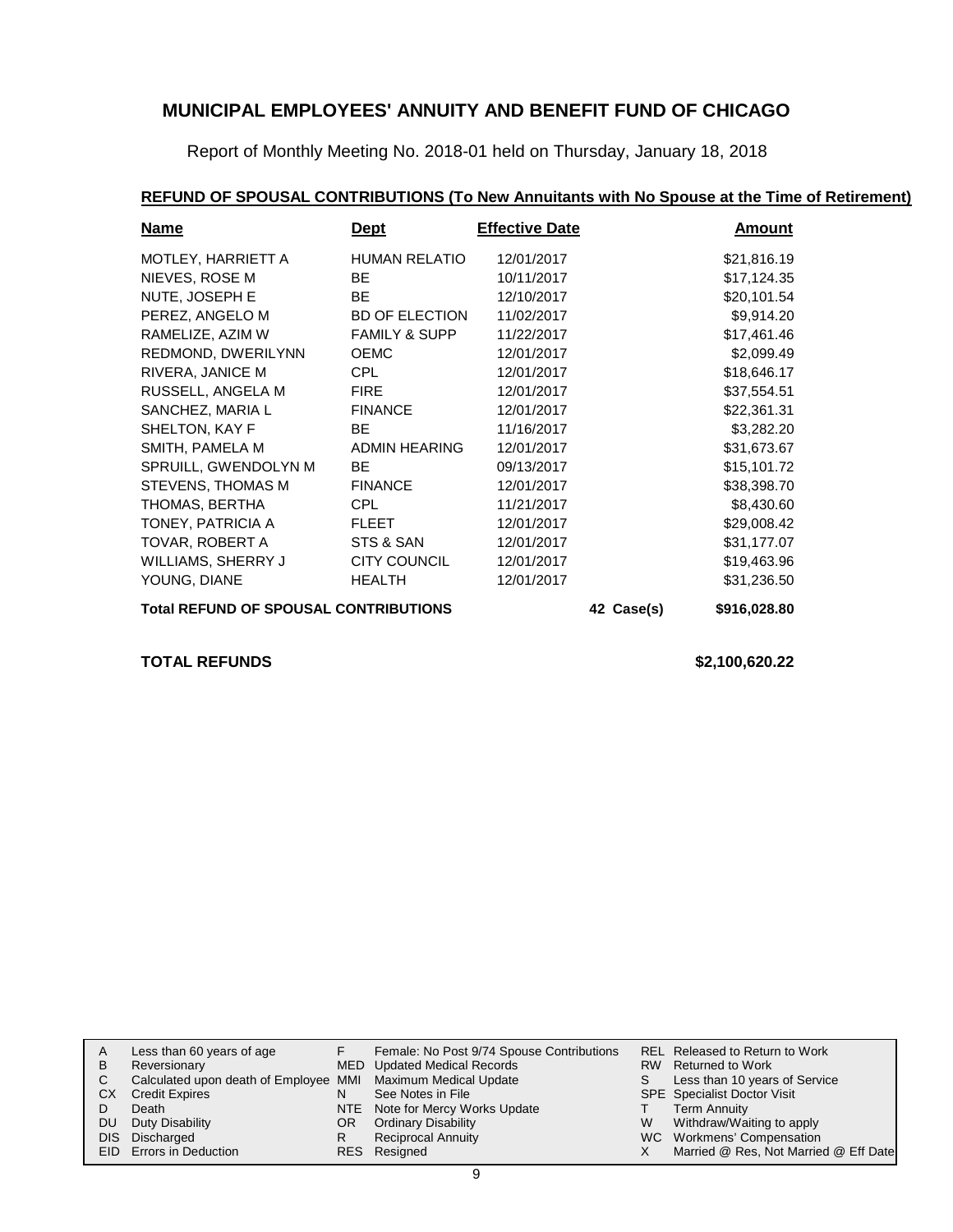Report of Monthly Meeting No. 2018-01 held on Thursday, January 18, 2018

#### **ADJUSTED REFUND**

| <b>Name</b> | <b>Refund Type Reason</b> | <b>Resignation Date</b> | Amount |             |
|-------------|---------------------------|-------------------------|--------|-------------|
| <b>NONE</b> |                           |                         |        | ORG.<br>ADJ |

Trustee McMahon moved that the various amounts shown for refunds be approved for payment in the amount shown opposite their respective names. Seconded Trustee Keane. Carried: Ayes- Trustee Johnson, Trustee Keane and Trustee McMahon. Nays-None.

| A   | Less than 60 years of age                                    |     | Female: No Post 9/74 Spouse Contributions |   | REL Released to Return to Work        |
|-----|--------------------------------------------------------------|-----|-------------------------------------------|---|---------------------------------------|
| B   | Reversionary                                                 |     | <b>MED</b> Updated Medical Records        |   | RW Returned to Work                   |
| C   | Calculated upon death of Employee MMI Maximum Medical Update |     |                                           | S | Less than 10 years of Service         |
| CХ  | <b>Credit Expires</b>                                        | N   | See Notes in File                         |   | <b>SPE</b> Specialist Doctor Visit    |
|     | Death                                                        |     | NTE Note for Mercy Works Update           |   | <b>Term Annuity</b>                   |
| DU. | Duty Disability                                              | OR. | <b>Ordinary Disability</b>                | W | Withdraw/Waiting to apply             |
|     | DIS Discharged                                               | R   | <b>Reciprocal Annuity</b>                 |   | WC Workmens' Compensation             |
|     | <b>EID</b> Errors in Deduction                               |     | RES Resigned                              |   | Married @ Res, Not Married @ Eff Date |
|     |                                                              |     |                                           |   |                                       |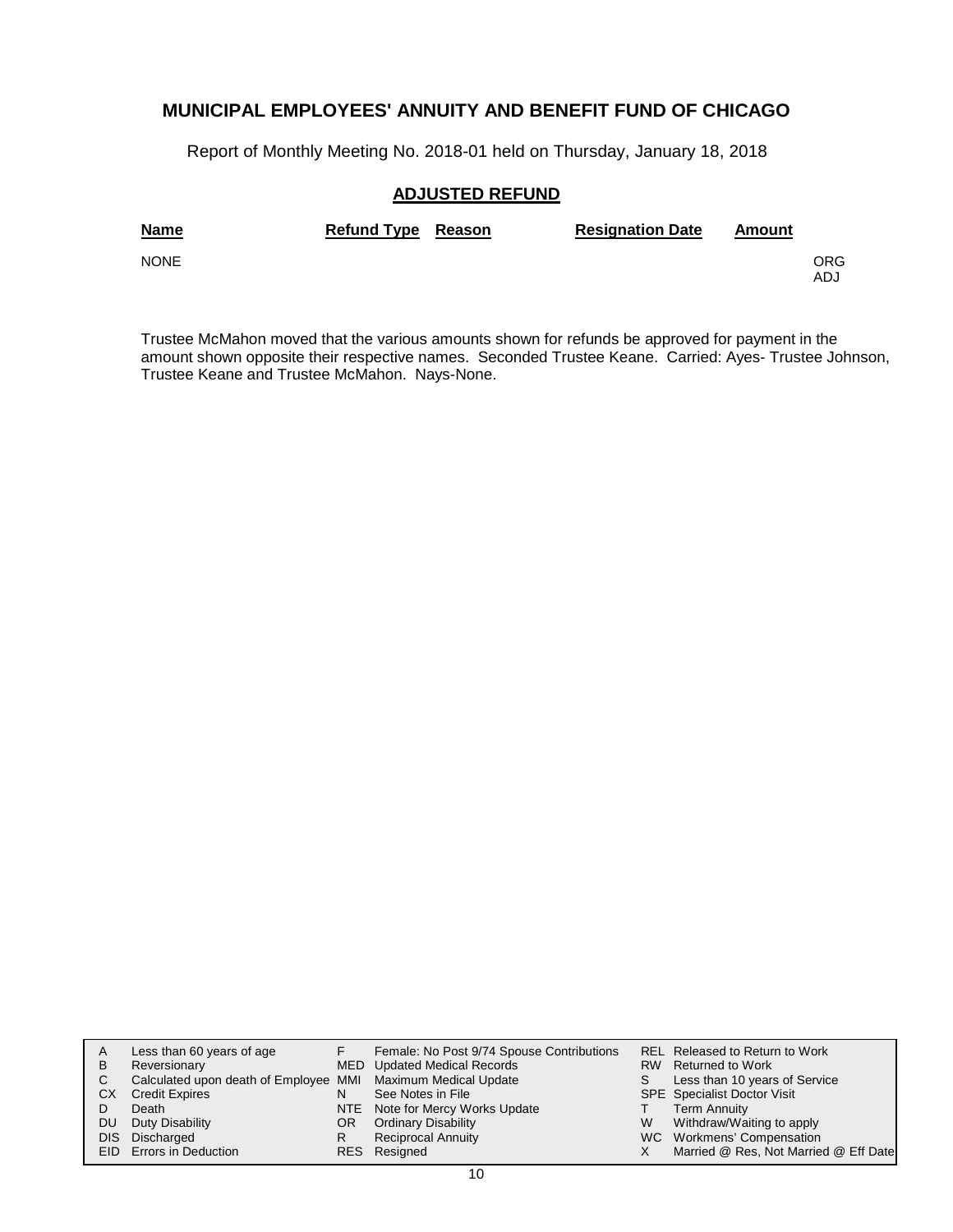## **MUNICIPAL EMPLOYEES' ANNUITY AND BENEFIT FUND OF CHICAGO Report for Monthly Meeting No. 2018-01 held on Thursday, January 18, 2018 ADMINISTRATIVE & OPERATING DISBURSEMENTS**

|                                                                                                  | December 2017      |                |                  | <b>FOR</b>          |
|--------------------------------------------------------------------------------------------------|--------------------|----------------|------------------|---------------------|
|                                                                                                  | <b>BUDGET</b>      | <b>ACTUAL</b>  | <b>VARIANCE</b>  | <b>APPROVAL</b>     |
| <b>PERSONNEL</b>                                                                                 | \$<br>3,522,399.00 | \$3,219,243.27 | \$<br>303,155.73 | \$<br>238,043.42    |
| Salaries & Wages - Regular                                                                       |                    |                |                  | 234,555.44          |
| Salaries & Wages - Part-Time                                                                     |                    |                |                  | 3,487.98            |
| <b>Employee Insurance &amp; Benefits</b>                                                         | 1,419,818.00       | 1,311,736.47   | 108,081.53       | 102,244.53          |
| Healthcare-Actives, net of EE premium contributions                                              |                    |                |                  | 102,244.53          |
| <b>PROFESSIONAL SERVICES</b>                                                                     |                    |                |                  |                     |
| <b>Actuarial Services</b>                                                                        | 114,000.00         | 52,357.50      | 61,642.50        |                     |
| <b>Legal Advisory Services</b>                                                                   | 252,000.00         | 194,805.71     | 57,194.29        | 18,917.72           |
| Burke Burns & Pinelli, Ltd.: Legal services                                                      |                    |                |                  |                     |
| 12/14/17, Inv#24326, 11/01/17 - 11/30/17                                                         |                    |                |                  | 11,798.47           |
| 12/14/17, Inv#24327, 11/01/17 - 11/30/17                                                         |                    |                |                  | 6,289.75            |
| 12/14/17, Inv#24328, 09/05/17 - 11/13/17                                                         |                    |                |                  | 319.50              |
| 12/14/17, Inv#24329, 11/01/17                                                                    |                    |                |                  | 510.00              |
| <b>Other Consulting Services</b>                                                                 |                    |                |                  |                     |
| <b>Medical Services - T Sullivan</b>                                                             | 54,370.00          | 54,370.16      | (0.16)           | 4,182.32            |
| <b>Audit Services</b>                                                                            | 39,000.00          |                | 39,000.00        |                     |
| Legislative Liason - Robert S. Molaro                                                            | 18,249.00          | 16,727.70      | 1,521.30         | 1,520.70            |
| <b>Benefit Consulting: City Healthcare</b>                                                       |                    | (7,800.00)     | (3,800.00)       | (4,000.00)          |
| Reimbursement re: City Retiree Healthcare Consulting                                             |                    |                |                  |                     |
| Services - TY2012                                                                                |                    |                |                  | (4,000.00)          |
| <b>Tax Consulting</b>                                                                            | 1,000.00           |                | 1,000.00         |                     |
| <b>IT Consulting</b>                                                                             | 15,250.00          | 7,395.00       | 7,855.00         |                     |
| <b>Benefit Payment &amp; Payroll Services</b>                                                    | 413,140.00         | 238,184.23     | 174,955.77       | 858.50              |
| ADP, Inc. - Payroll processing                                                                   |                    |                |                  | 858.50              |
| <b>COMMUNICATIONS EXPENSES</b>                                                                   |                    |                |                  |                     |
| <b>Printing &amp; Publications</b>                                                               | 186,100.00         | 48,529.38      | 137,570.62       | 10,298.38           |
| Postmaster:                                                                                      |                    |                |                  |                     |
| Postage for mailing Advices                                                                      |                    |                |                  | 10,298.38           |
| <b>Postage</b>                                                                                   | 25,000.00          | 22,017.86      | 2,982.14         | 1,760.00            |
| United States Postal Service:                                                                    |                    |                |                  |                     |
| 12/17, Regular Postage - meter account                                                           |                    |                |                  | 1,700.00            |
| US Messenger & Logistics, Inc., 11/30/17, Inv#3234-40365                                         |                    |                |                  | 60.00               |
| <b>Telephone &amp; Communications</b>                                                            | 36,240.00          | 31,993.10      | 4,246.90         | 2,635.57            |
| Access Point, Inc., Inv#5384367, VOIP Telefax services, 12/17                                    |                    |                |                  | 153.30              |
| ShoreTel, 12/01/17, Inv#0933605, Phone system, 01/18<br>Cogent Comm, 12/01/17, Internet - Onsite |                    |                |                  | 1,877.27<br>400.00  |
| Business Continuity - Managers Cell Phone Reimbursement                                          |                    |                |                  |                     |
| December 2017                                                                                    |                    |                |                  | 205.00              |
| <b>OTHER OPERATING EXPENSES</b>                                                                  |                    |                |                  |                     |
| <b>Rental &amp; Utilities</b>                                                                    | 590,209.00         | 610,489.98     | (20, 280.98)     | 55,337.50           |
| 321 North Clark Property LLC, 12/17 rent<br>ComEd, 11/30/17, Services from 10/27/17 - 11/29/17   |                    |                |                  | 54,588.15<br>749.35 |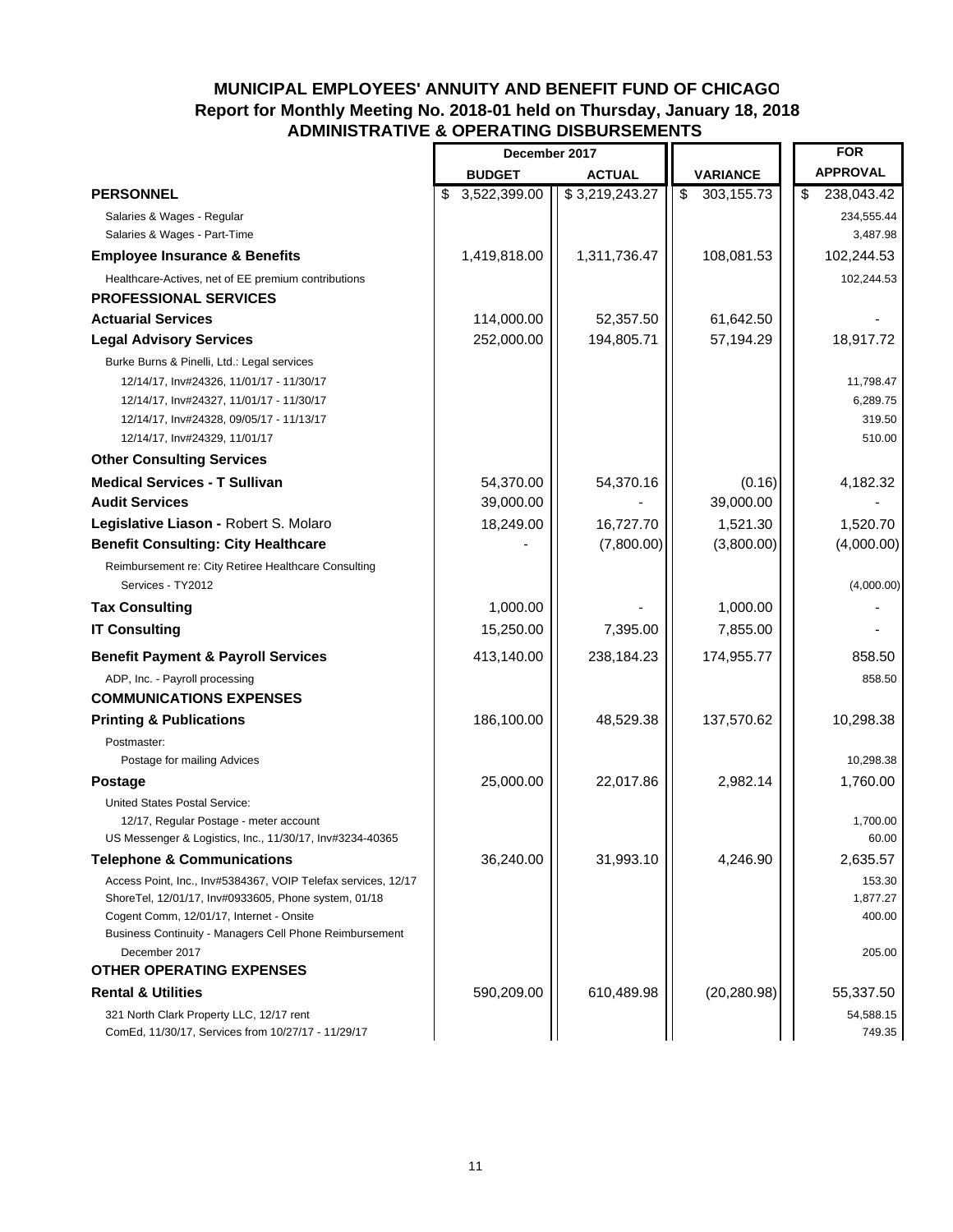## **MUNICIPAL EMPLOYEES' ANNUITY AND BENEFIT FUND OF CHICAGO Report for Monthly Meeting No. 2018-01 held on Thursday, January 18, 2018 ADMINISTRATIVE & OPERATING DISBURSEMENTS**

|                                                                                                                              | December 2017   |                |                 |    | <b>FOR</b>      |
|------------------------------------------------------------------------------------------------------------------------------|-----------------|----------------|-----------------|----|-----------------|
|                                                                                                                              | <b>BUDGET</b>   | <b>ACTUAL</b>  | <b>VARIANCE</b> |    | <b>APPROVAL</b> |
|                                                                                                                              |                 |                |                 |    |                 |
| <b>Contractual Services</b>                                                                                                  |                 |                |                 |    |                 |
| <b>Trustee Election Services</b>                                                                                             | \$<br>29,550.00 | \$<br>9,703.95 | \$<br>19,846.05 | \$ | 230.55          |
| CVS, Trustee Election Supplies                                                                                               |                 |                |                 |    | 70.32           |
| Sun Times Media:<br>11/03/17, Legal Notices for MEABF Trustee Election                                                       |                 |                |                 |    | 51.20           |
| Potbelly, Trustee Election Supplies                                                                                          |                 |                |                 |    | 109.03          |
| <b>Death Service</b>                                                                                                         | 2,000.00        | 1,750.00       | 250.00          |    |                 |
| <b>Shredding &amp; Storage Charges</b>                                                                                       | 20,700.00       | 20,339.38      | 360.62          |    | 1,616.44        |
| Iron Mountain:                                                                                                               |                 |                |                 |    |                 |
| Inv#PMV3903, 12/17 Storage charges                                                                                           |                 |                |                 |    | 739.43          |
| Federal Companies, Inv#924997, 12/17 Storage charges                                                                         |                 |                |                 |    | 802.11          |
| Shred-it USA:                                                                                                                |                 |                |                 |    |                 |
| Inv#8123564905, Shredding charges                                                                                            |                 |                |                 |    | 74.90           |
| <b>Dues &amp; Subscriptions</b>                                                                                              | 16,423.00       | 15,664.24      | 758.76          |    |                 |
| <b>Equipment Rental &amp; Maintenance</b>                                                                                    | 11,550.00       | 8,630.37       | 2,919.63        |    | 73.07           |
| Interact Business Products, LLC:                                                                                             |                 |                |                 |    |                 |
| Inv#451629, 10/17 Usage                                                                                                      |                 |                |                 |    | 33.73           |
| Inv#451630, 11/17 Usage                                                                                                      | 3,300.00        | 1,207.33       |                 |    | 39.34<br>400.00 |
| <b>Repairs &amp; Maintenance Office</b>                                                                                      |                 |                | 2,092.67        |    |                 |
| Intelligent Services, Appliances repair                                                                                      |                 |                |                 |    | 400.00          |
| <b>Insurance-Fiduciary, Fidelity Bond, Property, Employmt Practices</b>                                                      | 243,736.00      | 224,460.50     | 19,275.50       |    |                 |
| <b>Travel Expenses - Conferences &amp; Others</b>                                                                            | 12,000.00       | 7,701.08       | 4,298.92        |    | 216.70          |
| Jeffrey Johnson, Reimbursement for expenses incurred while                                                                   |                 |                |                 |    |                 |
| attending the IPPFA Conference held in St Louis, MO<br>on 10/03/17 - 10/06/17                                                |                 |                |                 |    | 216.70          |
| <b>Office &amp; Computer Supplies</b>                                                                                        | 76,165.00       | 40,341.01      | 35,823.99       |    | 3,622.19        |
| <b>Office Supplies</b>                                                                                                       |                 |                |                 |    |                 |
| First Choice, 12/01/17, Inv#468232, Lunchroom supplies                                                                       |                 |                |                 |    | 131.89          |
| First Choice, 12/01/17, Inv#468232, Boardroom supplies                                                                       |                 |                |                 |    | 120.52          |
| <b>Computer/Technical Expense</b>                                                                                            |                 |                |                 |    |                 |
| <b>CMD Consulting Solutions, LLC:</b>                                                                                        |                 |                |                 |    |                 |
| 12/07/17, Inv#1151, Sophos Cloud Anti-Virus 3 yr subscription                                                                |                 |                |                 |    | 3,297.78        |
| Liquid Web, Monthly charge re: secure website hosting                                                                        |                 |                |                 |    | 72.00           |
| <b>Miscellaneous Expense</b>                                                                                                 | 6,080.00        | 3,153.97       | 2,926.03        |    | 327.70          |
| 12/17, Qildro, Subpoena & Other:                                                                                             |                 |                |                 |    | (280.00)        |
| Bake For Me, 11/16/17, Board Room Supplies                                                                                   |                 |                |                 |    | 84.05           |
| Corner Bakery, 11/16/17, Board Room Supplies                                                                                 |                 |                |                 |    | 18.66           |
| iTunes, Recording app for Executive Sessions                                                                                 |                 |                |                 |    | 9.99<br>440.00  |
| Standard Parking, Discounted parking passes issued to trustees<br>Deaf Communication By Innovation, Services re: Interpreter |                 |                |                 |    | 55.00           |
| <b>Reserve for Contingencies</b>                                                                                             | 20,000.00       | 4,905.62       | 15,094.38       |    | 1,828.00        |
| American Red Cross:                                                                                                          |                 |                |                 |    |                 |
| 12/13/17, Inv#22066857, First aid class (18) Staff                                                                           |                 |                |                 |    | 1,828.00        |
| <b>TOTAL ADMINISTRATIVE OPERATING EXPENSES</b>                                                                               |                 |                |                 |    |                 |
| Before Special Projects and Investments                                                                                      | 7,128,278.00    | 6,137,907.81   | 978,771.19      |    | 440,113.29      |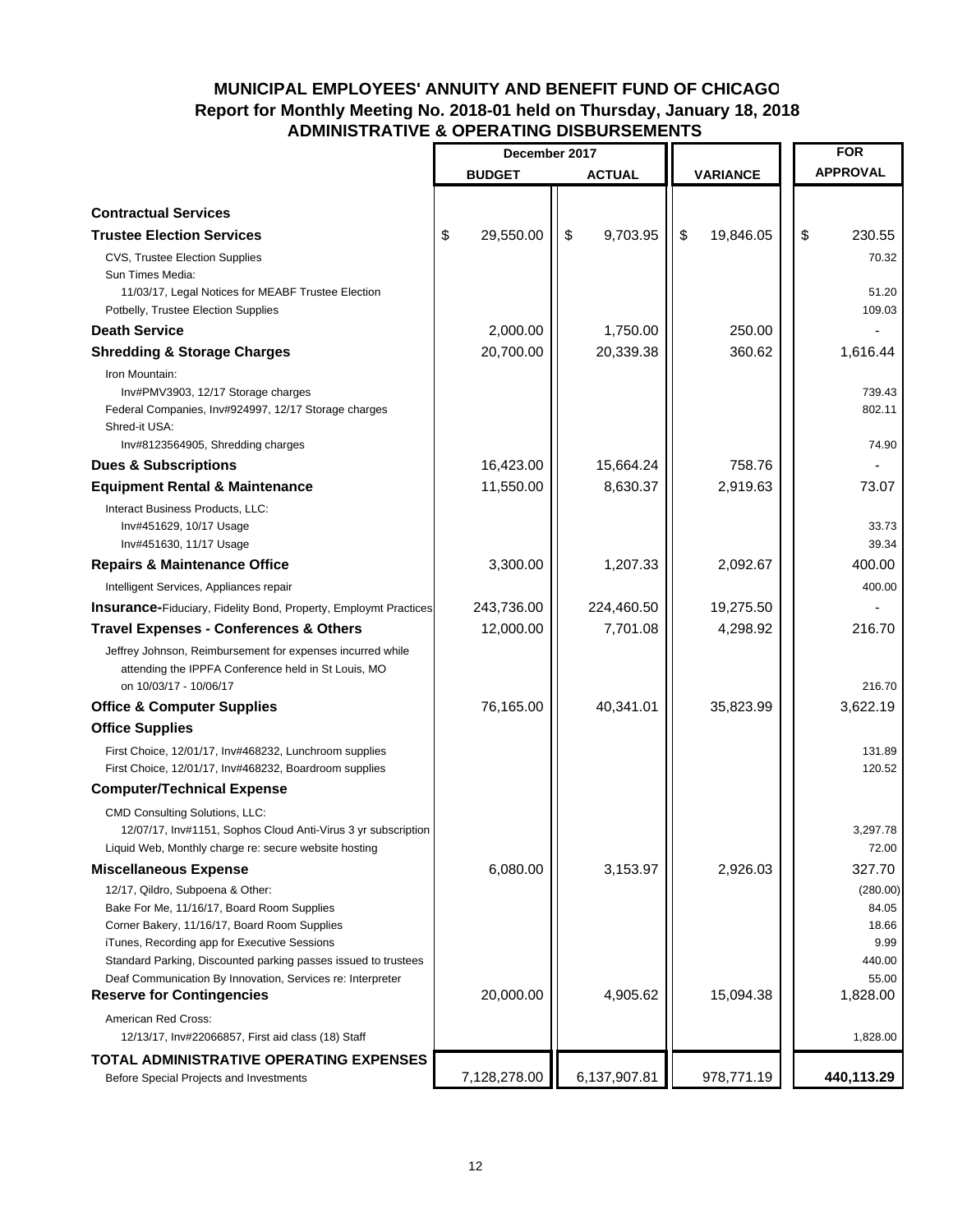### **MUNICIPAL EMPLOYEES' ANNUITY AND BENEFIT FUND OF CHICAGO Report for Monthly Meeting No. 2018-01 held on Thursday, January 18, 2018 ADMINISTRATIVE & OPERATING DISBURSEMENTS**

|                                                                                                                                                              | December 2017                             |               |                                           | <b>FOR</b>      |
|--------------------------------------------------------------------------------------------------------------------------------------------------------------|-------------------------------------------|---------------|-------------------------------------------|-----------------|
|                                                                                                                                                              | <b>BUDGET</b>                             | <b>ACTUAL</b> | <b>VARIANCE</b>                           | <b>APPROVAL</b> |
| <b>SPECIAL PROJECTS</b><br><b>Information Systems</b><br>Consulting: Website Redesign<br>Document Mgmt. System: Insite<br>Development Costs: PBS             | 2,000.00<br>\$<br>25,000.00<br>300,000.00 | \$            | \$<br>2,000.00<br>25,000.00<br>300,000.00 | \$<br>91,625.00 |
| Novitas Business & Technology:<br>10/16/17, Inv#3272, PBS Development Deferred Services<br>50% of \$183,250.78 Invoiced now and the<br>balance invoiced 2018 |                                           |               |                                           | 91,625.00       |
| <b>TOTAL ADMINISTRATIVE OPERATING EXPENSES</b><br>Before Investments                                                                                         | 7,455,278.00                              | 6,137,907.81  | 1,305,771.19                              | 531,738.29      |
| <b>INVESTMENT EXPENSES</b>                                                                                                                                   |                                           |               |                                           |                 |
| <b>Investment Management Fees</b>                                                                                                                            | 10,325,000.00                             | 6,582,029.88  | 3,742,970.12                              |                 |
| <b>Custodial Management</b>                                                                                                                                  | 475,000.00                                | 369,812.87    | 105,187.13                                |                 |
| <b>Investment Advisory Services</b>                                                                                                                          | 290,000.00                                | 217,500.00    | 72,500.00                                 |                 |
| <b>Investment Legal Services</b>                                                                                                                             | 200,000.00                                | 18,361.69     | 181,638.31                                |                 |
| <b>TOTAL INVESTMENT EXPENSES</b>                                                                                                                             | 11,290,000.00                             | 7,187,704.44  | 4,102,295.56                              | \$              |
|                                                                                                                                                              |                                           |               |                                           |                 |

#### **TOTAL ADMINISTRATIVE OPERATING AND INVESTMENT EXPENSES 531,738.29 \$**

Trustee McMahon moved to approve disbursements as reflected above, to persons or firms in the amounts shown opposite their respective names. Second by Trustee Keane.

Carried: Ayes - Trustee Johnson, Trustee Keane and Trustee McMahon. Nays - None.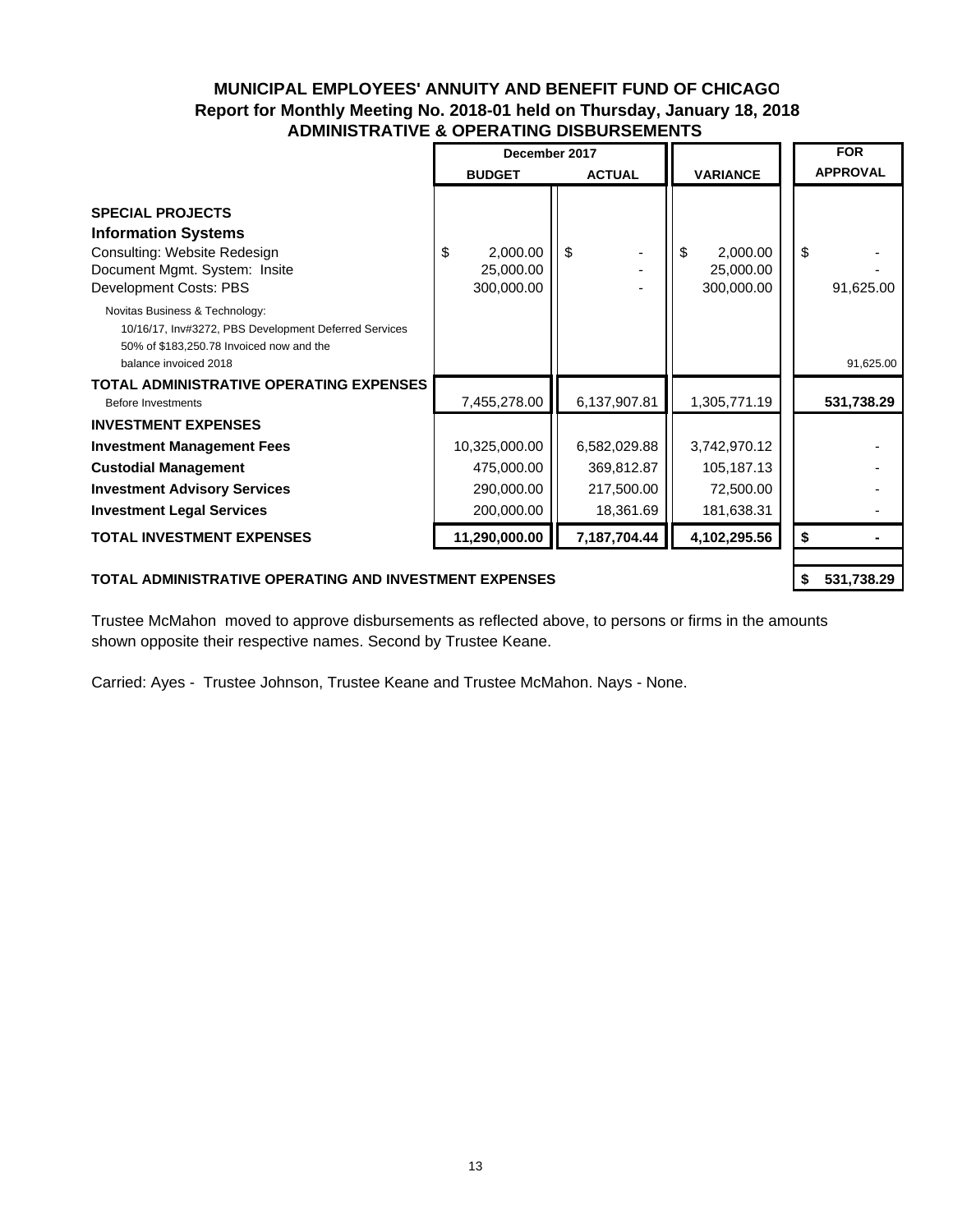Report of Monthly Meeting No. 2018-01 held on Thursday, January 18, 2018

Resolved, that each of the following named members of the Fund be granted an annuity of the amount stated, and to continue for life, unless otherwise stated in the notes, provided that separation from the service of the City of Chicago shall have become effective as of such date:

## **EMPLOYEE ANNUITIES**

|                                    |                                                           |                 | ANIUS ANIVAN                    |               |              |
|------------------------------------|-----------------------------------------------------------|-----------------|---------------------------------|---------------|--------------|
| <b>Name</b>                        | Dept - Title                                              | <b>Eff Date</b> | <b>Employee</b>                 | <b>Spouse</b> | <b>Notes</b> |
| ALCANTARA, JOVITA L                | OEMC - CROSSING GUARD                                     | 12/01/2017      | \$850.00                        | N/A           |              |
| ALVAREZ, ANNA L                    | <b>BE - TEACHER ASST</b>                                  | 12/01/2017      | \$2,195.43                      | \$1,290.08    |              |
| AMRAEN, DAVID J                    | FLEET/FACIL MGMT - FOREMAN<br><b>HOIST ENG</b>            | 12/01/2017      | \$7,259.20                      | \$3,629.60    |              |
| ARNTZEN, GUENTHER K                | OEMC - FOREMAN ELEC MECH                                  | 09/12/2017      | \$6,558.02                      | N/A           |              |
| <b>BULLOCK, BERTHA A</b>           | HEALTH - DENTAL ASST                                      | 09/01/2017      | \$2,192.25                      | N/A           |              |
| BURKE-O'BRIEN, DIANE B             | <b>BE - SCH CLERK</b>                                     | 12/01/2017      | \$2,924.53                      | N/A           |              |
| CALLUM, YOLANDA A                  | <b>BE - EXEC ASST</b>                                     | 12/29/2017      | \$1,027.34                      | N/A           |              |
| CARIOLA, JOSEPH P                  | <b>BE - ENG II</b>                                        | 12/01/2017      | \$6,439.64                      | \$3,277.00    |              |
| CARLSON, CLIFFORD D                | <b>AVIATION - MTD</b>                                     | 12/01/2017      | \$4,244.72                      | N/A           |              |
| CENTANO, TRACY A                   | <b>TRANS - STREET LIGHT REPAIR Wrk</b>                    | 12/01/2017      | \$5,397.51                      | N/A           |              |
| CERVANTES, MARIA R                 | BE - LRA                                                  | 07/27/2017      | \$850.00                        | \$702.16      |              |
| CHANEY, HAL O                      | <b>AVIATION - GEN FOREMAN SHEET</b><br><b>METAL WKR</b>   | 12/01/2017      | \$5,935.70                      | \$3,625.75    |              |
| CHUKUDEBELU, ESTHER C              | <b>HEALTH - CDCI II</b>                                   | 12/01/2017      | \$5,062.98                      | \$2,646.68    |              |
| CULBERSON, GLORIA J                | <b>BE - SECURITY</b>                                      | 12/06/2017      | \$751.02                        | N/A           | $\mathsf{s}$ |
| DANIEL, ILIZABETH                  | BE - LRA                                                  | 05/06/2017      | \$850.00                        | \$800.00      |              |
| DICHRISTOFANO, JAMES               | FINANCE - ACCT IV                                         | 12/01/2017      | \$6,498.34                      | \$3,508.53    |              |
| DOTSON, RAECHEIL D                 | OEMC - CROSSING GUARD                                     | 12/01/2017      | \$850.00                        | N/A           |              |
| D'URSO, LAWRENCE                   | CPL - LIBRARIAN                                           | 11/01/2017      | \$2,020.29                      | \$1,010.14    | $\mathsf{R}$ |
| EARL HUMPHREY,<br><b>HARRIETTA</b> | POLICE - CLERK III                                        | 12/01/2017      | \$3,380.67                      | \$1,690.34    |              |
| ESCAMILLA, MARIA                   | <b>WATER - CONSTR LABORER</b>                             | 12/01/2017      | \$5,463.47                      | \$2,976.88    |              |
| EVANS, ROSEMARY                    | BE - COOK II                                              | 12/01/2017      | \$1,782.23                      | N/A           |              |
| FARRIS, FRANK E                    | <b>AVIATION - MTD</b>                                     | 12/01/2017      | \$4,951.78                      | \$3,239.60    |              |
| FREZA, MARIANNE C                  | <b>BE - SCH CLERK</b>                                     | 12/01/2017      | \$3,212.89                      | \$1,722.98    |              |
| FRONTCZAK, RAYMOND M               | FINANCE - PRIN PROGR/ANALYST                              | 12/01/2017      | \$6,143.76                      | N/A           |              |
| GANTA, WILLIAM J                   | TRANS - FOREMAN TRAFFIC SIGNAL<br><b>REPAIRMEN</b>        | 12/01/2017      | \$7,391.12                      | \$3,695.56    |              |
| GARCIA, NATIVIDAD N                | FLEET/FACIL MGMT - EQUIP<br><b>DISPATCHER</b>             | 12/01/2017      | \$5,124.73                      | \$2,562.36    |              |
| GARZA, MARY LOU                    | CPL - SR LIBRARY CLERK                                    | 12/01/2017      | \$2,210.73                      | \$1,105.36    |              |
| <b>GEORGE, RITA M</b>              | WATER - MICROBIOLOGIST II                                 | 12/01/2017      | \$5,452.96                      | N/A           |              |
| <b>GOTTMANN, JAMES H</b>           | <b>AVIATION - FOREMAN ELEC MECH</b>                       | 12/01/2017      | \$6,027.85                      | N/A           |              |
| <b>GREEN, GILBERT</b>              | FLEET/FACIL MGMT - ELEC MECH                              | 12/01/2017      | \$5,637.23                      | \$3,363.83    | B            |
|                                    | GREENE MORRIS, LATANJA POLICE - MGR DATA ENTRY OPER       | 12/01/2017      | \$4,996.43                      | \$2,498.22    |              |
| HARRIS, LYNETTE                    | CPL - SR LIBRARY CLERK                                    | 12/01/2017      | \$1,821.63                      | N/A           |              |
| HASSAN, SURIAH                     | <b>BE - TEACHER ASST</b>                                  | 11/01/2017      | \$2,233.28                      | \$1,202.15    |              |
| Location CO voors of one           | Famala: No Boot 0/74 Cnauge Contributions<br>$\mathbf{r}$ |                 | DEL Delegand to Deturn to Warle |               |              |

|           | Less than 60 years of age                                    |     | Female: No Post 9/74 Spouse Contributions |   | <b>REL Released to Return to Work</b> |
|-----------|--------------------------------------------------------------|-----|-------------------------------------------|---|---------------------------------------|
| B         | Reversionary                                                 |     | MED Updated Medical Records               |   | RW Returned to Work                   |
|           | Calculated upon death of Employee MMI Maximum Medical Update |     |                                           |   | Less than 10 years of Service         |
| CX.       | <b>Credit Expires</b>                                        |     | See Notes in File                         |   | <b>SPE</b> Specialist Doctor Visit    |
|           | Death                                                        |     | NTE Note for Mercy Works Update           |   | <b>Term Annuity</b>                   |
| <b>DU</b> | Duty Disability                                              | OR. | <b>Ordinary Disability</b>                | W | Withdraw/Waiting to apply             |
|           | DIS Discharged                                               |     | <b>Reciprocal Annuity</b>                 |   | WC Workmens' Compensation             |
|           | EID Errors in Deduction                                      |     | RES Resigned                              |   | Married @ Res, Not Married @ Eff Date |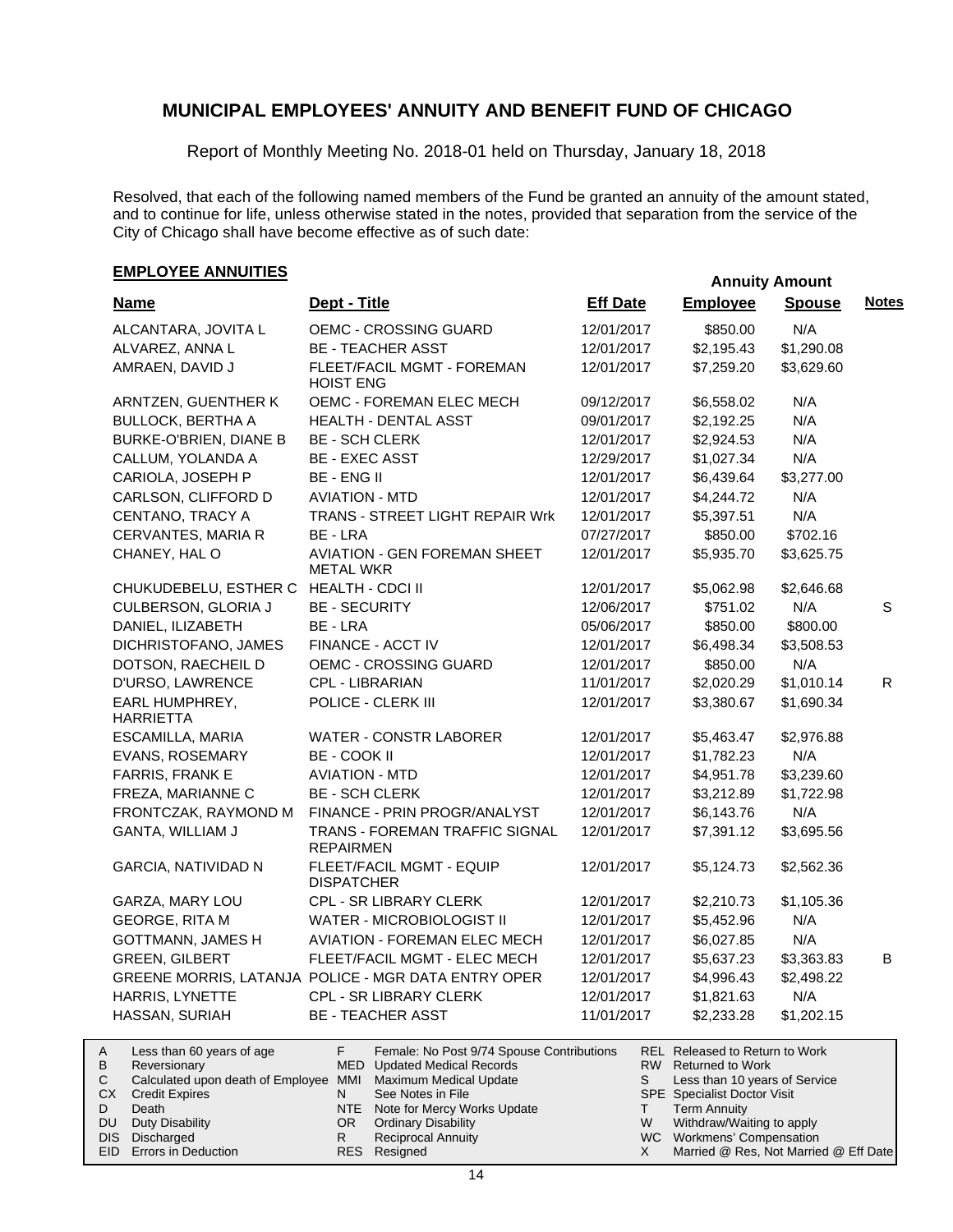Report of Monthly Meeting No. 2018-01 held on Thursday, January 18, 2018

Resolved, that each of the following named members of the Fund be granted an annuity of the amount stated, and to continue for life, unless otherwise stated in the notes, provided that separation from the service of the City of Chicago shall have become effective as of such date:

## **EMPLOYEE ANNUITIES**

DIS Discharged EID Errors in Deduction

| <b>Name</b>                                                                                                                                                                                                                                                                                                                                                                                                                                                                                                                                                                                                                       | Dept - Title                                                                                                                                            | <b>Eff Date</b> | <b>Employee</b> | <b>Spouse</b> | <b>Notes</b> |
|-----------------------------------------------------------------------------------------------------------------------------------------------------------------------------------------------------------------------------------------------------------------------------------------------------------------------------------------------------------------------------------------------------------------------------------------------------------------------------------------------------------------------------------------------------------------------------------------------------------------------------------|---------------------------------------------------------------------------------------------------------------------------------------------------------|-----------------|-----------------|---------------|--------------|
| HAWKES, SANDRA J                                                                                                                                                                                                                                                                                                                                                                                                                                                                                                                                                                                                                  | <b>BE - PORTER</b>                                                                                                                                      | 12/01/2017      | \$1,418.43      | N/A           |              |
| HAYES, MARGARET M                                                                                                                                                                                                                                                                                                                                                                                                                                                                                                                                                                                                                 | OEMC - CROSSING GUARD                                                                                                                                   | 12/01/2017      | \$850.00        | \$654.38      |              |
| HENDRIX, JOANNE                                                                                                                                                                                                                                                                                                                                                                                                                                                                                                                                                                                                                   | <b>BE - SCH COMM REP</b>                                                                                                                                | 11/30/2017      | \$602.88        | N/A           | S            |
| HILL, CLARA M                                                                                                                                                                                                                                                                                                                                                                                                                                                                                                                                                                                                                     | POLICE - SUPV DATA ENTRY OPER                                                                                                                           | 12/01/2017      | \$4,961.08      | \$2,480.54    |              |
| HOLMES, MARGARET M                                                                                                                                                                                                                                                                                                                                                                                                                                                                                                                                                                                                                | FAMILY & SUPP - SUPV FAMILY SUPP<br><b>PROGRAMS</b>                                                                                                     | 12/01/2017      | \$2,337.30      | \$1,450.37    |              |
| HUSSAIN, FATIMA A                                                                                                                                                                                                                                                                                                                                                                                                                                                                                                                                                                                                                 | <b>BE - TEACHER ASST</b>                                                                                                                                | 12/13/2017      | \$737.96        | \$800.00      | $\mathsf{R}$ |
| JEAN, DANIEL                                                                                                                                                                                                                                                                                                                                                                                                                                                                                                                                                                                                                      | HEALTH - DIR MENTAL HEALTH CTR                                                                                                                          | 12/01/2017      | \$6,692.31      | \$3,346.16    |              |
| JIMENEZ, RUTH LUCIA                                                                                                                                                                                                                                                                                                                                                                                                                                                                                                                                                                                                               | <b>BE - SCH CLERK</b>                                                                                                                                   | 10/01/2017      | \$3,373.40      | \$1,938.06    |              |
| JOHNSON, ROSALIND R                                                                                                                                                                                                                                                                                                                                                                                                                                                                                                                                                                                                               | LAW - SUPV CLERK                                                                                                                                        | 12/01/2017      | \$4,554.10      | N/A           |              |
| KANE, PATRICK J                                                                                                                                                                                                                                                                                                                                                                                                                                                                                                                                                                                                                   | <b>AVIATION - OPER SUPV II</b>                                                                                                                          | 12/01/2017      | \$7,214.60      | \$4,009.18    |              |
| KING, DEBORAH A                                                                                                                                                                                                                                                                                                                                                                                                                                                                                                                                                                                                                   | <b>BE - SCH BUS AIDE</b>                                                                                                                                | 11/30/2017      | \$1,333.71      | N/A           |              |
| KISLER, KRISTY J                                                                                                                                                                                                                                                                                                                                                                                                                                                                                                                                                                                                                  | CPL - LIBRARIAN IV                                                                                                                                      | 11/01/2017      | \$6,498.34      | N/A           |              |
| KRUGER, EDWARD C                                                                                                                                                                                                                                                                                                                                                                                                                                                                                                                                                                                                                  | <b>AVIATION - GEN MGR OPER</b>                                                                                                                          | 12/01/2017      | \$4,086.79      | N/A           |              |
| KULYS HOFFMAN,<br><b>MARGARITA</b>                                                                                                                                                                                                                                                                                                                                                                                                                                                                                                                                                                                                | <b>LAW - ATTORNEY</b>                                                                                                                                   | 01/01/2018      | \$1,260.86      | \$630.43      | R            |
| LANAHAN, NOREEN                                                                                                                                                                                                                                                                                                                                                                                                                                                                                                                                                                                                                   | <b>HEALTH - ADMIN ASST</b>                                                                                                                              | 11/01/2017      | \$1,460.38      | N/A           | <b>RF</b>    |
| LANDA, YVONNE C                                                                                                                                                                                                                                                                                                                                                                                                                                                                                                                                                                                                                   | CITY CLERK - SUPV CLERK                                                                                                                                 | 12/01/2017      | \$5,444.06      | \$2,722.03    |              |
| LAW, MARY C                                                                                                                                                                                                                                                                                                                                                                                                                                                                                                                                                                                                                       | CPL - LIBRARY ASSOC                                                                                                                                     | 12/01/2017      | \$854.09        | \$800.00      |              |
| LOVE, EYVONNE                                                                                                                                                                                                                                                                                                                                                                                                                                                                                                                                                                                                                     | STS & SAN - FOREMAN MTD                                                                                                                                 | 12/01/2017      | \$5,125.12      | N/A           |              |
| LOZANO, PABLO                                                                                                                                                                                                                                                                                                                                                                                                                                                                                                                                                                                                                     | <b>BE - SECURITY OFFICER</b>                                                                                                                            | 12/01/2017      | \$2,109.90      | \$1,054.95    |              |
| MARTIN, NETTIE                                                                                                                                                                                                                                                                                                                                                                                                                                                                                                                                                                                                                    | HEALTH - PUB HEALTH AIDE                                                                                                                                | 12/01/2017      | \$2,210.60      | N/A           |              |
| MCDONALD, SUSAN                                                                                                                                                                                                                                                                                                                                                                                                                                                                                                                                                                                                                   | <b>BE - TEACHER ASST</b>                                                                                                                                | 12/01/2017      | \$1,379.84      | N/A           |              |
| MCKAY, ROBERT A                                                                                                                                                                                                                                                                                                                                                                                                                                                                                                                                                                                                                   | <b>AVIATION - CHIEF STOREKEEPER</b>                                                                                                                     | 10/27/2017      | \$3,147.85      | \$1,573.92    |              |
| MILLER, JANICE A                                                                                                                                                                                                                                                                                                                                                                                                                                                                                                                                                                                                                  | BE - SCH CLERK DAY-DAY                                                                                                                                  | 11/30/2017      | \$1,767.71      | N/A           |              |
| MIRANDA, BERNADETTE                                                                                                                                                                                                                                                                                                                                                                                                                                                                                                                                                                                                               | FIRE - STAFF ASST                                                                                                                                       | 12/01/2017      | \$3,941.28      | \$1,734.16    |              |
| MOTLEY, HARRIETT A                                                                                                                                                                                                                                                                                                                                                                                                                                                                                                                                                                                                                | HUMAN RELATIONS - ADMIN SERV<br><b>OFFICER</b>                                                                                                          | 12/01/2017      | \$3,334.72      | N/A           |              |
| MURPHY, BARRETT B                                                                                                                                                                                                                                                                                                                                                                                                                                                                                                                                                                                                                 | WATER - COMMISSIONER WATER<br><b>MGMT</b>                                                                                                               | 12/25/2017      | \$5,644.65      | \$3,273.36    |              |
| NIEVES, ROSE M                                                                                                                                                                                                                                                                                                                                                                                                                                                                                                                                                                                                                    | <b>BE - SECURITY OFFICER</b>                                                                                                                            | 10/11/2017      | \$1,704.09      | N/A           |              |
|                                                                                                                                                                                                                                                                                                                                                                                                                                                                                                                                                                                                                                   | Effective 1/1/18, the employee annuity increased to \$1,824.77 and effective 2/1/18 to \$1998.65<br>due to payments for past service after resignation. |                 |                 |               |              |
| NUTE, JOSEPH E                                                                                                                                                                                                                                                                                                                                                                                                                                                                                                                                                                                                                    | <b>BE - CUST WKR</b>                                                                                                                                    | 12/10/2017      | \$2,636.61      | N/A           |              |
| ORTIZ, RAMONA                                                                                                                                                                                                                                                                                                                                                                                                                                                                                                                                                                                                                     | BE - PARENT WKR/BUS MONITOR                                                                                                                             | 12/01/2017      | \$850.00        | \$437.32      |              |
| OSTERHOLT, MATTHEW J                                                                                                                                                                                                                                                                                                                                                                                                                                                                                                                                                                                                              | <b>BE - TEACHER ASST</b>                                                                                                                                | 09/01/2013      | \$154.07        | \$77.04       | R            |
| PAGANI, PHILIP P                                                                                                                                                                                                                                                                                                                                                                                                                                                                                                                                                                                                                  | WATER - GEN FOREMAN ELEC MECH                                                                                                                           | 12/01/2017      | \$6,564.89      | \$3,828.09    |              |
| F.<br>Female: No Post 9/74 Spouse Contributions<br><b>REL Released to Return to Work</b><br>Less than 60 years of age<br>A<br>В<br>RW Returned to Work<br>Reversionary<br><b>MED</b> Updated Medical Records<br>Calculated upon death of Employee MMI<br><b>Maximum Medical Update</b><br>Less than 10 years of Service<br>С<br>S<br><b>CX</b><br>See Notes in File<br><b>SPE</b> Specialist Doctor Visit<br><b>Credit Expires</b><br>N<br>Death<br>NTE Note for Mercy Works Update<br><b>Term Annuity</b><br>D<br>Τ<br><b>DU</b><br><b>Duty Disability</b><br>W<br>Withdraw/Waiting to apply<br>OR<br><b>Ordinary Disability</b> |                                                                                                                                                         |                 |                 |               |              |

Reciprocal Annuity

Resigned RES

R

WC Workmens' Compensation

X

Married @ Res, Not Married @ Eff Date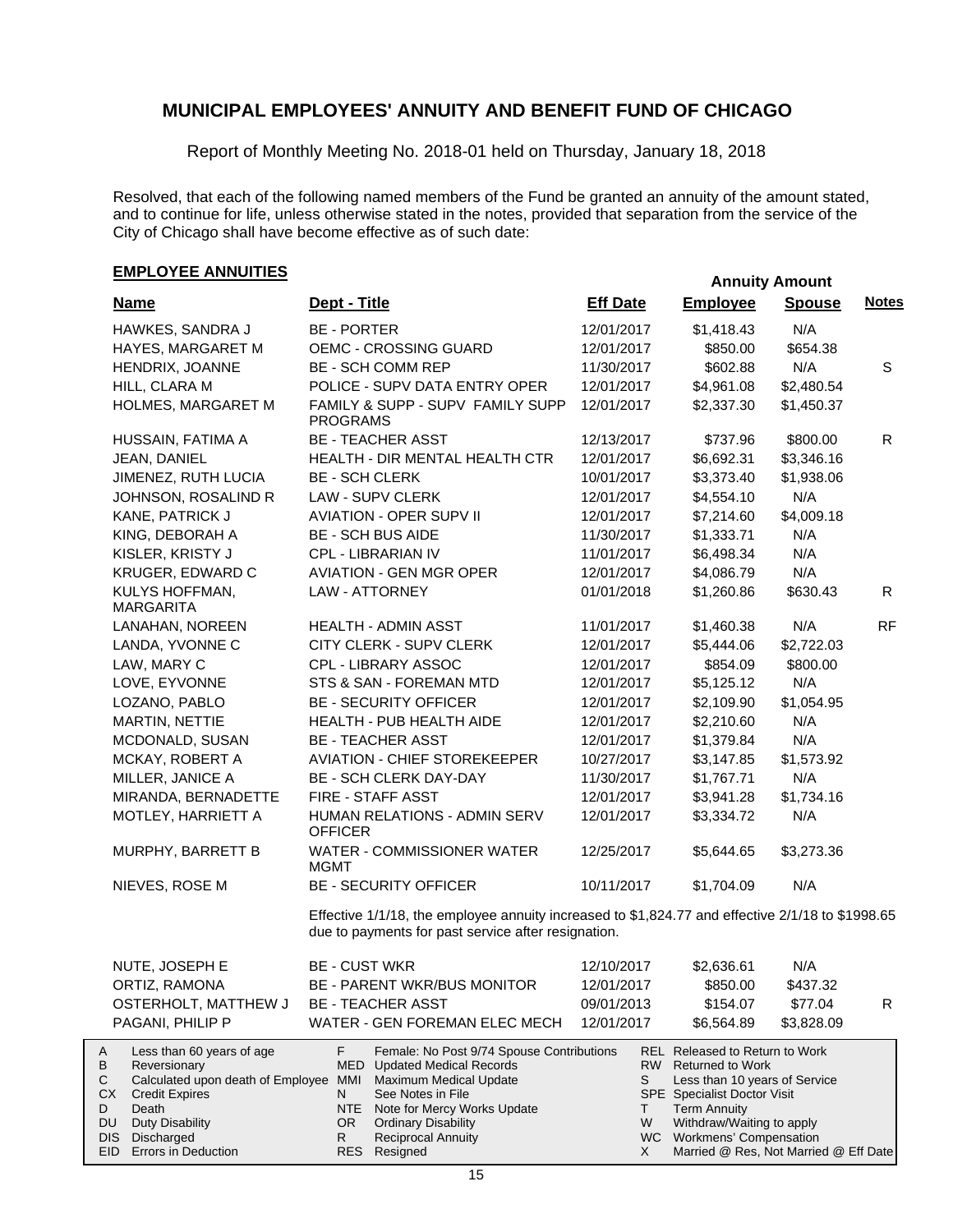Report of Monthly Meeting No. 2018-01 held on Thursday, January 18, 2018

Resolved, that each of the following named members of the Fund be granted an annuity of the amount stated, and to continue for life, unless otherwise stated in the notes, provided that separation from the service of the City of Chicago shall have become effective as of such date:

## **EMPLOYEE ANNUITIES**

| <b>Name</b>                                                                                                                                                                                                                       | Dept - Title                                                                                                                                                                                                                                                                               | <b>Eff Date</b>           | <b>Employee</b>                                                                                                                                                                                                                                            | <b>Spouse</b> | <b>Notes</b> |
|-----------------------------------------------------------------------------------------------------------------------------------------------------------------------------------------------------------------------------------|--------------------------------------------------------------------------------------------------------------------------------------------------------------------------------------------------------------------------------------------------------------------------------------------|---------------------------|------------------------------------------------------------------------------------------------------------------------------------------------------------------------------------------------------------------------------------------------------------|---------------|--------------|
| PAYNE, BILLIE D                                                                                                                                                                                                                   | <b>AVIATION - FOREMAN ELEC MECH</b>                                                                                                                                                                                                                                                        | 12/01/2017                | \$6,611.52                                                                                                                                                                                                                                                 | \$4,255.33    |              |
| PEREZ, ANGELO M                                                                                                                                                                                                                   | BD OF ELECTION - POLLING PLACE<br><b>INVESTIGATOR II</b>                                                                                                                                                                                                                                   | 11/02/2017                | \$1,461.46                                                                                                                                                                                                                                                 | N/A           |              |
| PEREZ, MARIA D                                                                                                                                                                                                                    | <b>BE - TEACHER ASST</b>                                                                                                                                                                                                                                                                   | 12/01/2017                | \$1,985.94                                                                                                                                                                                                                                                 | \$992.97      |              |
| POPELAS, EDWARD J                                                                                                                                                                                                                 | FIRE - MARINE PILOT                                                                                                                                                                                                                                                                        | 12/01/2017                | \$5,333.20                                                                                                                                                                                                                                                 | \$3,004.63    |              |
| PRAKASH, GODISALA G                                                                                                                                                                                                               | TRANS - FIELD SERV SPECIALIST II                                                                                                                                                                                                                                                           | 12/01/2017                | \$2,983.86                                                                                                                                                                                                                                                 | \$1,491.93    |              |
| RAMELIZE, AZIM W                                                                                                                                                                                                                  | FAMILY & SUPP - ASST<br><b>COMMISSIONER</b>                                                                                                                                                                                                                                                | 11/22/2017                | \$2,135.70                                                                                                                                                                                                                                                 | N/A           |              |
| RAMIREZ, ANTONIA                                                                                                                                                                                                                  | BE - LRA                                                                                                                                                                                                                                                                                   | 12/01/2017                | \$850.00                                                                                                                                                                                                                                                   | \$702.17      |              |
| RANDOLPH, CHRISTOPHER BE - TOOLKEEPER<br>J                                                                                                                                                                                        |                                                                                                                                                                                                                                                                                            | 12/06/2017                | \$2,398.53                                                                                                                                                                                                                                                 | \$1,521.31    |              |
| REDMOND, DWERILYNN                                                                                                                                                                                                                | OEMC - CROSSING GUARD                                                                                                                                                                                                                                                                      | 12/01/2017                | \$850.00                                                                                                                                                                                                                                                   | N/A           |              |
| REINSCHREIBER, ROBERT J STS & SAN - MTD                                                                                                                                                                                           |                                                                                                                                                                                                                                                                                            | 12/01/2017                | \$3,407.64                                                                                                                                                                                                                                                 | \$2,126.46    |              |
| RIVERA, JANICE M                                                                                                                                                                                                                  | CPL - CLERK IV                                                                                                                                                                                                                                                                             | 12/01/2017                | \$3,732.72                                                                                                                                                                                                                                                 | N/A           |              |
| ROJAS, NINFA                                                                                                                                                                                                                      | BE - LRA                                                                                                                                                                                                                                                                                   | 12/01/2017                | \$850.00                                                                                                                                                                                                                                                   | \$643.65      |              |
| RUSSELL, ANGELA M                                                                                                                                                                                                                 | FIRE - PROGRAMMER                                                                                                                                                                                                                                                                          | 12/01/2017                | \$6,007.59                                                                                                                                                                                                                                                 | N/A           |              |
| RZEWSKI, LAWRENCE R                                                                                                                                                                                                               | <b>AVIATION - COORD PLANNER II</b>                                                                                                                                                                                                                                                         | 12/01/2017                | \$7,098.90                                                                                                                                                                                                                                                 | \$4,169.14    |              |
| SANCHEZ, MARIA L                                                                                                                                                                                                                  | FINANCE - SUPV VOUCHER AUDITING                                                                                                                                                                                                                                                            | 12/01/2017                | \$3,424.20                                                                                                                                                                                                                                                 | N/A           |              |
| SANGER, KAREN L                                                                                                                                                                                                                   | FIRE - CONTRACTS COORD                                                                                                                                                                                                                                                                     | 12/01/2017                | \$7,314.02                                                                                                                                                                                                                                                 | \$3,657.01    |              |
| SERRANO, TERESA M                                                                                                                                                                                                                 | <b>BE - TEACHER ASST</b>                                                                                                                                                                                                                                                                   | 08/29/2007                | \$1,269.58                                                                                                                                                                                                                                                 | \$800.00      |              |
| SHELTON, KAY F                                                                                                                                                                                                                    | BE - SCH CLERK DAY-DAY                                                                                                                                                                                                                                                                     | 11/16/2017                | \$934.18                                                                                                                                                                                                                                                   | N/A           |              |
| SHIELDS, DONALD R                                                                                                                                                                                                                 | <b>BE - SECURITY AIDE</b>                                                                                                                                                                                                                                                                  | 08/23/2017                | \$1,550.98                                                                                                                                                                                                                                                 | \$984.54      |              |
| SMITH, PAMELA M                                                                                                                                                                                                                   | ADMIN HEARING - ASST TO THE DIR                                                                                                                                                                                                                                                            | 12/01/2017                | \$5,469.66                                                                                                                                                                                                                                                 | N/A           |              |
| SOTO, DESIDERIO                                                                                                                                                                                                                   | <b>BUS AFFAIRS - CONSUMER INVEST</b>                                                                                                                                                                                                                                                       | 12/01/2017                | \$4,291.78                                                                                                                                                                                                                                                 | \$1,893.75    |              |
| SPRUILL, GWENDOLYN M                                                                                                                                                                                                              | <b>BE - LUNCHRM MGR</b>                                                                                                                                                                                                                                                                    | 09/13/2017                | \$2,525.98                                                                                                                                                                                                                                                 | N/A           |              |
| STEVENS, THOMAS M                                                                                                                                                                                                                 | FINANCE - MGR PARKING                                                                                                                                                                                                                                                                      | 12/01/2017                | \$5,693.09                                                                                                                                                                                                                                                 | N/A           |              |
| TAGLER, MICHAEL J                                                                                                                                                                                                                 | <b>GEN SERV - GLAZIER</b>                                                                                                                                                                                                                                                                  | 11/01/2017                | \$910.08                                                                                                                                                                                                                                                   | \$455.04      | R            |
| THOMAS, BERTHA                                                                                                                                                                                                                    | <b>CPL - LIBRARY CLERK</b>                                                                                                                                                                                                                                                                 | 11/21/2017                | \$1,640.40                                                                                                                                                                                                                                                 | N/A           |              |
| <b>THOMPSON EDWARDS</b><br>SMITH, LYNETTE                                                                                                                                                                                         | LAW - ATTY                                                                                                                                                                                                                                                                                 | 08/01/2017                | \$545.04                                                                                                                                                                                                                                                   | \$272.52      | R            |
| TOMKOWIAK, IWONA B                                                                                                                                                                                                                | BE - CWA                                                                                                                                                                                                                                                                                   | 12/03/2017                | \$1,267.65                                                                                                                                                                                                                                                 | \$860.97      |              |
| TONEY, PATRICIA A                                                                                                                                                                                                                 | FLEET/FACIL MGMT - ASST TO THE<br><b>COMMISSIONER</b>                                                                                                                                                                                                                                      | 12/01/2017                | \$3,889.59                                                                                                                                                                                                                                                 | N/A           |              |
| TOVAR, ROBERT A                                                                                                                                                                                                                   | STS & SAN - MTD                                                                                                                                                                                                                                                                            | 12/01/2017                | \$4,336.92                                                                                                                                                                                                                                                 | N/A           |              |
| TURNER, VIRGIL                                                                                                                                                                                                                    | <b>TRANS - ELEC MECH</b>                                                                                                                                                                                                                                                                   | 12/01/2017                | \$5,191.30                                                                                                                                                                                                                                                 | \$3,507.92    |              |
| VOLINI, MAUREEN C                                                                                                                                                                                                                 | PROCUREMENT - SUPV PERSONNEL<br><b>SERV</b>                                                                                                                                                                                                                                                | 12/01/2017                | \$5,126.74                                                                                                                                                                                                                                                 | \$2,563.37    |              |
| <b>VOLINI, MICHAEL A</b>                                                                                                                                                                                                          | <b>TRANS - ASST COMMISSIONER</b>                                                                                                                                                                                                                                                           | 12/01/2017                | \$6,704.31                                                                                                                                                                                                                                                 | \$4,156.15    |              |
| Less than 60 years of age<br>A<br>B<br>Reversionary<br>С<br>Calculated upon death of Employee MMI<br>СX<br><b>Credit Expires</b><br>D<br>Death<br><b>Duty Disability</b><br>DU<br>Discharged<br>DIS<br>EID<br>Errors in Deduction | F<br>Female: No Post 9/74 Spouse Contributions<br>MED<br><b>Updated Medical Records</b><br><b>Maximum Medical Update</b><br>N<br>See Notes in File<br>NTE<br>Note for Mercy Works Update<br>OR.<br><b>Ordinary Disability</b><br><b>Reciprocal Annuity</b><br>R.<br><b>RES</b><br>Resigned | RW  <br>S<br>Τ<br>W<br>X. | REL Released to Return to Work<br><b>Returned to Work</b><br>Less than 10 years of Service<br><b>SPE</b> Specialist Doctor Visit<br><b>Term Annuity</b><br>Withdraw/Waiting to apply<br>WC Workmens' Compensation<br>Married @ Res, Not Married @ Eff Date |               |              |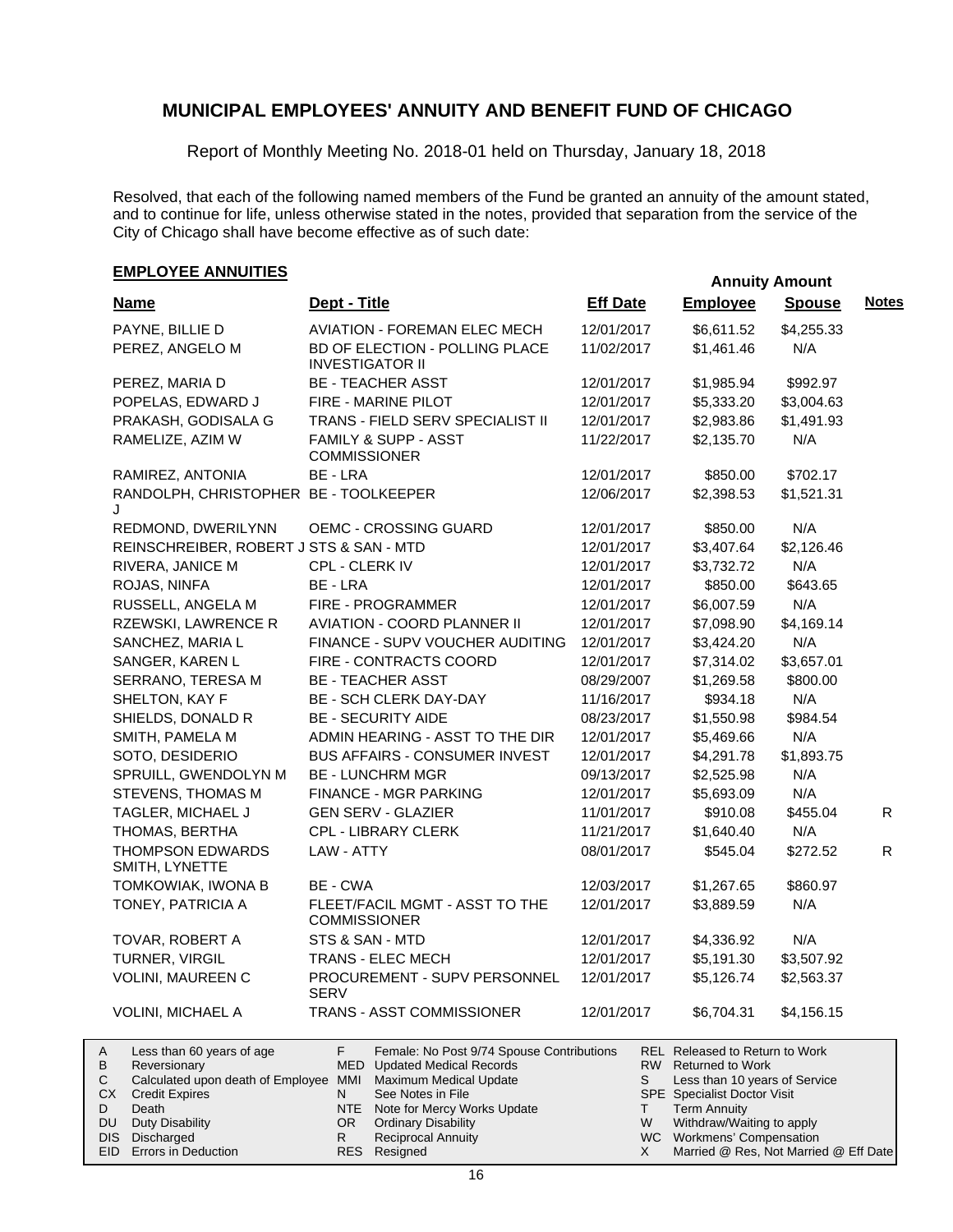Report of Monthly Meeting No. 2018-01 held on Thursday, January 18, 2018

Resolved, that each of the following named members of the Fund be granted an annuity of the amount stated, and to continue for life, unless otherwise stated in the notes, provided that separation from the service of the City of Chicago shall have become effective as of such date:

## **EMPLOYEE ANNUITIES**

| Dept - Title                                             | <b>Eff Date</b>          | Employee               | <b>Spouse</b>   | <b>Notes</b> |
|----------------------------------------------------------|--------------------------|------------------------|-----------------|--------------|
| CITY COUNCIL - LEGISLATIVE AIDE<br>OEMC - CROSSING GUARD | 12/01/2017<br>12/01/2017 | \$2,306.23<br>\$850.00 | N/A<br>\$684.76 | B            |
| WATER - FILTRATION ENG V                                 | 12/01/2017               | \$6,866.62             | \$3,760.22      | R            |
| <b>BE - SPEECH/LNG PATH PARAED</b>                       | 09/01/2014               | \$1,138.65             | \$800.00        |              |
| HEALTH - ADMIN ASST II                                   | 12/01/2017               | \$4,167.46             | N/A             |              |
| ZERMENO DE FLORES, EVA BE - LRA                          | 12/01/2017               | \$1.259.21             | \$800.00        |              |
|                                                          |                          |                        |                 |              |

**Total Employee Annuities 102 Case(s) \$346,370.08**

| A  | Less than 60 years of age                                    |    | Female: No Post 9/74 Spouse Contributions |   | REL Released to Return to Work        |
|----|--------------------------------------------------------------|----|-------------------------------------------|---|---------------------------------------|
| B  | Reversionary                                                 |    | MED Updated Medical Records               |   | RW Returned to Work                   |
|    | Calculated upon death of Employee MMI Maximum Medical Update |    |                                           | S | Less than 10 years of Service         |
| СX | <b>Credit Expires</b>                                        | N  | See Notes in File                         |   | <b>SPE</b> Specialist Doctor Visit    |
|    | Death                                                        |    | NTE Note for Mercy Works Update           |   | <b>Term Annuity</b>                   |
| DU | Duty Disability                                              | OR | <b>Ordinary Disability</b>                | W | Withdraw/Waiting to apply             |
|    | DIS Discharged                                               |    | <b>Reciprocal Annuity</b>                 |   | WC Workmens' Compensation             |
|    | <b>EID</b> Errors in Deduction                               |    | RES Resigned                              |   | Married @ Res, Not Married @ Eff Date |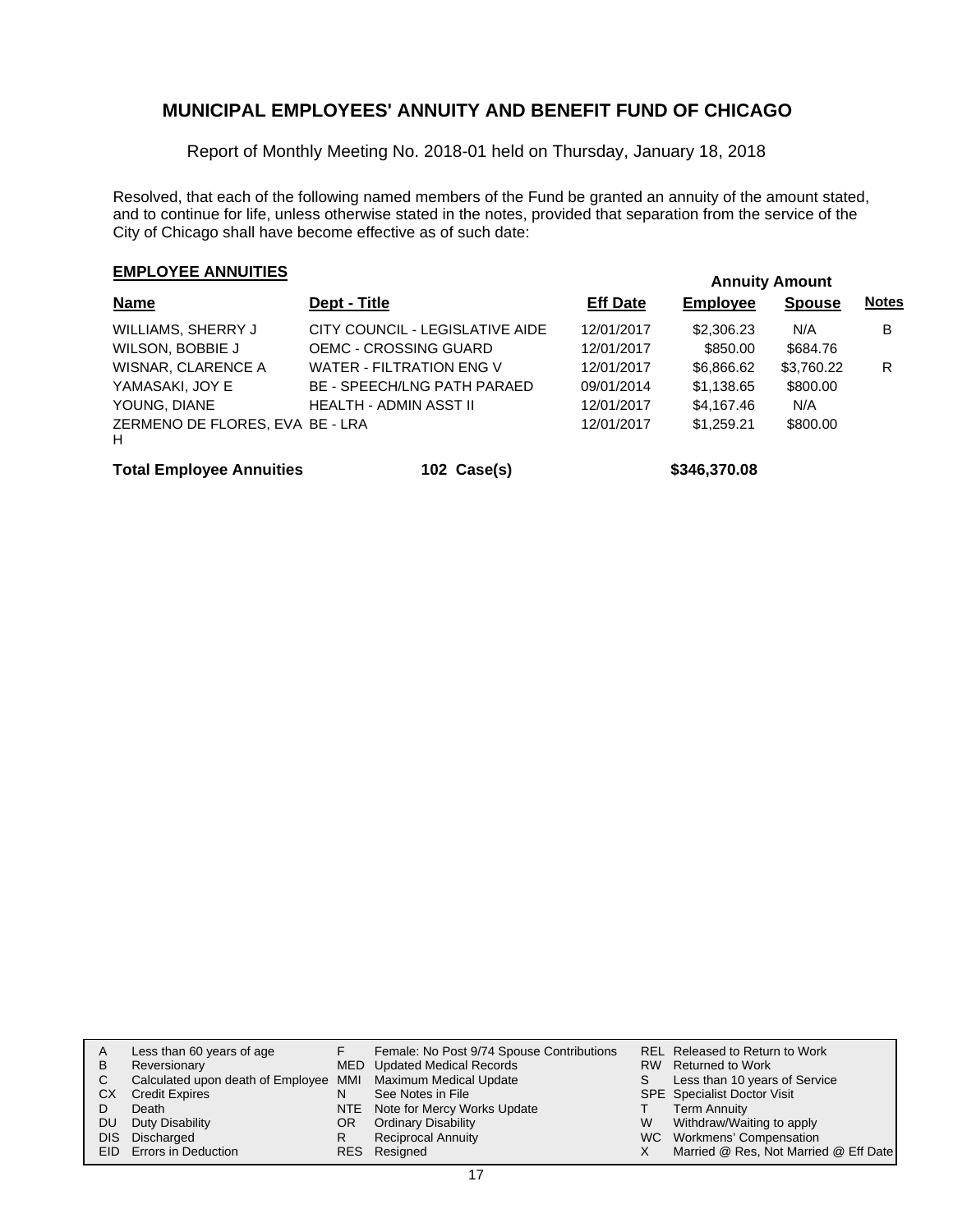Report of Monthly Meeting No. 2018-01 held on Thursday, January 18, 2018

Resolved, that each of the following widows, widowers, minor children, and certain other relatives of former members of the Fund be granted annuities of the amounts stated, and to continue until the expiration date indicated.

## **EXPOUSE ANNUITIES SPOUSE ANNUITIES**

| <b>Former Employee Name</b>   | Dept - Title                                | <b>Eff Date</b> | <b>Annuity</b> | <b>Expires</b> | <u>Notes</u> |
|-------------------------------|---------------------------------------------|-----------------|----------------|----------------|--------------|
|                               |                                             |                 |                |                |              |
| BARNES, JOE                   | <b>AVIATION - SECURITY OFFICER</b>          | 10/21/2017      | \$1,102.49     | Death          |              |
| <b>BIRDSELL, STEVEN</b>       | WATER - ASST CHIEF OPER ENG                 | 11/28/2017      | \$2,760.48     | Death          |              |
| CIPRES, GONZALO               | POLICE - CROSSING GUARD                     | 11/15/2017      | \$554.52       | Death          | S            |
| DAVIS, TOMMIE                 | WATER - OPER ENG GROUP C                    | 11/17/2017      | \$1,273.93     | Death          |              |
| <b>ENG, MARJORIE</b>          | <b>BE - TEACHER ASST</b>                    | 11/09/2017      | \$800.00       | Death          |              |
| FLYNN, WILLIAM                | <b>SEWERS - MASON INSPECTOR</b>             | 12/05/2017      | \$1,908.76     | Death          |              |
| FOUNTAIN, PRIMOUS             | STS & SAB - LABORER                         | 10/18/2017      | \$1,708.76     | Death          |              |
| <b>GRAHAM, DELESTER</b>       | POLICE - CLERK IV                           | 11/08/2017      | \$2,000.28     | Death          |              |
| HALBERT, L                    | <b>BE - PORTER</b>                          | 10/30/2017      | \$624.12       | Death          | S            |
| HARDT, JAMES                  | <b>CPL - LIBRARIAN IV</b>                   | 11/21/2017      | \$2,463.68     | Death          | R            |
| HOGAN, DONNA                  | <b>CPL - LIBRARIAN III</b>                  | 11/23/2017      | \$2,756.14     | Death          |              |
| JONES, KEITH                  | <b>BE - CUST WKR</b>                        | 10/02/2017      | \$800.00       | Death          |              |
| KOUBA, ADALBERT               | <b>BE - ACCT TECH</b>                       | 12/07/2017      | \$3,165.80     | Death          | R.           |
| LAFAIRE, ROBERT               | <b>TRANS - MTD</b>                          | 11/07/2017      | \$1,706.14     | Death          |              |
| <b>MEYERS, ROBERT</b>         | <b>FLEET - FOREMAN MACHINISTS</b>           | 10/10/2017      | \$3,254.90     | Death          |              |
| MOLONEY, THOMAS               | <b>BLDG - PRIN OPER RESEARCH</b><br>ANALYST | 10/16/2017      | \$1,601.19     | Death          |              |
| OLSSON, MARY                  | <b>HOUSING - PROJ COORD</b>                 | 11/19/2017      | \$2,755.56     | Death          |              |
| REED, ROSE                    | <b>BE - TEACHER ASST</b>                    | 10/23/2017      | \$800.00       | Death          |              |
| SCOTT, CARRIE                 | <b>BE - TEACHER ASST</b>                    | 06/29/2017      | \$1,006.24     | Death          |              |
| THOMAS, ISAAC                 | <b>AVIATION - CUSTOMER SERV REP</b>         | 10/12/2017      | \$800.00       | Death          |              |
| <b>Total Spouse Annuities</b> | 20 Case(s)                                  |                 | \$33,842.99    |                |              |

| A  | Less than 60 years of age                                    |    | Female: No Post 9/74 Spouse Contributions |    | REL Released to Return to Work        |
|----|--------------------------------------------------------------|----|-------------------------------------------|----|---------------------------------------|
| В  | Reversionary                                                 |    | MED Updated Medical Records               |    | RW Returned to Work                   |
|    | Calculated upon death of Employee MMI Maximum Medical Update |    |                                           | S. | Less than 10 years of Service         |
| CХ | <b>Credit Expires</b>                                        | N  | See Notes in File                         |    | <b>SPE</b> Specialist Doctor Visit    |
|    | Death                                                        |    | NTE Note for Mercy Works Update           |    | <b>Term Annuity</b>                   |
| DU | Duty Disability                                              | 0R | <b>Ordinary Disability</b>                | W  | Withdraw/Waiting to apply             |
|    | DIS Discharged                                               | R  | <b>Reciprocal Annuity</b>                 |    | WC Workmens' Compensation             |
|    | <b>EID</b> Errors in Deduction                               |    | RES Resigned                              |    | Married @ Res, Not Married @ Eff Date |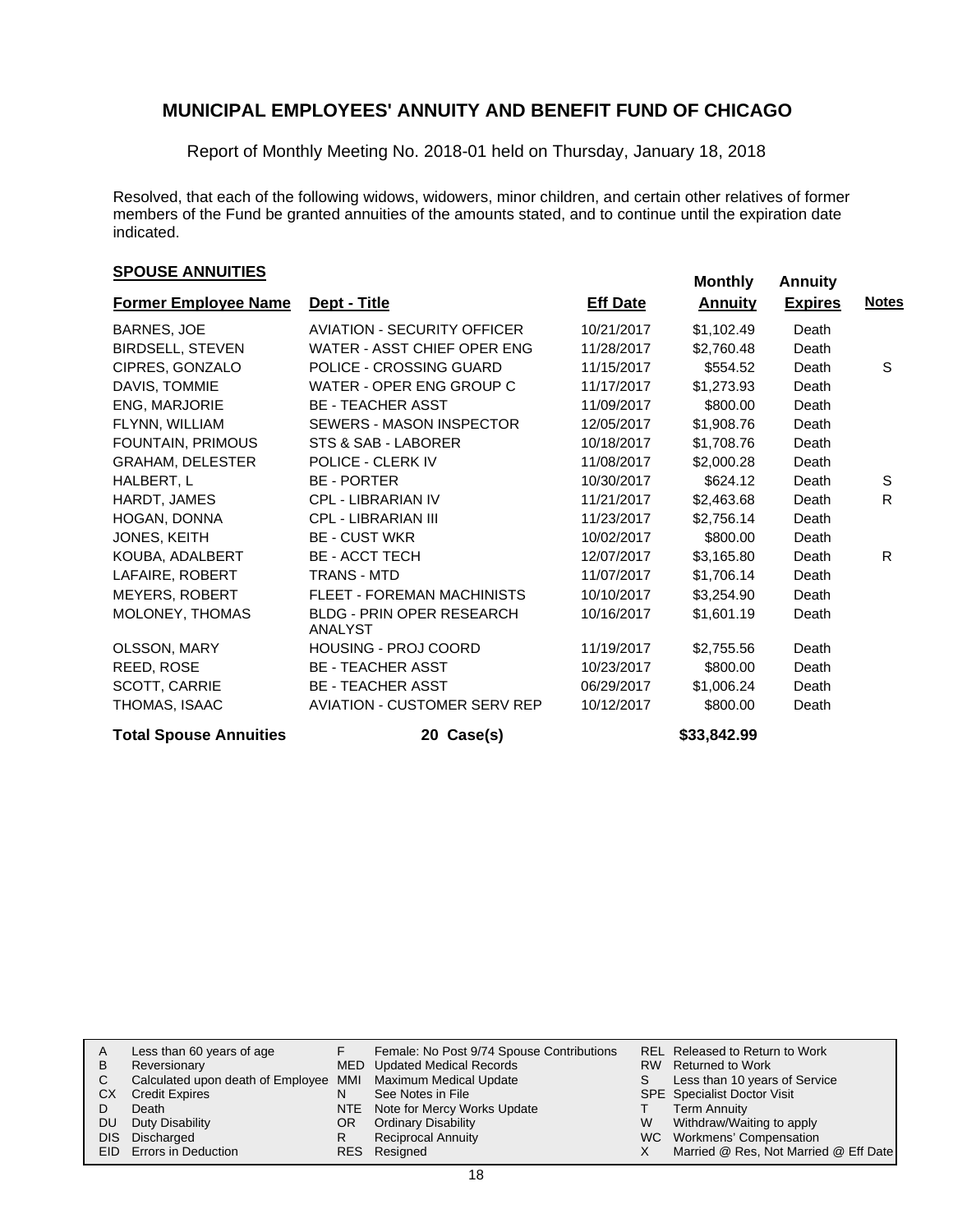Report of Monthly Meeting No. 2018-01 held on Thursday, January 18, 2018

Resolved, that each of the following widows, widowers, minor children, and certain other relatives of former members of the Fund be granted annuities of the amounts stated, and to continue until the expiration date indicated.

# **CHILD(REN) ANNUITIES Monthly** Annuity

| <b>Former Employee Name</b> | <b>Eff Date</b> | Annuitv | <b>Expires</b> | <b>Notes</b> |
|-----------------------------|-----------------|---------|----------------|--------------|
| .                           |                 |         |                |              |

NONE

| A  | Less than 60 years of age                                    |     | Female: No Post 9/74 Spouse Contributions |    | REL Released to Return to Work        |
|----|--------------------------------------------------------------|-----|-------------------------------------------|----|---------------------------------------|
| B  | Reversionary                                                 |     | MED Updated Medical Records               |    | RW Returned to Work                   |
| C  | Calculated upon death of Employee MMI Maximum Medical Update |     |                                           | S. | Less than 10 years of Service         |
| СX | <b>Credit Expires</b>                                        | N   | See Notes in File                         |    | <b>SPE</b> Specialist Doctor Visit    |
|    | Death                                                        |     | NTE Note for Mercy Works Update           |    | <b>Term Annuity</b>                   |
| DU | Duty Disability                                              | OR. | <b>Ordinary Disability</b>                | W  | Withdraw/Waiting to apply             |
|    | DIS Discharged                                               |     | <b>Reciprocal Annuity</b>                 |    | WC Workmens' Compensation             |
|    | EID Errors in Deduction                                      |     | RES Resigned                              |    | Married @ Res, Not Married @ Eff Date |
|    |                                                              |     |                                           |    |                                       |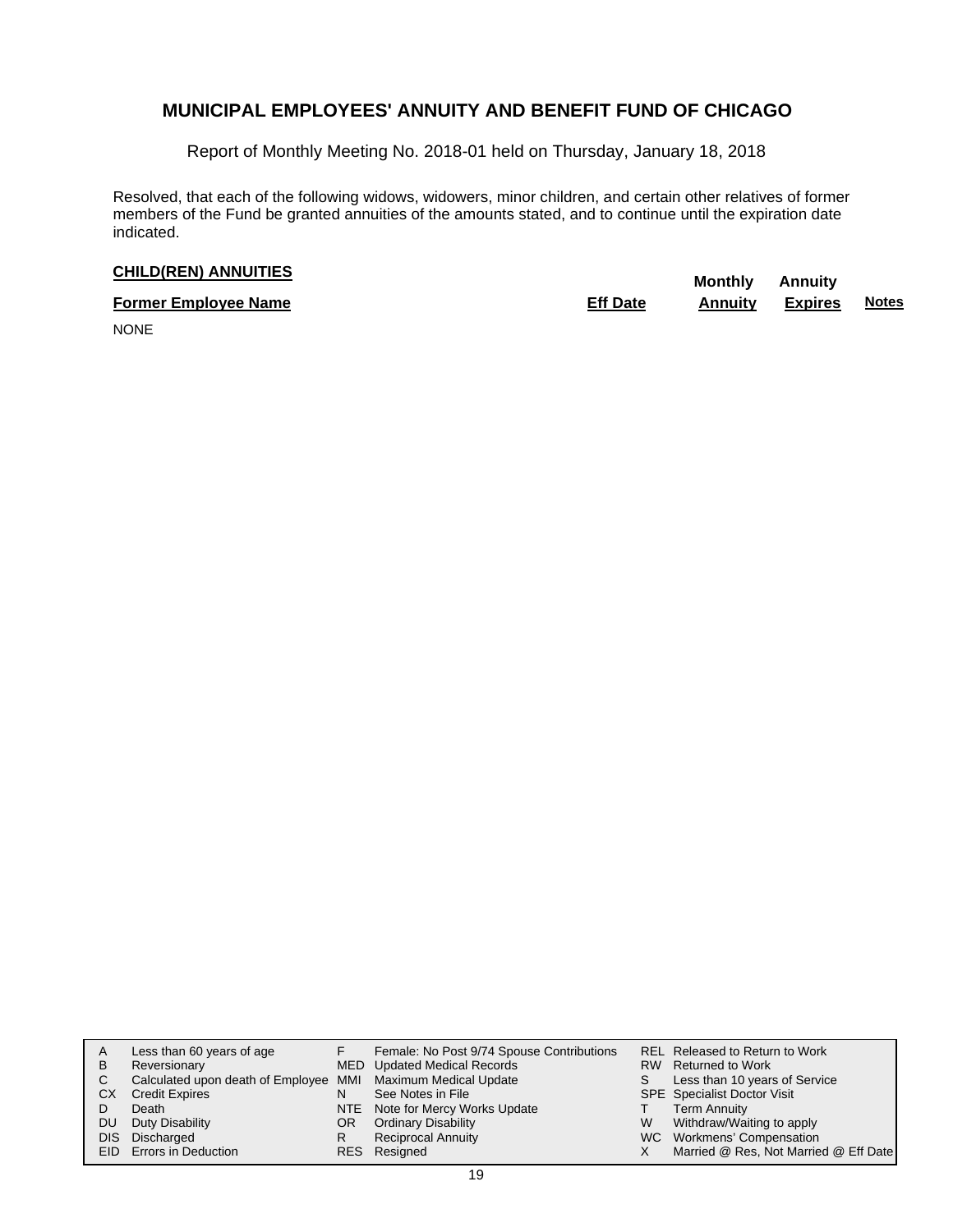Report of Monthly Meeting No. 2018-01 held on Thursday, January 18, 2018

Resolved, that each of the following widows, widowers, minor children, and certain other relatives of former members of the Fund be granted annuities of the amounts stated, and to continue until the expiration date indicated.

# **REVERSIONARY ANNUITIES** Monthly Annuity

**Former Employee Name Eff Date Annuity Expires Notes**

NONE

| Α  | Less than 60 years of age                                    |    | Female: No Post 9/74 Spouse Contributions |    | REL Released to Return to Work        |
|----|--------------------------------------------------------------|----|-------------------------------------------|----|---------------------------------------|
| B  | Reversionary                                                 |    | MED Updated Medical Records               |    | RW Returned to Work                   |
| C  | Calculated upon death of Employee MMI Maximum Medical Update |    |                                           | S. | Less than 10 years of Service         |
| СX | <b>Credit Expires</b>                                        |    | See Notes in File                         |    | <b>SPE</b> Specialist Doctor Visit    |
|    | Death                                                        |    | NTE Note for Mercy Works Update           |    | <b>Term Annuity</b>                   |
| DU | Duty Disability                                              | OR | <b>Ordinary Disability</b>                | W  | Withdraw/Waiting to apply             |
|    | DIS Discharged                                               | R  | <b>Reciprocal Annuity</b>                 |    | WC Workmens' Compensation             |
|    | EID Errors in Deduction                                      |    | RES Resigned                              |    | Married @ Res, Not Married @ Eff Date |
|    |                                                              |    |                                           |    |                                       |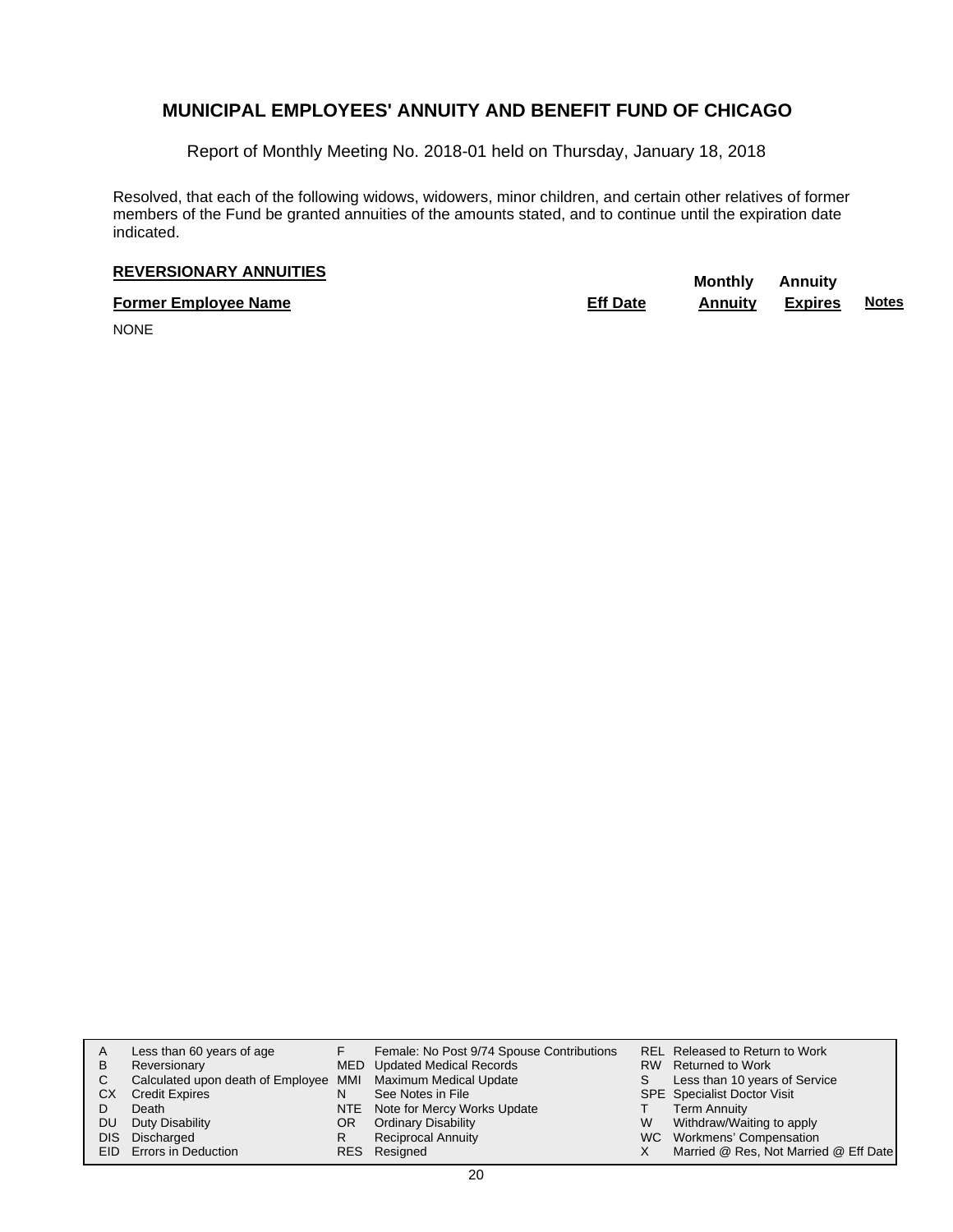Report of Monthly Meeting No. 2018-01 held on Thursday, January 18, 2018

Resolved, that each of the following named members of the Fund, or widows, widowers, or minor children of former members of the Fund be granted an adjusted annuity of the amount stated, and to continue for life, unless otherwise stated.

## **Annuity Amount ADJUSTED ANNUITIES**

|                          |                             | <u>Indianal Indones</u>  |                          |                              |                   |
|--------------------------|-----------------------------|--------------------------|--------------------------|------------------------------|-------------------|
| <b>Name</b>              | Reason                      | <b>Eff Date</b>          |                          | <b>Employee Spouse/Child</b> |                   |
| ANTUNEZ, ALICIA          | Change in Effective Date    | 09/04/2016<br>09/01/2016 | \$1,124.46<br>\$1,208.46 | N/A<br>N/A                   | <b>ORG</b><br>ADJ |
| <b>BERRIOS, SONIA</b>    | Change in FAS               | 06/26/2016               | \$1,305.12<br>\$1,405.78 | N/A<br>N/A                   | <b>ORG</b><br>ADJ |
| CARRINGTON, EARLMA G     | Adj. to Max., Sec. 5/20-131 | 07/01/2017               | \$4,130.28<br>\$3,986.43 | \$2,536.39<br>\$2,536.39     | <b>ORG</b><br>ADJ |
| <b>GUZLAS, JESSICA K</b> | Change in FAS               | 04/03/2016               | \$435.81<br>\$469.54     | N/A<br>N/A                   | <b>ORG</b><br>ADJ |
| HALE, ROSA A             | Adj. to Max., Sec. 5/20-131 | 08/01/2017               | \$904.13<br>\$885.28     | \$452.06<br>\$442.64         | <b>ORG</b><br>ADJ |
| NIEVES, CARMEN L         | Change in FAS               | 09/04/2016<br>09/01/2016 | \$1,089.01<br>\$1,167.01 | \$544.50<br>\$583.50         | <b>ORG</b><br>ADJ |
| PRUITT, LOUISE           | Adjustment to the Minimum   | 01/20/2015               | N/A<br>N/A               | \$278.05<br>\$668.75         | <b>ORG</b><br>ADJ |

#### **Total Adjusted Annuities 7 Case(s)**

Trustee McMahon moved that the resolutions be adopted and that the applicants be granted employee, widow(er), child, reversionary, or adjusted annuities for the period and at the rates stated opposite their respective names. Seconded Trustee Keane. Carried: Ayes- Trustee Johnson, Trustee Keane and Trustee McMahon. Nays-None.

|    | Less than 60 years of age                                    |     | Female: No Post 9/74 Spouse Contributions |   | REL Released to Return to Work        |
|----|--------------------------------------------------------------|-----|-------------------------------------------|---|---------------------------------------|
| в  | Reversionary                                                 |     | <b>MED</b> Updated Medical Records        |   | RW Returned to Work                   |
|    | Calculated upon death of Employee MMI Maximum Medical Update |     |                                           |   | Less than 10 years of Service         |
| CХ | <b>Credit Expires</b>                                        | N   | See Notes in File                         |   | <b>SPE</b> Specialist Doctor Visit    |
|    | Death                                                        |     | NTE Note for Mercy Works Update           |   | <b>Term Annuity</b>                   |
| DU | Duty Disability                                              | OR. | <b>Ordinary Disability</b>                | W | Withdraw/Waiting to apply             |
|    | DIS Discharged                                               |     | <b>Reciprocal Annuity</b>                 |   | WC Workmens' Compensation             |
|    | <b>EID</b> Errors in Deduction                               |     | RES Resigned                              |   | Married @ Res, Not Married @ Eff Date |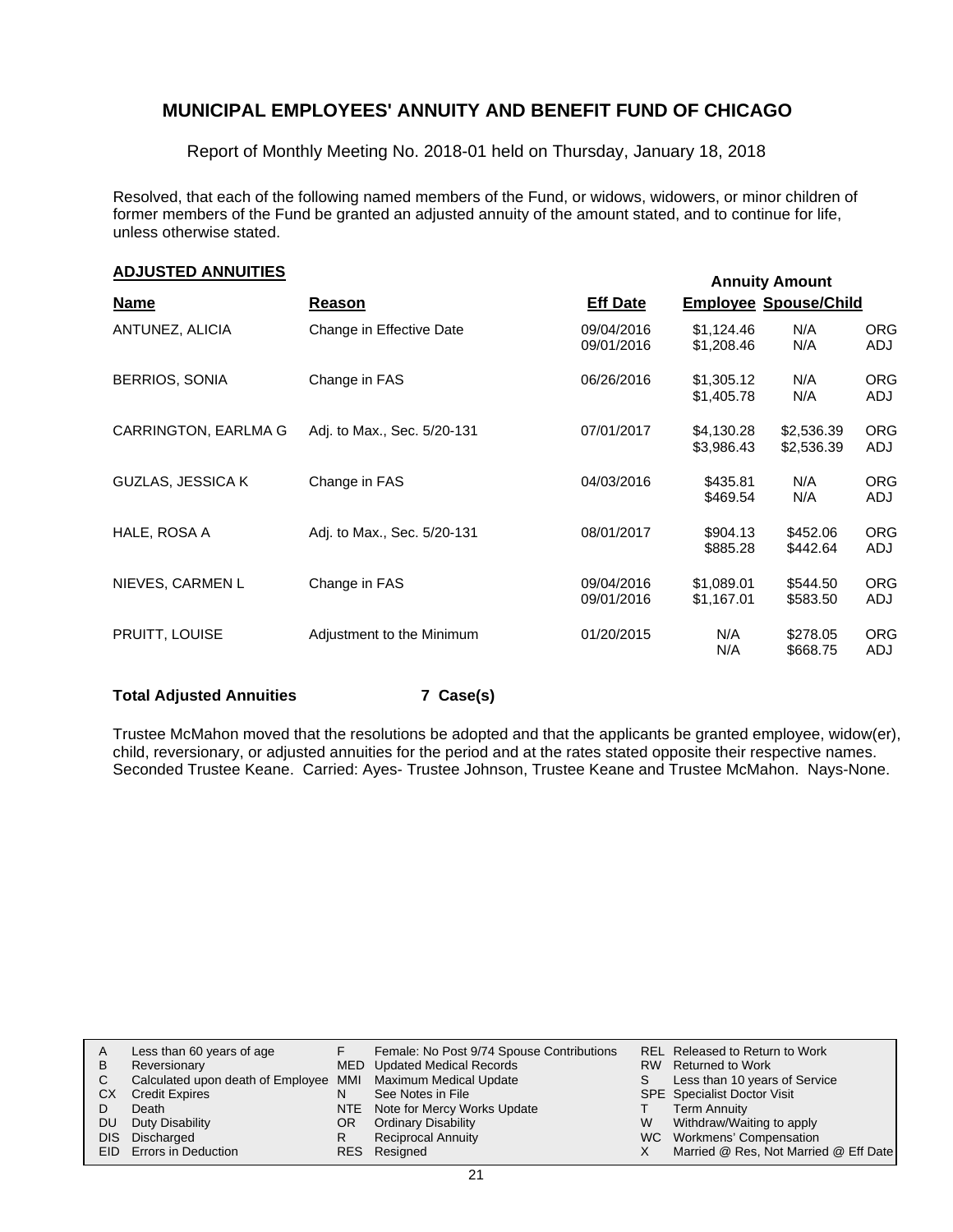Report of Monthly Meeting No. 2018-01 held on Thursday, January 18, 2018

The following employees have filed application for Duty Disability Benefits. The applications have been examined by the Medical Examiner for this Fund who recommended the following periods of disability.

#### **DUTY DISABILITY**

|                              |                    |                             |          |                  | Rate<br>Per Day | ™O. OT<br><b>Children</b> |
|------------------------------|--------------------|-----------------------------|----------|------------------|-----------------|---------------------------|
| <b>Name</b>                  | <u>Dept</u>        | <b>Eff Date Fol-Up Date</b> |          | <b>Term Date</b> |                 |                           |
| ALCANTAR, DENISE G           | STS & SAN          | 12/06/17                    | 04/01/18 |                  | \$154.42        |                           |
| ARMFIELD, CHIQUITA C         | <b>FINANCE</b>     | 11/06/17                    | 03/01/18 |                  | \$104.82        | 2                         |
| BALL, DONALD L               | WATER              | 10/14/17                    | 02/01/18 |                  | \$210.64        |                           |
| CHRACA, TED J                | <b>BUS AFFAIRS</b> | 10/14/17                    | 03/01/18 |                  | \$181.53        | 1                         |
| DOMIAN, STEVEN P             | <b>WATER</b>       | 10/19/17                    | 02/01/18 |                  | \$211.56        |                           |
| LEONARD, RONALD D            | <b>TRANS</b>       | 11/30/17                    | 05/01/18 |                  | \$173.39        |                           |
| MIRANDA JR, OSWALD           | WATER              | 11/16/17                    | 03/01/18 |                  | \$209.85        |                           |
| PATTERSON, DOTSY A           | <b>AVIATION</b>    | 11/14/17                    |          | 11/26/17         | \$150.90        |                           |
| <b>PRICE, KERWIN L</b>       | STS & SAN          | 12/19/16                    | 06/01/18 |                  | \$149.72        |                           |
|                              |                    | (Less 1 days)               |          |                  |                 |                           |
| ROBINSON, RONALD T           | <b>WATER</b>       | 10/11/17                    | 04/01/18 |                  | \$171.81        |                           |
| SHAW, BRYAN R                | <b>TRANS</b>       | 12/02/17                    | 05/01/18 |                  | \$197.67        | 1                         |
| TOBAR, MARIE                 | STS & SAN          | 09/26/17                    | 04/01/18 |                  | \$154.76        |                           |
| VELAZQUEZ, YOLANDA           | <b>AVIATION</b>    | 10/26/17                    | 04/01/18 |                  | \$152.04        |                           |
| ZWARYCZ, THOMAS J            | <b>WATER</b>       | 09/14/17                    |          | 12/07/17         | \$152.15        |                           |
|                              |                    | (Less 1 days)               |          |                  |                 |                           |
| <b>Total DUTY DISABILITY</b> |                    | 14 Case(s)                  |          |                  | \$2,375.26      |                           |

**Rate** 

**\*No. of** 

\* Based on 40 ILCS 5/8-160, the Employee shall also have a right to receive child's disability benefit of \$10.00 a month on account of each child less than 18 years of age. Rates will be prorated based on days of eligibility.

|            | Less than 60 years of age                                    |     | Female: No Post 9/74 Spouse Contributions |    | REL Released to Return to Work        |
|------------|--------------------------------------------------------------|-----|-------------------------------------------|----|---------------------------------------|
| B          | Reversionary                                                 |     | MED Updated Medical Records               |    | RW Returned to Work                   |
|            | Calculated upon death of Employee MMI Maximum Medical Update |     |                                           | S. | Less than 10 years of Service         |
| СX         | <b>Credit Expires</b>                                        | N   | See Notes in File                         |    | <b>SPE</b> Specialist Doctor Visit    |
|            | Death                                                        |     | NTE Note for Mercy Works Update           |    | <b>Term Annuity</b>                   |
| DU         | Duty Disability                                              | OR. | <b>Ordinary Disability</b>                | W  | Withdraw/Waiting to apply             |
| <b>DIS</b> | Discharged                                                   |     | <b>Reciprocal Annuity</b>                 |    | WC Workmens' Compensation             |
|            | <b>EID</b> Errors in Deduction                               |     | RES Resigned                              |    | Married @ Res, Not Married @ Eff Date |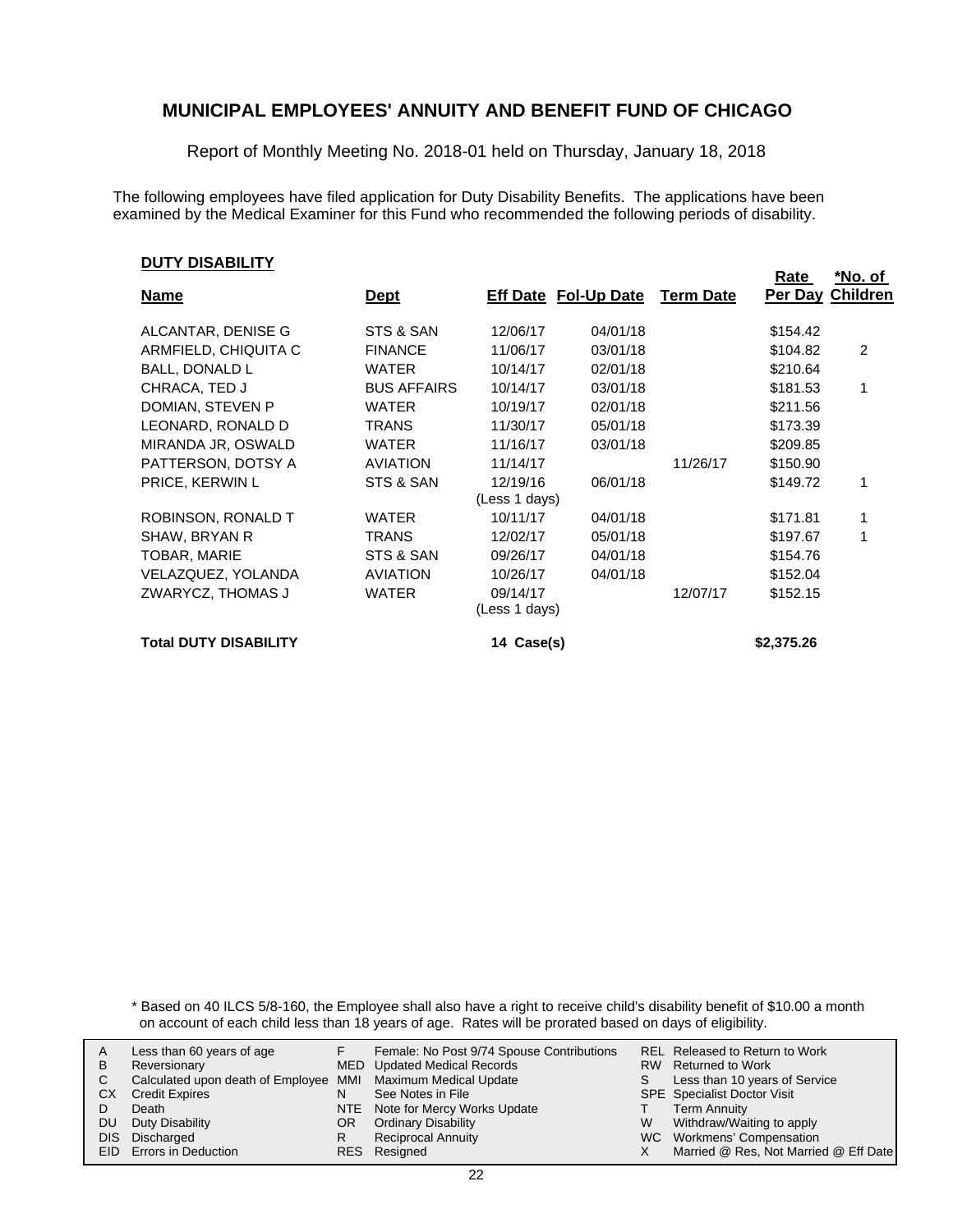Report of Monthly Meeting No. 2018-01 held on Thursday, January 18, 2018

The following employees have filed application for Ordinary Disability Benefits. The applications have been examined by the Medical Examiner for this Fund who recommended the following periods of disability.

**Rate** 

#### **ORDINARY DISABILITY**

|                                  |                 |            |                             |                  | nalt       |
|----------------------------------|-----------------|------------|-----------------------------|------------------|------------|
| <u>Name</u>                      | <u>Dept</u>     |            | <b>Eff Date Fol-Up Date</b> | <b>Term Date</b> | Per Day    |
| BEDGOOD, RONDA R                 | <b>HEALTH</b>   | 10/09/17   | 03/01/18                    |                  | \$96.02    |
| CARTER, CARL                     | STS & SAN       | 12/14/17   | 03/01/18                    |                  | \$101.44   |
| CERVANTES, GISELA                | <b>FINANCE</b>  | 12/01/17   |                             | 01/15/18         | \$82.62    |
| DANCY, AHJA A                    | <b>OEMC</b>     | 08/23/17   | 03/01/18                    |                  | \$116.51   |
| HARP, WILLIAM D                  | STS & SAN       | 11/24/17   | 05/01/18                    |                  | \$101.44   |
| HARRISON, ASHANTA N              | CPL             | 11/03/17   |                             | 11/08/17         | \$39.81    |
| LIWANAG, ISAGANI G               | STS & SAN       | 12/18/17   | 04/01/18                    |                  | \$101.44   |
| <b>MASON, TERRENCE M</b>         | <b>AVIATION</b> | 11/19/17   | 03/01/18                    |                  | \$128.42   |
| MOORE, STEVEN L                  | BE.             | 10/28/17   | 02/01/18                    |                  | \$54.04    |
| MORALES FRAZIER, ILLEANA G       | <b>FINANCE</b>  | 12/14/17   | 04/01/18                    |                  | \$105.90   |
| PAYNE, JIMMY L                   | <b>GEN SERV</b> | 11/13/17   |                             | 12/19/17         | \$101.44   |
| REINA, MARGARITA                 | <b>HEALTH</b>   | 12/16/17   | 02/01/18                    |                  | \$164.81   |
| RIVERA, MARIA                    | <b>OEMC</b>     | 10/30/17   | 02/01/18                    |                  | \$25.97    |
| SCOTT, ALISON Y                  | <b>HEALTH</b>   | 12/04/17   |                             | 12/17/17         | \$82.72    |
| <b>SCRUTCHINS, DONNA M</b>       | <b>HEALTH</b>   | 10/22/17   | 02/01/18                    |                  | \$119.85   |
| WHITEMON, GREGORY V              | <b>AVIATION</b> | 12/17/17   |                             | 12/26/17         | \$91.29    |
| <b>Total ORDINARY DISABILITY</b> |                 | 16 Case(s) |                             |                  | \$1,513.72 |

Trustee McMahon moved that the applicants for Ordinary and Duty disability benefits be granted such benefits for the period and at the rate shown opposite their respective names. Seconded Trustee Keane. Carried: Ayes- Trustee Johnson, Trustee Keane and Trustee McMahon. Nays-None.

|    | Less than 60 years of age                                    |     | Female: No Post 9/74 Spouse Contributions |    | REL Released to Return to Work        |
|----|--------------------------------------------------------------|-----|-------------------------------------------|----|---------------------------------------|
| B  | Reversionary                                                 |     | MED Updated Medical Records               |    | RW Returned to Work                   |
|    | Calculated upon death of Employee MMI Maximum Medical Update |     |                                           | S. | Less than 10 years of Service         |
| CХ | <b>Credit Expires</b>                                        | N   | See Notes in File                         |    | <b>SPE</b> Specialist Doctor Visit    |
|    | Death                                                        |     | NTE Note for Mercy Works Update           |    | <b>Term Annuity</b>                   |
| DU | Duty Disability                                              | OR. | <b>Ordinary Disability</b>                | W  | Withdraw/Waiting to apply             |
|    | DIS Discharged                                               |     | <b>Reciprocal Annuity</b>                 |    | WC Workmens' Compensation             |
|    | <b>EID</b> Errors in Deduction                               |     | RES Resigned                              |    | Married @ Res, Not Married @ Eff Date |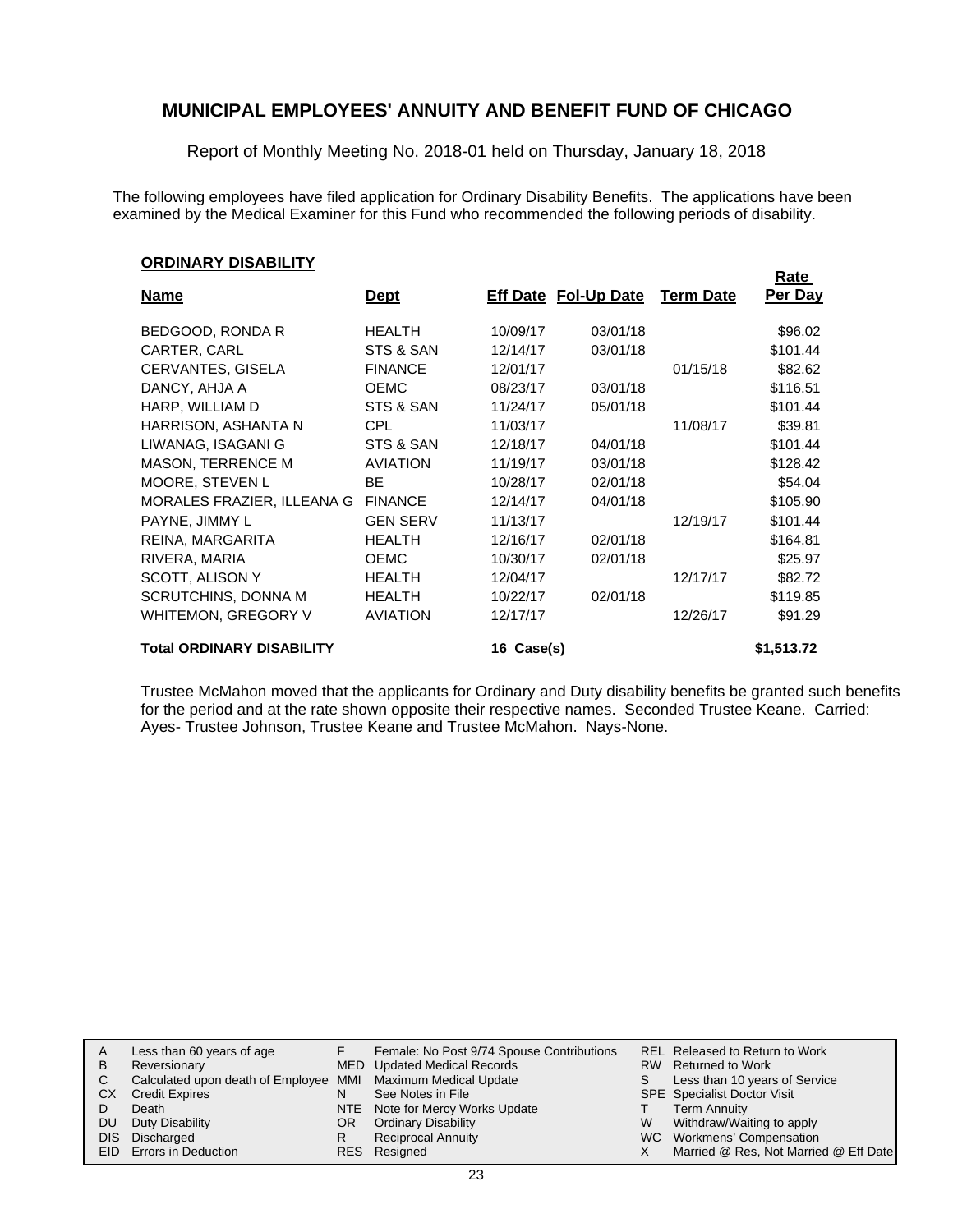Report of Monthly Meeting No. 2018-01 held on Thursday, January 18, 2018

The following employees receiving Duty Disability Benefits have applied for extension of such benefits. The applications have been examined by the Medical Examiner for this Fund who recommended the following extensions.

**Rate** 

#### **DUTY-EXTENSION OF**

|                              |                 |                   |               |                | <b>Rate</b> | *No. of          |
|------------------------------|-----------------|-------------------|---------------|----------------|-------------|------------------|
| <b>Name</b>                  | <u>Dept</u>     | <b>Start Date</b> | <b>Period</b> | <b>Ext Req</b> |             | Per Day Children |
| ARREDONDO, TIMOTHY J         | <b>WATER</b>    | 03/10/17          | 04/01/18      | <b>MED</b>     | \$197.03    |                  |
| BANE, JAMES J                | STS & SAN       | 07/15/11          | 06/01/18      | <b>MED</b>     | \$144.67    |                  |
| BERGLIND, KENNETH R          | <b>TRANS</b>    | 07/02/15          | 06/01/18      | <b>MED</b>     | \$174.17    |                  |
| CLIFF, WILLIAM D             | <b>CPL</b>      | 10/04/14          | 06/01/18      | <b>MED</b>     | \$93.53     |                  |
| COVARRUBIAS, JUAN C          | <b>WATER</b>    | 11/03/15          | 03/01/18      | MED            | \$201.94    |                  |
| CUBERO, DAVID W              | STS & SAN       | 06/02/16          | 10/01/18      | <b>MED</b>     | \$151.98    |                  |
| DORAN, PHILLIP M             | <b>TRANS</b>    | 11/01/16          | 12/01/18      | <b>MED</b>     | \$189.12    |                  |
| FERRO, JANIE I               | <b>POLICE</b>   | 10/15/16          | 06/01/18      | <b>MED</b>     | \$95.87     |                  |
| FLANAGAN, KATHLEEN M         | STS & SAN       | 02/17/04          | 12/01/18      | <b>MED</b>     | \$114.97    |                  |
| GAMBLE, DELPHINE             | <b>BE</b>       | 02/28/17          | 05/01/18      | <b>MED</b>     | \$42.99     |                  |
| GARZA, JOSEPH I              | <b>WATER</b>    | 06/28/17          | 07/01/18      | <b>SPE</b>     | \$171.81    |                  |
| GASCA, NORMA J               | STS & SAN       | 12/14/16          | 04/01/18      | MED            | \$149.72    |                  |
| <b>GREEN, TERRY</b>          | <b>TRANS</b>    | 04/20/17          | 03/01/18      | <b>MED</b>     | \$152.15    | 1                |
| GUTIERREZ, HUMBERTO          | STS & SAN       | 04/06/16          | 05/01/18      | <b>MED</b>     | \$149.72    |                  |
| KOSZALKA, MARK               | <b>GEN SERV</b> | 07/12/17          | 03/01/18      | MED            | \$197.03    |                  |
| LAMONICA, JOHN T             | <b>TRANS</b>    | 05/09/13          | 09/01/18      | <b>MED</b>     | \$185.06    | $\overline{c}$   |
| LEWIS, LINDA                 | STS & SAN       | 06/13/17          | 03/01/18      | MED            | \$154.76    |                  |
| MANUEL, ETHEAL               | <b>FINANCE</b>  | 04/25/17          | 05/01/18      | MED            | \$99.17     |                  |
| MORRIN, ROBERT A             | <b>GEN SERV</b> | 11/04/15          | 04/01/18      | <b>MED</b>     | \$176.86    | 1                |
| NELSON, ANTWON M             | <b>WATER</b>    | 11/17/16          | 12/01/18      | MED            | \$152.15    |                  |
| O'DONNELL, PAUL M            | <b>WATER</b>    | 05/16/17          | 05/01/18      | <b>MED</b>     | \$203.01    |                  |
| ORLANDINI, CARLA J           | <b>OEMC</b>     | 05/01/17          | 05/01/18      | <b>MED</b>     | \$213.95    |                  |
| PADILLA, ARNOLD              | STS & SAN       | 07/27/17          | 07/01/18      | <b>MED</b>     | \$209.85    |                  |
| PAGAN, REYNALDO              | <b>GEN SERV</b> | 02/01/17          | 03/01/18      | MED            | \$198.10    |                  |
| PENN, DALE T                 | STS & SAN       | 03/11/14          | 07/01/18      | MED            | \$197.03    |                  |
| PEREZ, JOSE G                | BE              | 07/18/17          | 04/01/18      | MED            | \$80.09     |                  |
| PERIC, CHRISTINE             | <b>TRANS</b>    | 08/23/16          | 08/01/18      | <b>MED</b>     | \$152.15    |                  |
| POLK WILLS, GWENDOLYN        | <b>AVIATION</b> | 05/16/17          | 04/01/18      | MED            | \$173.47    |                  |
| RICE, ANTHONY                | <b>WATER</b>    | 05/15/17          | 03/01/18      | MED            | \$120.27    |                  |
| ROBINSON, SAMUEL             | STS & SAN       | 12/01/16          | 08/01/18      | MED            | \$152.15    | 1                |
| ROSS, BENJAMIN L             | <b>GEN SERV</b> | 09/26/17          | 03/01/18      | <b>MED</b>     | \$152.15    | 1                |
| <b>WASHINGTON, VANESSA E</b> | <b>POLICE</b>   | 03/01/15          | 12/01/18      | <b>SPE</b>     | \$151.57    |                  |

\* Based on 40 ILCS 5/8-160, the Employee shall also have a right to receive child's disability benefit of \$10.00 a month on account of each child less than 18 years of age. Rates will be prorated based on days of eligibility.

| B<br>СX<br>DU<br>DIS. | Less than 60 years of age<br>Reversionary<br>Calculated upon death of Employee MMI Maximum Medical Update<br><b>Credit Expires</b><br>Death<br>Duty Disability<br>Discharged<br><b>EID</b> Errors in Deduction | N<br>OR<br>R | Female: No Post 9/74 Spouse Contributions<br>MED Updated Medical Records<br>See Notes in File<br>NTE Note for Mercy Works Update<br><b>Ordinary Disability</b><br><b>Reciprocal Annuity</b><br>RES Resigned | S<br>W | REL Released to Return to Work<br>RW Returned to Work<br>Less than 10 years of Service<br><b>SPE</b> Specialist Doctor Visit<br><b>Term Annuity</b><br>Withdraw/Waiting to apply<br>WC Workmens' Compensation<br>Married @ Res, Not Married @ Eff Date |
|-----------------------|----------------------------------------------------------------------------------------------------------------------------------------------------------------------------------------------------------------|--------------|-------------------------------------------------------------------------------------------------------------------------------------------------------------------------------------------------------------|--------|--------------------------------------------------------------------------------------------------------------------------------------------------------------------------------------------------------------------------------------------------------|
|-----------------------|----------------------------------------------------------------------------------------------------------------------------------------------------------------------------------------------------------------|--------------|-------------------------------------------------------------------------------------------------------------------------------------------------------------------------------------------------------------|--------|--------------------------------------------------------------------------------------------------------------------------------------------------------------------------------------------------------------------------------------------------------|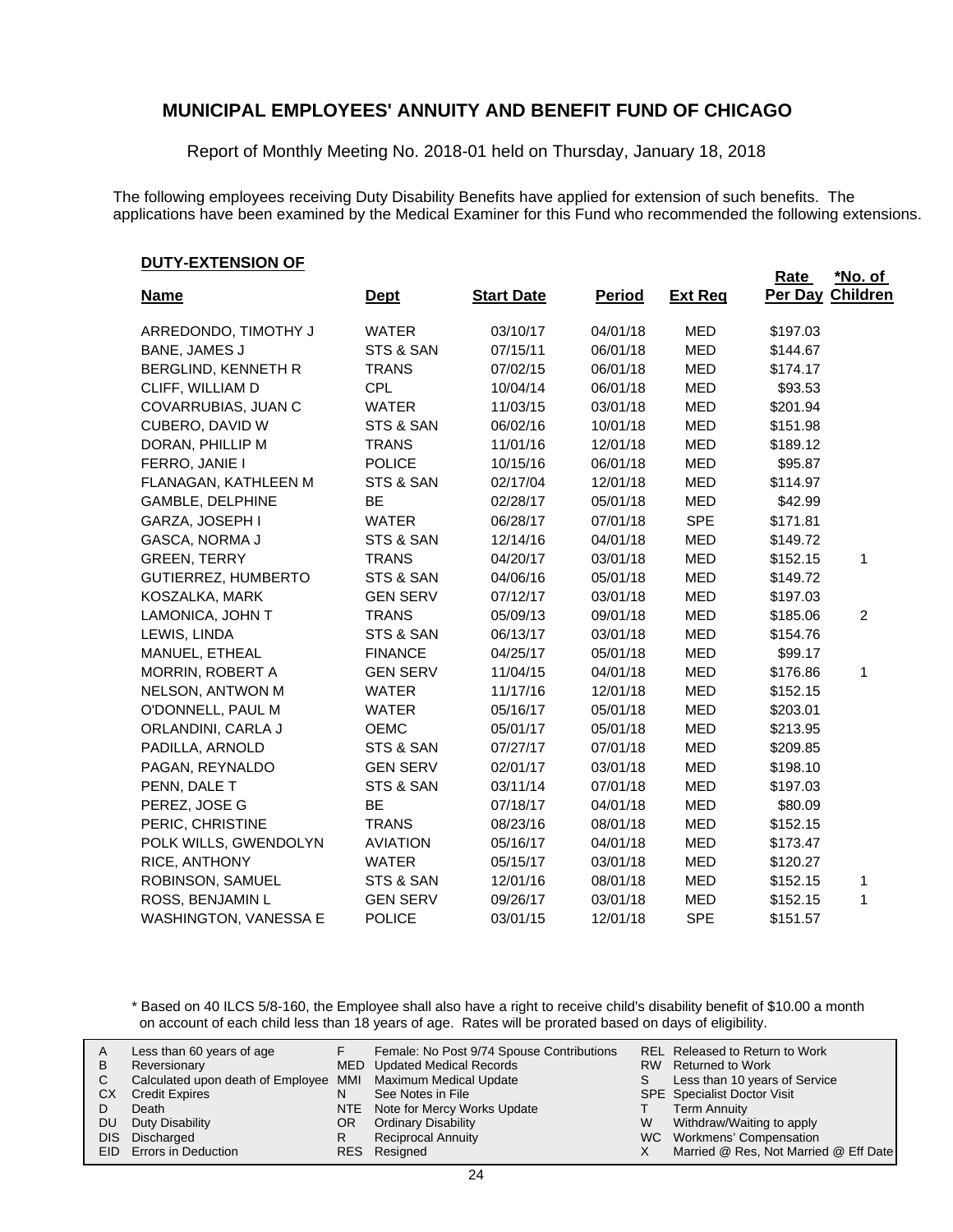Report of Monthly Meeting No. 2018-01 held on Thursday, January 18, 2018

The following employees receiving Duty Disability Benefits have applied for extension of such benefits. The applications have been examined by the Medical Examiner for this Fund who recommended the following extensions.

| <b>DUTY-EXTENSION OF</b><br><b>Name</b> | <u>Dept</u> | <b>Start Date</b> | <b>Period</b> | Ext Rea | *No. of<br>Rate<br><b>Per Day Children</b> |
|-----------------------------------------|-------------|-------------------|---------------|---------|--------------------------------------------|
| <b>Total DUTY-EXTENSION OF</b>          |             | 32 Case(s)        |               |         | \$4,998.49                                 |

\* Based on 40 ILCS 5/8-160, the Employee shall also have a right to receive child's disability benefit of \$10.00 a month on account of each child less than 18 years of age. Rates will be prorated based on days of eligibility.

|      | Less than 60 years of age                                    |    | Female: No Post 9/74 Spouse Contributions |    | REL Released to Return to Work        |
|------|--------------------------------------------------------------|----|-------------------------------------------|----|---------------------------------------|
| B    | Reversionary                                                 |    | MED Updated Medical Records               |    | RW Returned to Work                   |
|      | Calculated upon death of Employee MMI Maximum Medical Update |    |                                           | S. | Less than 10 years of Service         |
| СX   | <b>Credit Expires</b>                                        | N  | See Notes in File                         |    | <b>SPE</b> Specialist Doctor Visit    |
|      | Death                                                        |    | NTE Note for Mercy Works Update           |    | <b>Term Annuity</b>                   |
| DU   | Duty Disability                                              | OR | <b>Ordinary Disability</b>                | W  | Withdraw/Waiting to apply             |
| DIS. | Discharged                                                   | R  | <b>Reciprocal Annuity</b>                 |    | WC Workmens' Compensation             |
|      | <b>EID</b> Errors in Deduction                               |    | RES Resigned                              |    | Married @ Res, Not Married @ Eff Date |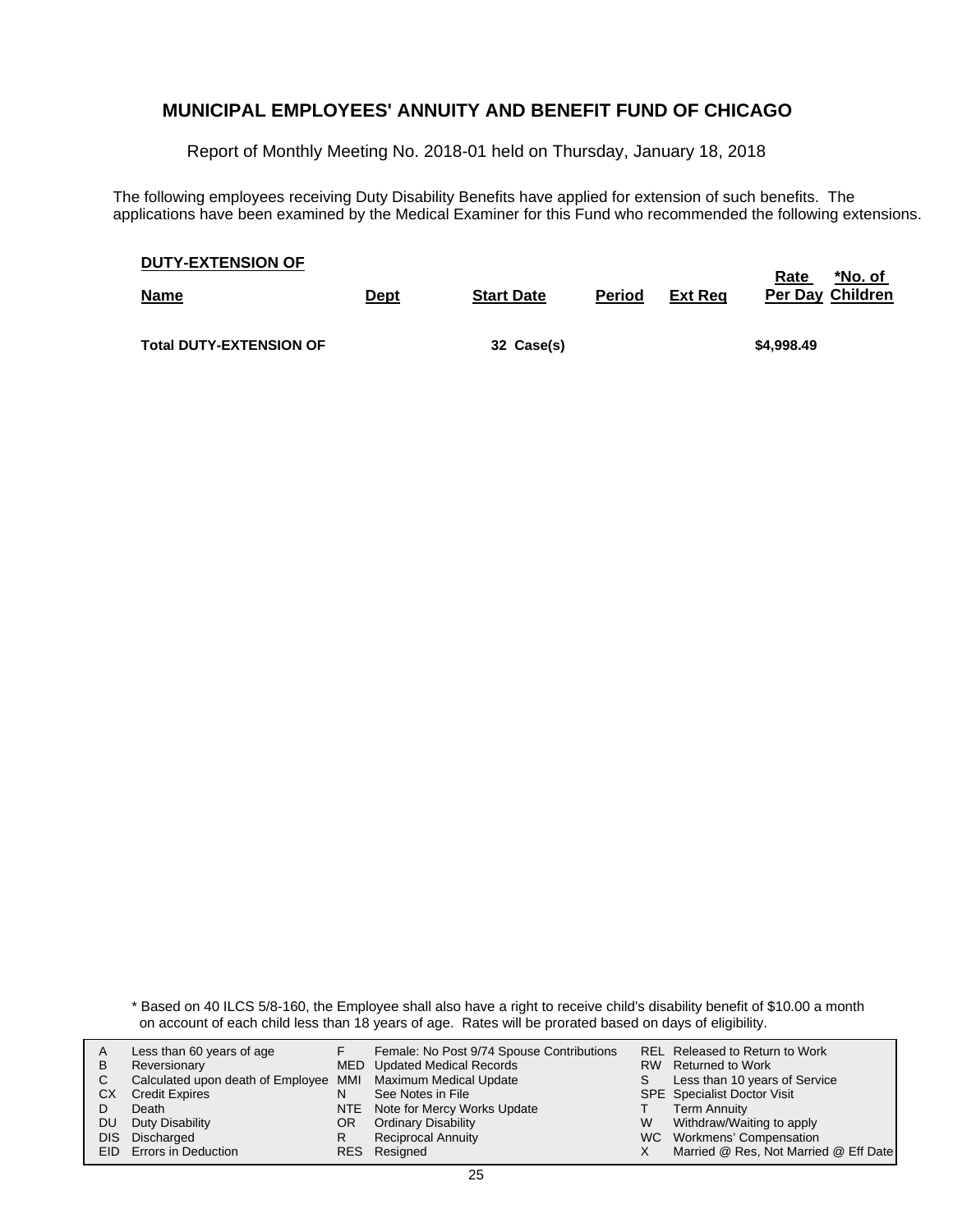Report of Monthly Meeting No. 2018-01 held on Thursday, January 18, 2018

The following employees receiving Ordinary Disability Benefits have applied for extension of such benefits. The applications have been examined by the Medical Examiner for this Fund who recommended the following extensions.

#### **ORDINARY-EXTENSION OF**

|                                    |                                |                   |               |                | <u>Rate</u> |
|------------------------------------|--------------------------------|-------------------|---------------|----------------|-------------|
| <b>Name</b>                        | <u>Dept</u>                    | <b>Start Date</b> | <u>Period</u> | <b>Ext Reg</b> | Per Day     |
| <b>BUSSIE, DANA L</b>              | <b>FINANCE</b>                 | 09/17/17          | 03/01/18      | MED            | \$116.45    |
| COCONATE, LOUIS A                  | <b>WATER</b>                   | 05/02/16          | 04/01/18      | <b>MED</b>     | \$137.05    |
| CRENSHAW, JAMES D                  | BE.                            | 05/31/14          | 03/01/18      | MED            | \$21.77     |
| DAIL, ZENORA L                     | <b>OEMC</b>                    | 10/21/17          | 02/01/18      | MED            | \$76.08     |
| EVERETT SMITH, DANIELLE M          | <b>OEMC</b>                    | 10/09/17          | 04/01/18      | MED            | \$92.42     |
| FAHY, MICHAEL P                    | <b>BLDGS</b>                   | 08/16/17          | 05/01/18      | MED            | \$159.91    |
| KASPROWICZ, STEPHEN                | STS & SAN                      | 07/24/16          | 04/01/18      | MED            | \$99.81     |
| KIDD, REGINALD E                   | <b>POLICE</b>                  | 08/01/13          | 01/15/18      | <b>CX</b>      | \$85.78     |
| KIRKWOOD, DENISE                   | <b>BE</b>                      | 05/20/17          | 06/01/18      | MED            | \$25.01     |
| LOPEZ, MELISSA A                   | <b>TRANS</b>                   | 09/05/17          | 10/21/17      | <b>REL</b>     | \$139.33    |
| <b>MANSURI, NAGHAT S</b>           | <b>DOIT</b>                    | 11/13/17          | 02/01/18      | MED            | \$127.81    |
| MIRANDA, ELVIRA P                  | <b>OEMC</b>                    | 12/01/17          | 04/01/18      | <b>MED</b>     | \$21.51     |
| NEVERS, DONNA L                    | <b>AVIATION</b>                | 10/16/17          | 03/01/18      | MED            | \$101.44    |
| O'NEAL, TIFFANY                    | BE.                            | 08/23/16          | 05/01/18      | MED            | \$85.64     |
| RATTLER, JOHN D                    | <b>POLICE</b>                  | 08/01/17          | 04/01/18      | MED            | \$100.36    |
| SMITH, NANCY A                     | <b>WATER</b>                   | 08/06/17          | 04/01/18      | MED            | \$126.79    |
| WHALEN, JOHN M                     | <b>GEN SERV</b>                | 06/04/17          | 03/01/18      | <b>MED</b>     | \$91.64     |
| YANGAS, NAWAR A                    | <b>RETIREMENT</b><br><b>BD</b> | 08/01/16          | 03/01/18      | MED            | \$70.00     |
| <b>Total ORDINARY-EXTENSION OF</b> |                                | 18 Case(s)        |               |                | \$1,678.80  |

Trustee McMahon moved that the applicants for extension of Ordinary and Duty disability benefits shown hereinbefore be granted such extension for the period and at the rate shown opposite their respective names. Seconded Trustee Keane. Carried: Ayes- Trustee Johnson, Trustee Keane and Trustee McMahon. Nays-None.

| A   | Less than 60 years of age                                    |     | Female: No Post 9/74 Spouse Contributions |   | REL Released to Return to Work        |
|-----|--------------------------------------------------------------|-----|-------------------------------------------|---|---------------------------------------|
| B   | Reversionary                                                 |     | MED Updated Medical Records               |   | RW Returned to Work                   |
|     | Calculated upon death of Employee MMI Maximum Medical Update |     |                                           |   | Less than 10 years of Service         |
| CХ  | <b>Credit Expires</b>                                        |     | See Notes in File                         |   | <b>SPE</b> Specialist Doctor Visit    |
|     | Death                                                        |     | NTE Note for Mercy Works Update           |   | <b>Term Annuity</b>                   |
| DU. | Duty Disability                                              | OR. | <b>Ordinary Disability</b>                | W | Withdraw/Waiting to apply             |
|     | DIS Discharged                                               |     | <b>Reciprocal Annuity</b>                 |   | WC Workmens' Compensation             |
|     | EID Errors in Deduction                                      |     | RES Resigned                              |   | Married @ Res, Not Married @ Eff Date |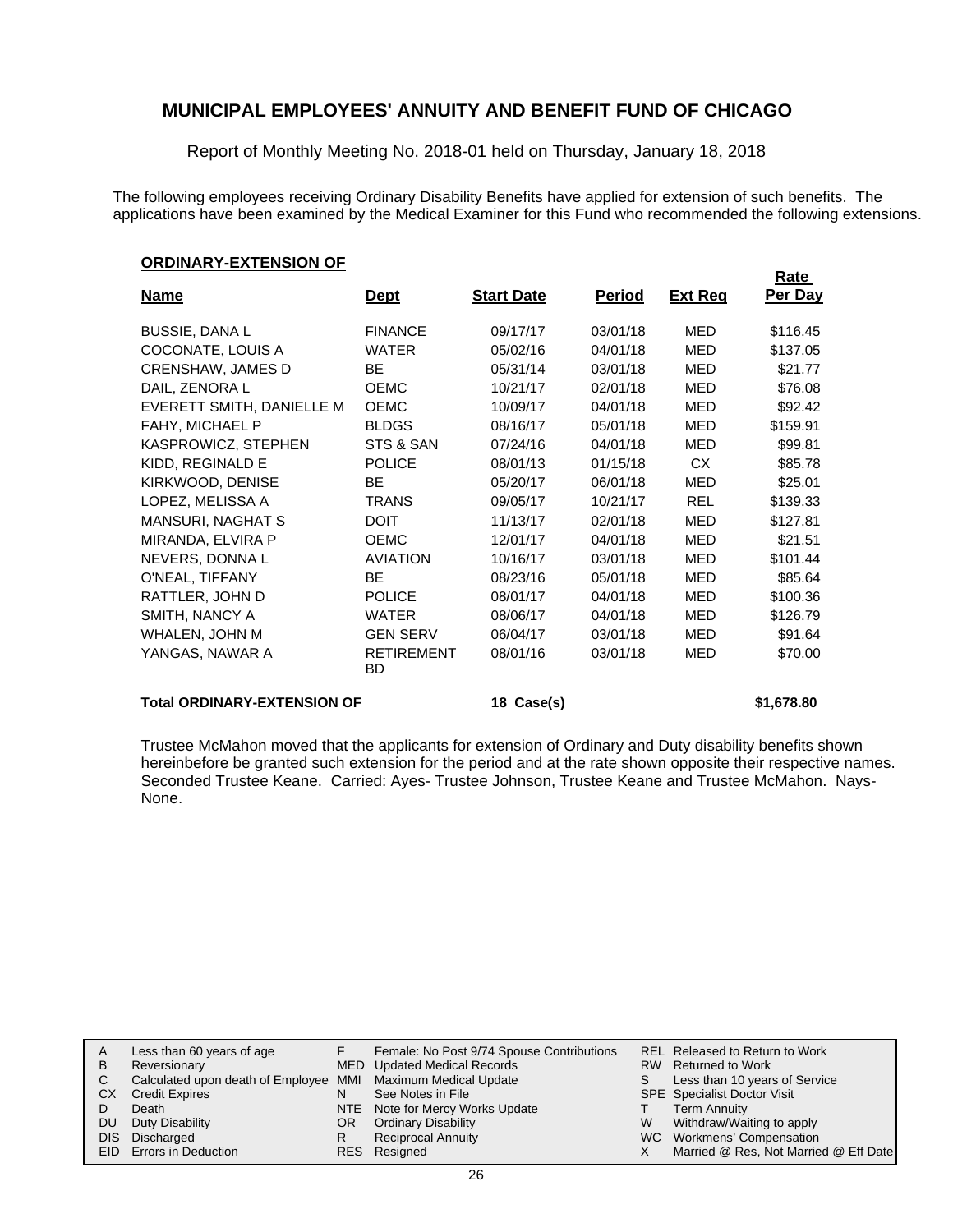Report of Monthly Meeting No. 2018-01 held on Thursday, January 18, 2018

| <b>ADJUSTED DUTY DISABILITY</b> | <b>Rate</b>   |                   |                |            |
|---------------------------------|---------------|-------------------|----------------|------------|
| <b>Name</b>                     | <b>Reason</b> | <b>Start Date</b> | <b>To Date</b> | Per Day    |
| <b>NONE</b>                     |               |                   |                | ORG<br>ADJ |

|      | Less than 60 years of age                                    |    | Female: No Post 9/74 Spouse Contributions |    | REL Released to Return to Work        |
|------|--------------------------------------------------------------|----|-------------------------------------------|----|---------------------------------------|
| В    | Reversionary                                                 |    | MED Updated Medical Records               |    | RW Returned to Work                   |
|      | Calculated upon death of Employee MMI Maximum Medical Update |    |                                           | S. | Less than 10 years of Service         |
| СX   | <b>Credit Expires</b>                                        | N  | See Notes in File                         |    | <b>SPE</b> Specialist Doctor Visit    |
|      | Death                                                        |    | NTE Note for Mercy Works Update           |    | <b>Term Annuity</b>                   |
| DU   | Duty Disability                                              | OR | <b>Ordinary Disability</b>                | W  | Withdraw/Waiting to apply             |
| DIS. | Discharged                                                   | R  | <b>Reciprocal Annuity</b>                 |    | WC Workmens' Compensation             |
|      | <b>EID</b> Errors in Deduction                               |    | RES Resigned                              |    | Married @ Res, Not Married @ Eff Date |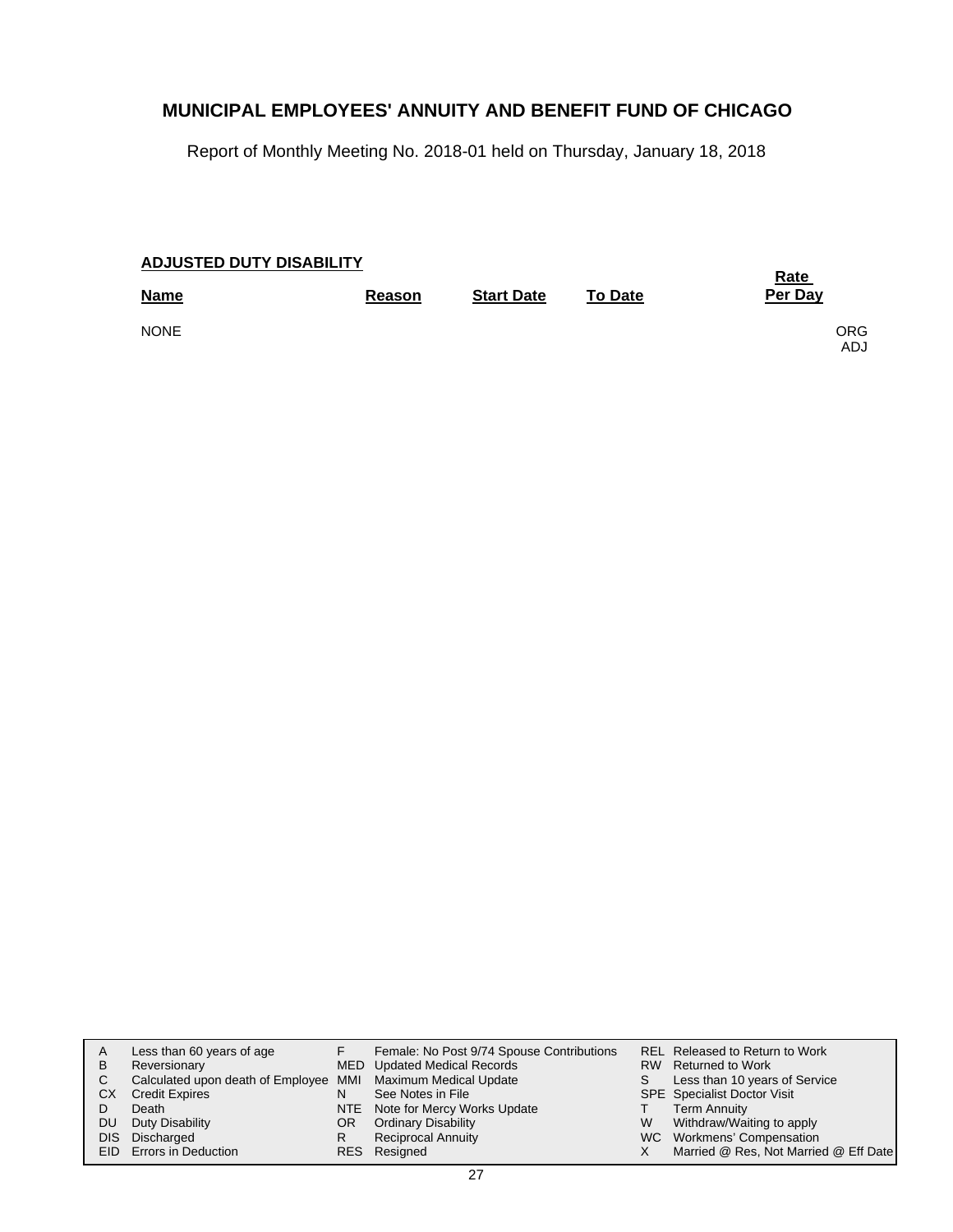Report of Monthly Meeting No. 2018-01 held on Thursday, January 18, 2018

#### **ADJUSTED ORDINARY DISABILITY**

| <b>Name</b>                               | Reason   | <b>Start Date</b>    | <b>To Date</b>       | <u>Rate</u><br>Per Day |                   |
|-------------------------------------------|----------|----------------------|----------------------|------------------------|-------------------|
| KISLER, KRISTY J                          | Rate Chg | 01/11/13<br>01/11/13 | 06/09/13<br>06/09/13 | \$124.96<br>\$126.21   | <b>ORG</b><br>ADJ |
| <b>Total ADJUSTED ORDINARY DISABILITY</b> |          | 1 Case(s)            |                      |                        |                   |

Trustee McMahon moved that the adjusted Ordinary and Duty disability benefits shown hereinbefore be approved for payment for the period and at the rate shown opposite their respective names. Seconded Trustee Keane. Carried: Ayes- Trustee Johnson, Trustee Keane and Trustee McMahon. Nays-None.

| A    | Less than 60 years of age                                    |    | Female: No Post 9/74 Spouse Contributions |   | REL Released to Return to Work        |
|------|--------------------------------------------------------------|----|-------------------------------------------|---|---------------------------------------|
|      |                                                              |    |                                           |   |                                       |
| В    | Reversionary                                                 |    | MED Updated Medical Records               |   | RW Returned to Work                   |
|      | Calculated upon death of Employee MMI Maximum Medical Update |    |                                           | S | Less than 10 years of Service         |
| СX   | <b>Credit Expires</b>                                        | N  | See Notes in File                         |   | <b>SPE</b> Specialist Doctor Visit    |
|      | Death                                                        |    | NTE Note for Mercy Works Update           |   | <b>Term Annuity</b>                   |
| DU   | Duty Disability                                              | OR | <b>Ordinary Disability</b>                | W | Withdraw/Waiting to apply             |
| DIS. | Discharged                                                   | R  | <b>Reciprocal Annuity</b>                 |   | WC Workmens' Compensation             |
|      | <b>EID</b> Errors in Deduction                               |    | RES Resigned                              |   | Married @ Res, Not Married @ Eff Date |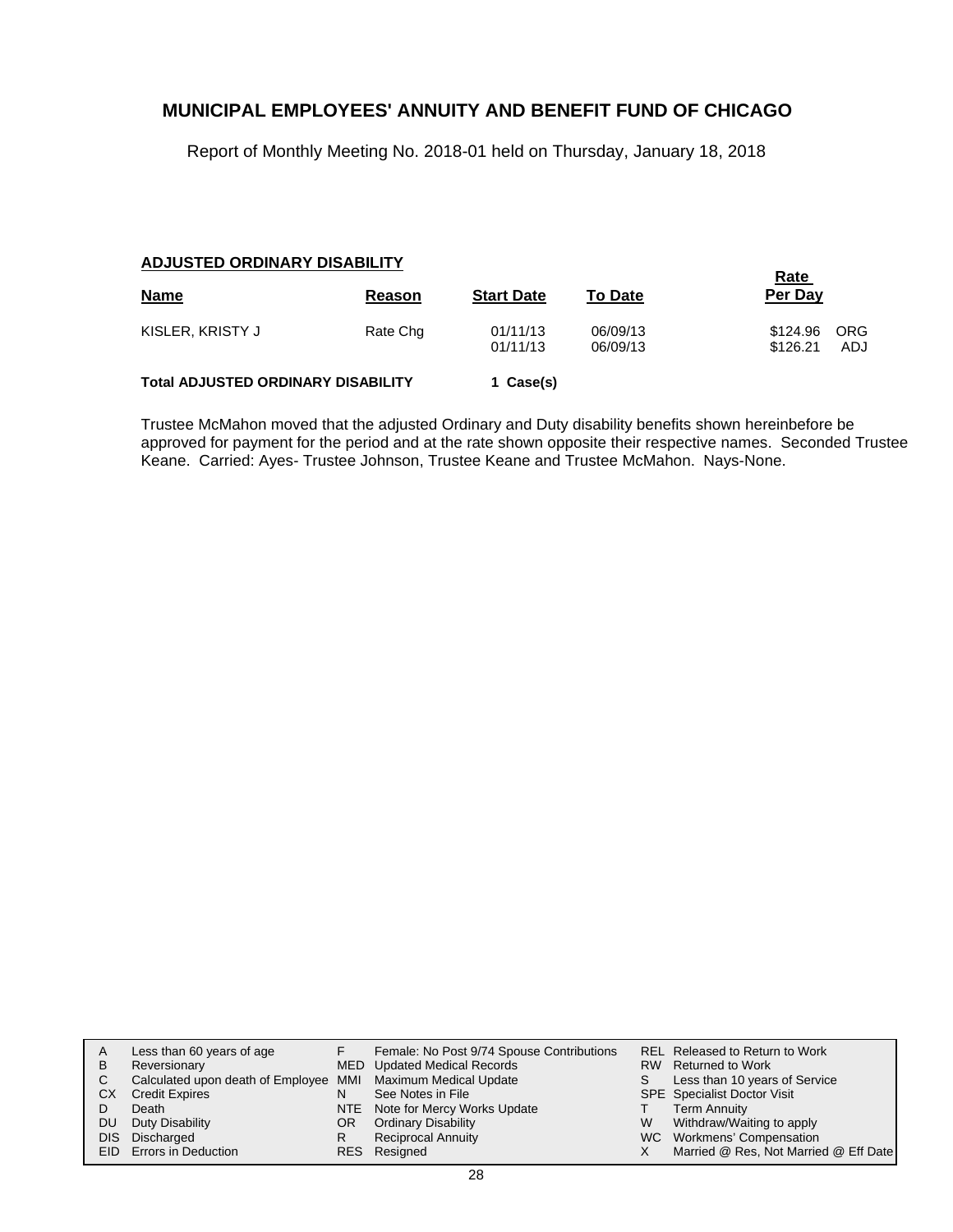Report of Monthly Meeting No. 2018-01 held on Thursday, January 18, 2018

#### **APPLICATION FOR MEMBERSHIP**

The following named employees, officers, or officials, required to file written application for membership in the Fund, have filed such application, and the records indicate they qualify for membership by reason of having the necessary service or other requirements.

| <u>Title</u> | <b>Department</b> |
|--------------|-------------------|
|              |                   |
|              |                   |

#### **CHANGE OF BIRTHS**

**Name**

NONE

The following named employees have submitted documentation showing a date of birth different from the Fund's records and have requested that the Fund correct its records in accordance with the supporting documentation provided.

| Name                | Date of Birth | <b>Supporting Document</b> |
|---------------------|---------------|----------------------------|
| JIMENEZ. RUTH LUCIA | From<br>To To | Birth Certificate & DL     |

Trustee McMahon moved that the records of the Fund shown hereinbefore be corrected to show that each individual was born on the date indicated on the document submitted by the member as proof to this Board. Seconded Trustee Keane. Carried: Ayes- Trustee Johnson, Trustee Keane and Trustee McMahon. Nays-None.

 $\mathbf{r}$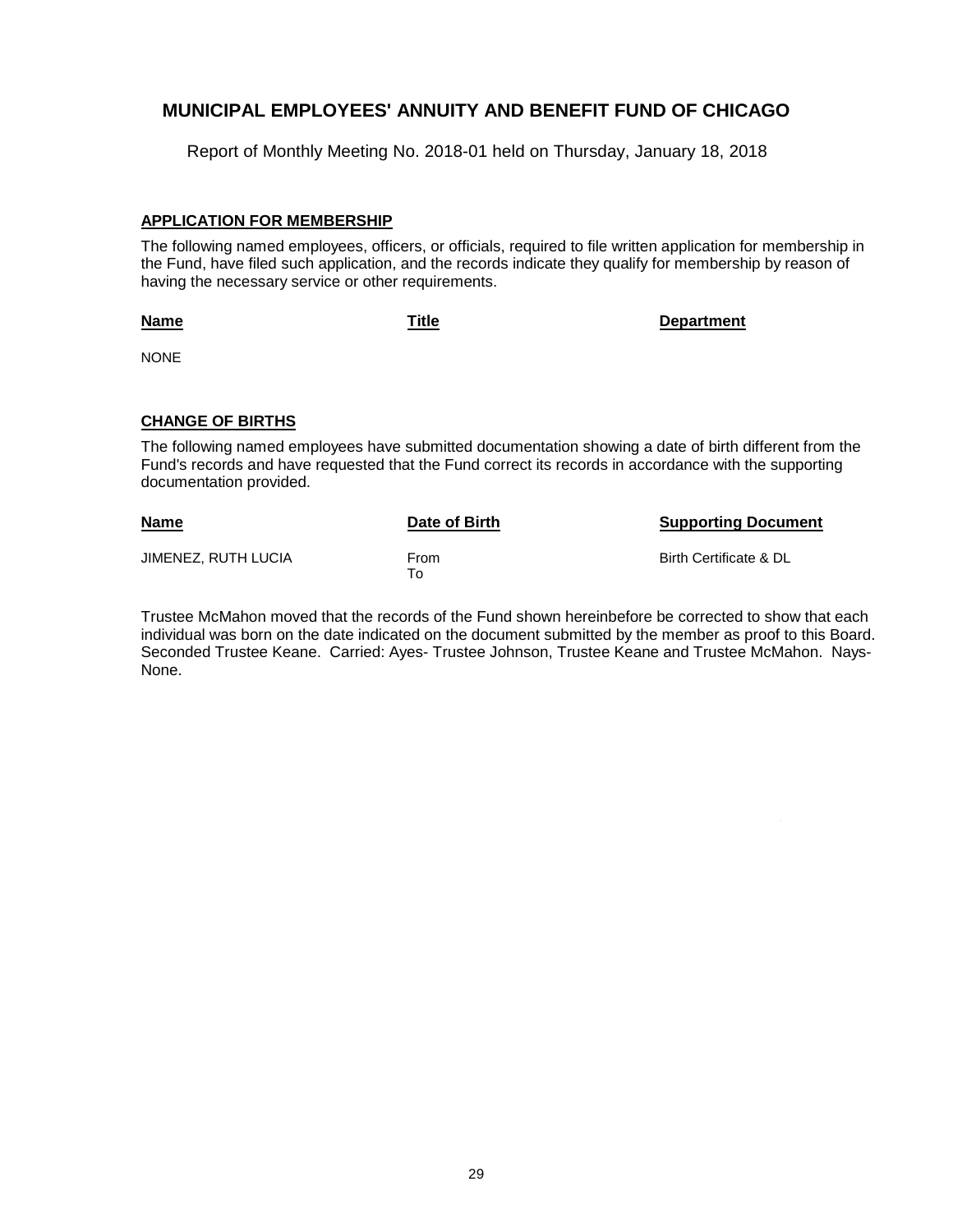Report of Monthly Meeting No. 2018-01 held on Thursday, January 18, 2018

**City Treasurer's Statement of Account as of 12/31/2017**

#### **Investments at Market:**

| City Treasurer's Office, 12/31/2017    | \$491,600.63       |                    |
|----------------------------------------|--------------------|--------------------|
| Northern Trust, 12/31/2017 - Unaudited | \$4,289,058,854.47 |                    |
| Total Investments                      |                    | \$4,289,550,455.10 |
| Petty Cash Fund:                       |                    | \$400.00           |
| <b>Total Cash and Investments</b>      |                    | \$4,289,550,855.10 |

Trustee McMahon moved that the Treasurer's Report be received and placed on file. Seconded Trustee Keane. Carried: Ayes- Trustee Johnson, Trustee Keane and Trustee McMahon. Nays-None.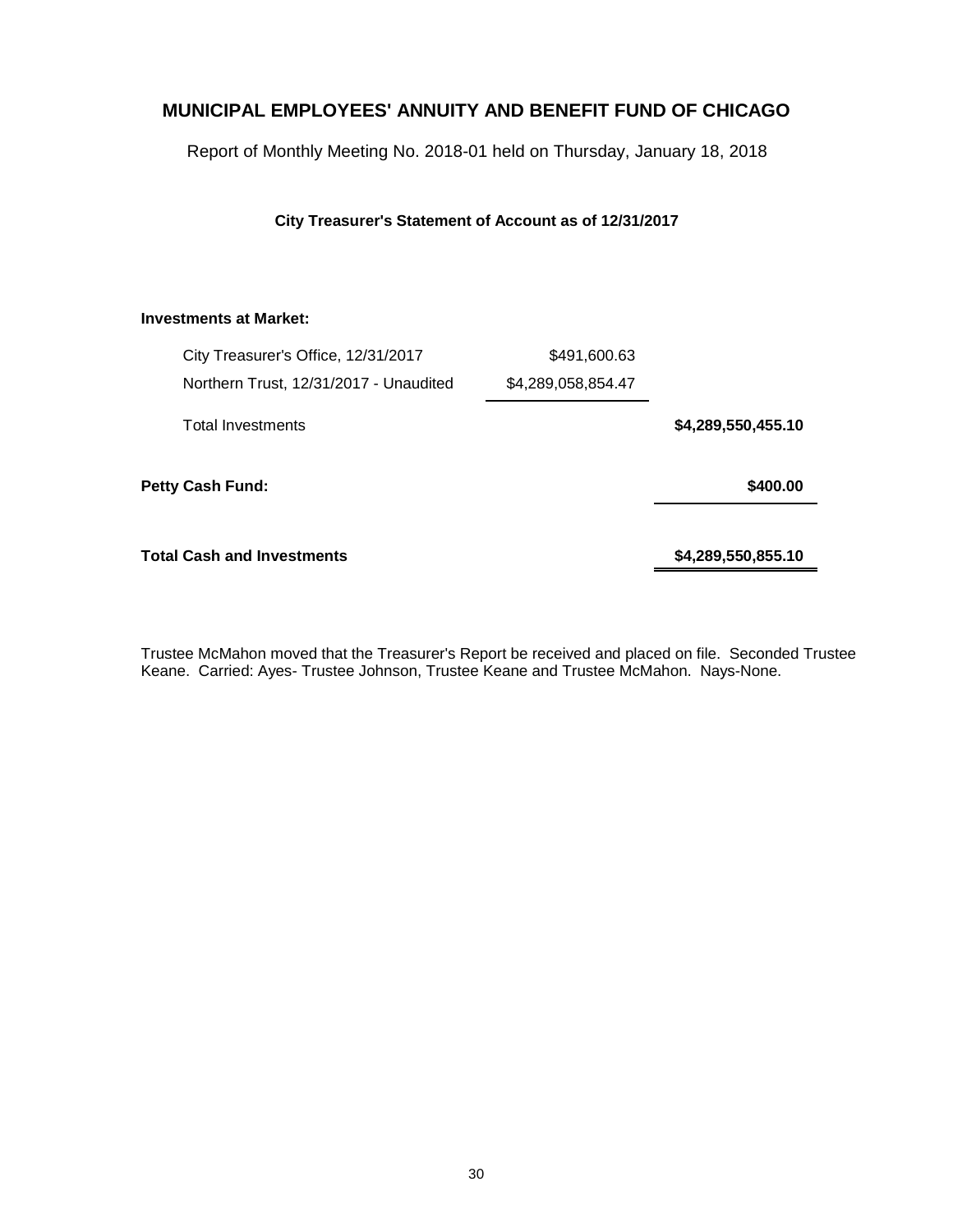Report of Monthly Meeting No. 2018-01 held on Thursday, January 18, 2018

A quorum was present.

In accordance with ILCS 5/8-192, Trustee McMahon made a motion to approve Mr. Jabari Porter as proxy for Treasurer Summers. Seconded by Trustee Keane.

Carried: Ayes – Trustee Johnson, Trustee Keane and Trustee McMahon. Nays – None.

Trustee Summers arrived the meeting at 9:22 a.m.

Trustee Thompson arrived the meeting at 8:24 a.m.

The following topics were taken out of order.

#### **PUBLIC COMMENT**

There were no requests to address the Board.

#### **HEARINGS**

#### The Matter of Joseph Notaro (Annuity Calculation)

A hearing was held on the Matter of Joseph Notaro and the potential effect that recent rulings in the Circuit Court might have on his annuity. Counsel for the Fund and for Mr. Notaro presented evidence. Mr. Notaro was permitted to address the Board.

On a motion by Trustee McMahon, the Board moved into closed session at 11:24 a.m. in accordance with ILCS 120/2(c)(4) to discuss testimony presented in the matter. Seconded by Trustee Summers.

Roll call: Trustee Johnson Aye Trustee Keane Aye Trustee McMahon Aye Trustee Summers Aye Trustee Thompson Aye

Motion carried.

The Board moved into open session at 12:16 p.m. on a motion by Trustee McMahon. Seconded by Trustee Summers. Carried by a voice vote.

In open session, the Board informed Mr. Notaro that due to the ongoing litigation, they were taking the matter under advisement and that he would be provided with notice should the Trustees decide to rule in the Matter.

#### **LEGISLATION**

This topic was not discussed.

#### **INVESTMENTS**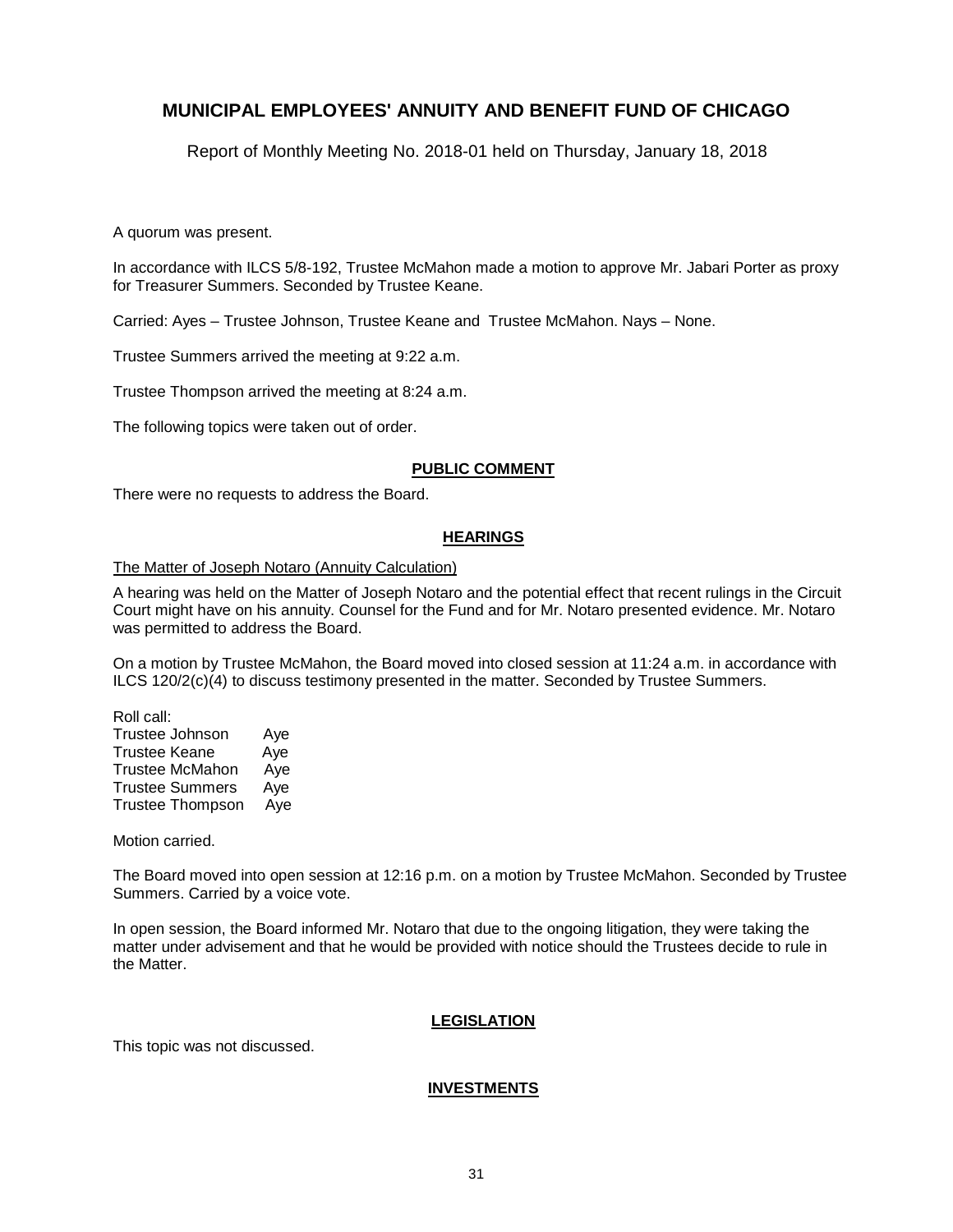Report of Monthly Meeting No. 2018-01 held on Thursday, January 18, 2018

#### Market Environment

Mr. Wessner reviewed the current market environment and its effect on the Fund.

#### Monthly Performance Report

Mr. Wrubel reviewed the Fund's performance for December.

#### MEABF Staff Investment Report

Mr. Yoon reviewed the Fund's Investment Report

#### WMDBE Utilization Report

Mr. Yoon reported that the Fund is in compliance with the goals for the utilization of MWDBE firms set forth in the Fund's Investment Policy.

#### Liquidity Needs

Mr. Yoon reviewed the current liquidity needs of the Fund. Based on the staff's recommendation on the liquidity needs and the Fund's this review and the recommendation of staff and the Fund's Investment Consultant, Trustee McMahon made a motion to liquidate up to \$55 million to assist with February benefit payments. Seconded by Trustee Thompson.

Carried: Ayes – Trustee Johnson, Trustee Keane, Trustee McMahon, Trustee Summers and Trustee Thompson. Nays – None.

#### MEABF Investment Policy Statement

Mr. Yoon reviewed the current restrictions in place on certain investments and the fact that the Illinois Policy Board is expected to address the statute's investment restrictions in April 2018. Based on this review and the recommendation of staff and Fund Counsel, Trustee McMahon made a motion to keep the MEABF's current restrictions in place until June 30, 2018. Seconded by Trustee Keane.

Carried: Ayes – Trustee Johnson, Trustee Keane, Trustee McMahon, Trustee Summers and Trustee Thompson. Nays – None.

#### Small Cap Value RFP Search Review

On a motion by Trustee McMahon, the Board moved into closed session at 9:32 a.m. in accordance with ILCS 120/2(c)(7) to discuss the responses to the Fund's RFP for a Small Cap value manager. Seconded by Trustee Summers.

| Roll call:              |     |
|-------------------------|-----|
| Trustee Johnson         | Aye |
| <b>Trustee Keane</b>    | Aye |
| <b>Trustee McMahon</b>  | Aye |
| <b>Trustee Summers</b>  | Aye |
| <b>Trustee Thompson</b> | Aye |

Motion carried.

The Board moved out of closed session at 10:20 a.m. on a motion by Trustee McMahon. Seconded by Trustee Summers. Carried by a voice vote.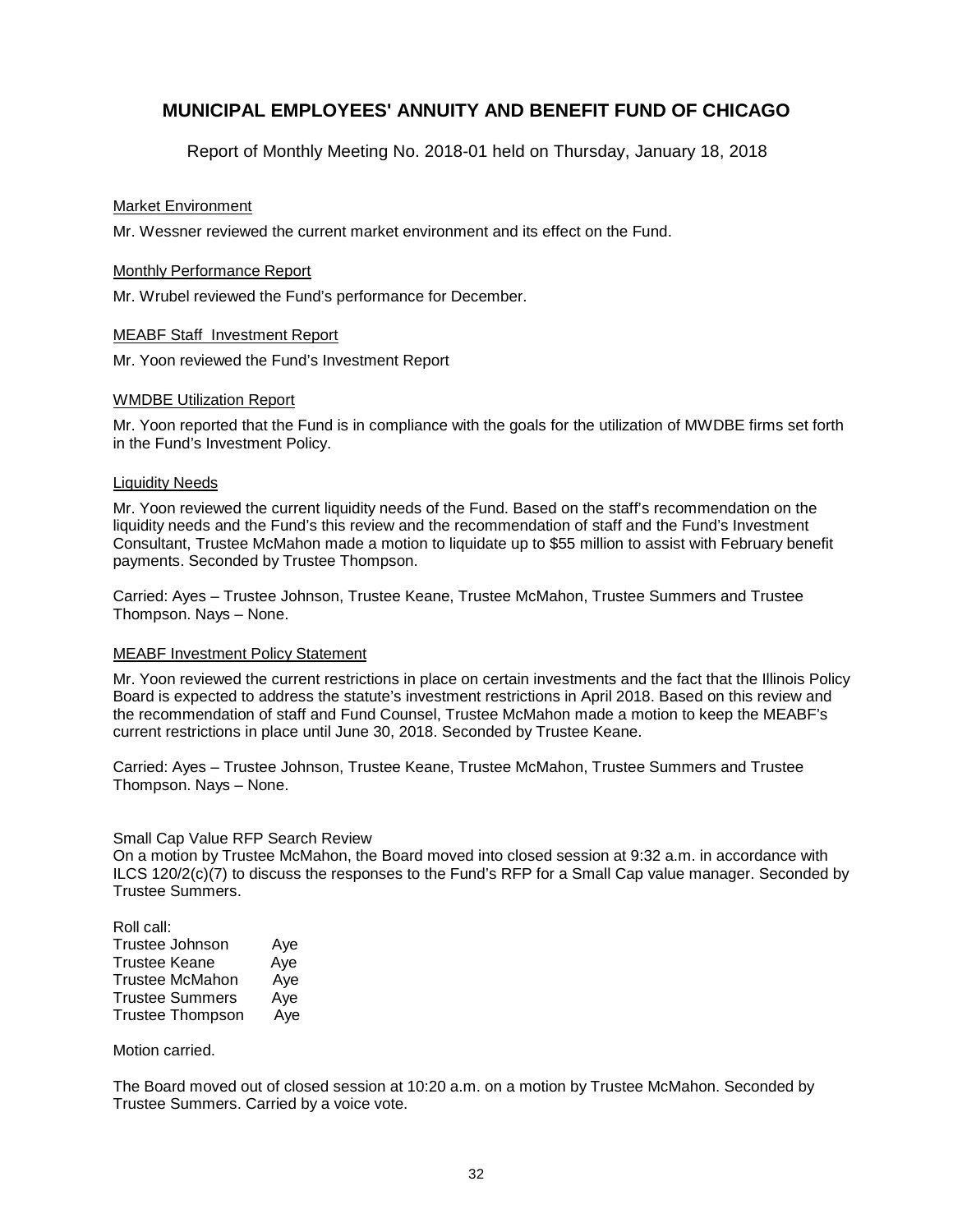Report of Monthly Meeting No. 2018-01 held on Thursday, January 18, 2018

In open session, the Board directed Fund staff to invite four managers for presentations at the Special Investment Meeting as discussed in closed session.

#### **OTHER**

#### Treasurer's Proxy

This matter was taken out of order and discussed at the beginning of the meeting.

#### MEABF Sexual Harassment Policy

Fund Counsel advised the Board that as a registered lobbying entity, in accordance with PA 100-0554, the Fund needed to adopt a policy, retroactive to January 1, 2018. The Trustees were presented with a copy drafted by Counsel which included both Fund Staff and Trustees. Trustee McMahon made a motion to adopt the Sexual Harassment Policy as presented. Seconded by Trustee Summers.

Carried: Ayes – Trustee Johnson, Trustee Keane, Trustee McMahon, Trustee Summers and Trustee Thompson. Nays – None.

Fund Counsel notified the Board that, consistent with PA 100-0554, sexual harassment training will be provided to staff and trustees in the near future.

#### Annual Trustee Ethics Certification

The Fund Trustees were asked to certify their annual compliance with the Ethics Policy adopted by the Board on April 24, 2013.

#### Certification of Trustee Training per PA 96-0006

Ms. Ruffolo informed the Board that all Trustees had successfully completed eight hours of training during 2017 in accordance with PA 96-0006. Based on this review, Trustee Summers made a motion to certify the Board's compliance with the requirements of the Act. Seconded by Trustee McMahon.

Carried: Ayes – Trustee Johnson, Trustee Keane, Trustee McMahon, Trustee Summers and Trustee Thompson. Nays – None.

#### Audit Engagement Letter

Mr. Mohler requested the Trustees approve the 2018 Audit Engagement Letter for FY 2017. Based on his request Trustee McMahon made a motion to approve the Audit Engagement Letter as presented. Seconded by Trustee Thompson.

Carried: Ayes – Trustee Johnson, Trustee Keane, Trustee McMahon, Trustee Summers and Trustee Thompson. Nays – None.

Actuarial Engagement Letter

This topic was not discussed.

Actuarial Assumption Discussion

This topic was deferred.

Calculation of Normal Cost - PA 100-0023